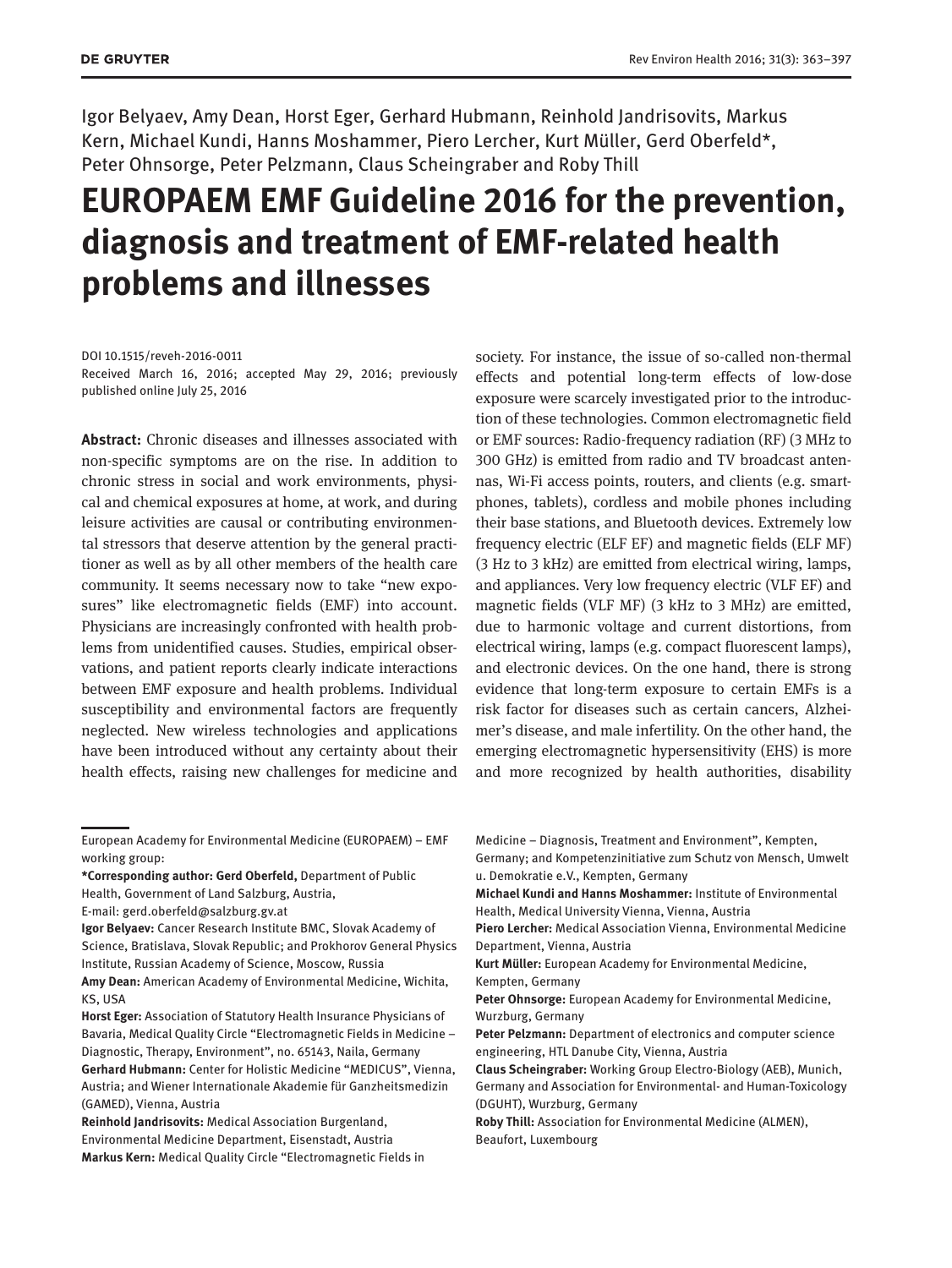administrators and case workers, politicians, as well as courts of law. We recommend treating EHS clinically as part of the group of chronic multisystem illnesses (CMI), but still recognizing that the underlying cause remains the environment. In the beginning, EHS symptoms occur only occasionally, but over time they may increase in frequency and severity. Common EHS symptoms include headaches, concentration difficulties, sleep problems, depression, a lack of energy, fatigue, and flu-like symptoms. A comprehensive medical history, which should include all symptoms and their occurrences in spatial and temporal terms and in the context of EMF exposures, is the key to making the diagnosis. The EMF exposure is usually assessed by EMF measurements at home and at work. Certain types of EMF exposure can be assessed by asking about common EMF sources. It is very important to take the individual susceptibility into account. The primary method of treatment should mainly focus on the prevention or reduction of EMF exposure, that is, reducing or eliminating all sources of high EMF exposure at home and at the workplace. The reduction of EMF exposure should also be extended to public spaces such as schools, hospitals, public transport, and libraries to enable persons with EHS an unhindered use (accessibility measure). If a detrimental EMF exposure is reduced sufficiently, the body has a chance to recover and EHS symptoms will be reduced or even disappear. Many examples have shown that such measures can prove effective. To increase the effectiveness of the treatment, the broad range of other environmental factors that contribute to the total body burden should also be addressed. Anything that supports homeostasis will increase a person's resilience against disease and thus against the adverse effects of EMF exposure. There is increasing evidence that EMF exposure has a major impact on the oxidative and nitrosative regulation capacity in affected individuals. This concept also may explain why the level of susceptibility to EMF can change and why the range of symptoms reported in the context of EMF exposures is so large. Based on our current understanding, a treatment approach that minimizes the adverse effects of peroxynitrite – as has been increasingly used in the treatment of multisystem illnesses – works best. This EMF Guideline gives an overview of the current knowledge regarding EMF-related health risks and provides recommendations for the diagnosis, treatment and accessibility measures of EHS to improve and restore individual health outcomes as well as for the development of strategies for prevention.

**Keywords:** accessibility measures; Alzheimer's disease; cancer; chronic multisystem illnesses (CMI); diagnosis;

electric; electromagnetic field (EMF); electromagnetic hypersensitivity (EHS); infertility; leukemia; magnetic; medical guideline; nitrosative stress; non-ionizing; oxidative stress; peroxynitrite; prevention; radiation; static; therapy; treatment.

## **Current state of the scientific and political debate about EMF-related health problems from a medical perspective**

#### **Introduction**

The Environmental Burden of Disease Project assessed the influence of nine environmental stressors (benzene, dioxins including furans and dioxin-like PCBs, secondhand smoke, formaldehyde, lead, noise, ozone, particulate matter and radon) on the health of the population of six countries (Belgium, Finland, France, Germany, Italy, and the Netherlands). Those nine environmental stressors caused 3%–7% of the annual burden of disease in the six European countries (1).

The Bundespsychotherapeutenkammer (BPtK) study in Germany showed that mental disorders had increased further and especially burnout as a reason of inability to work increased seven-fold from 2004 to 2011 (2). In Germany, 42% of early retirements in 2012 were caused by mental disorders, depression being the leading diagnosis (3). In Germany, psychotropic drugs are in third place for the prescriptions of all drugs (4).

The consumption of methylphenidate (Ritalin, Medikinet, Concerta), a psychotropic drug prescribed as a treatment for attention deficit hyperactivity disorder (ADHD) especially for young children and adolescents, has increased alarmingly since the early 1990s. According to statistics of the German Federal Institute for Drugs and Medical Devices (Bundesinstitut für Arzneimittel und Medizinprodukte), prescriptions have increased even more dramatically since 2000 and reached a climax in 2012. In 2013, only a slight decline in the number of prescriptions was observed (5). Interestingly, the rapid increase in the use of methylphenidate coincides with the enormous expansion of mobile telecommunication and other related technologies, posing an open research question.

In Germany, work disability cases and absence days due to mental health disorders more than doubled from 1994 to 2011 (6). In the Organization for Economic Cooperation and Development (OECD) countries, a huge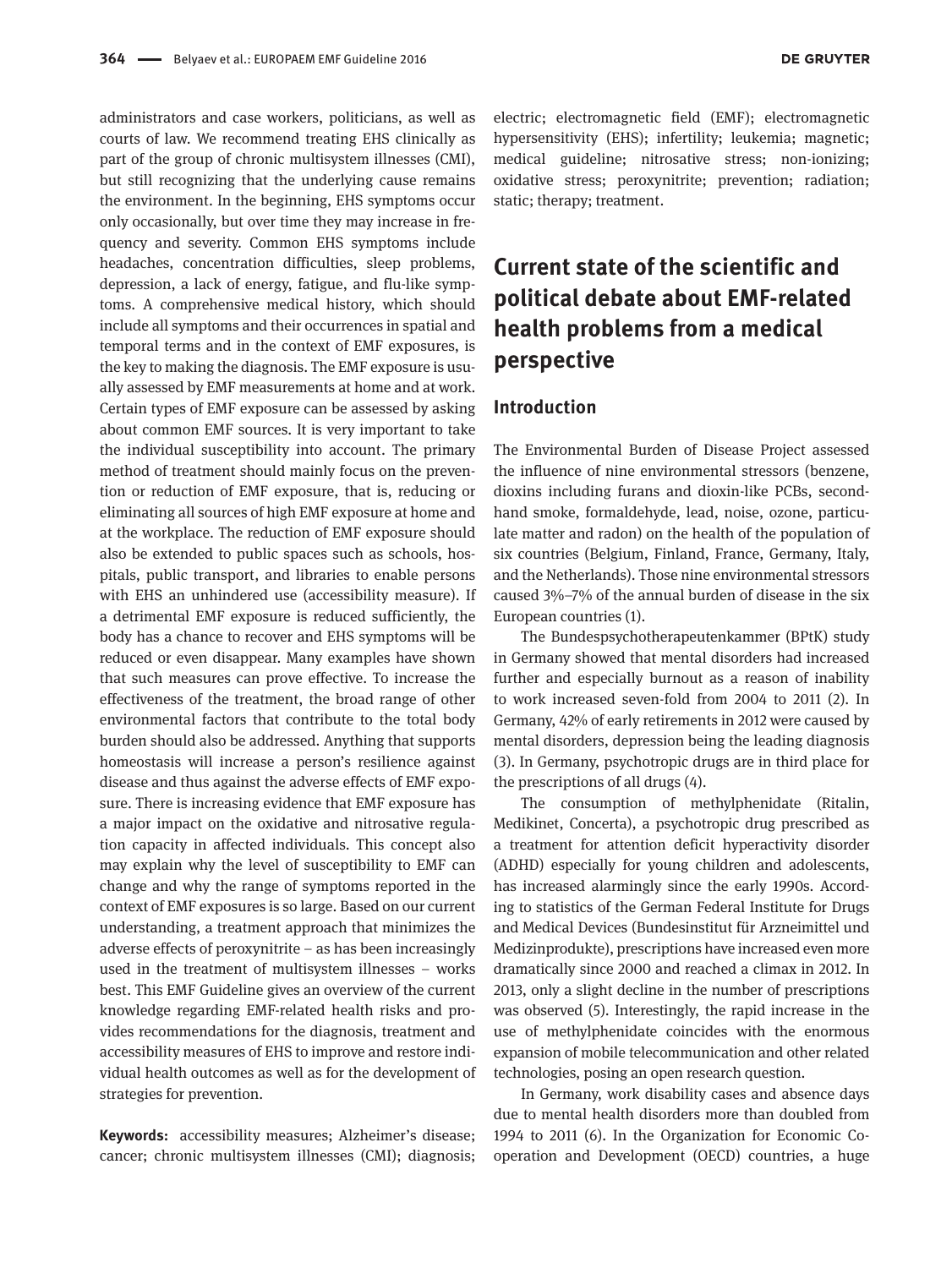variability in the prescription of antidepressants has occurred and generally an increasing trend has been observed. Socioeconomic status and therapeutic standards cannot fully explain these observations (7). Functional disturbances like chronic inflammation and changes of neurotransmitter functions caused by environmental influences have hardly been investigated.

A steady increase in the prevalence of allergic/ asthmatic diseases globally has occurred, with about 30%–40% of the world population now being affected by one or more allergic/asthmatic conditions (8).

It is suspected that environmental conditions such as the increasing exposure of the population to electromagnetic fields (EMFs) play a causal role for EMF-related health effects (9–12), including exposure to radio-frequency radiation (RF), which emanates from, e.g. cordless phones (DECT), mobile phone base stations, and mobile phones (GSM, GPRS, UMTS, LTE), especially smartphones, data cards for laptop and notebook computers, wireless LAN (Wi-Fi), wireless and powerline communication-based smart meters, but also exposure to extremely low frequency (ELF) electric fields (EF) and magnetic fields (MF) including "dirty electricity", which emanate from disturbances on electric wiring, power lines, electric devices, and other equipment. For the society and the medical community, all of this raises new challenges.

While biophysical and biochemical mechanisms of biological effects of EMF at low-intensity levels are not exactly known, significant progress has been achieved in the last decades, and there are numerous data indicating that these mechanisms may overlap for ELF and RF effects (13–18). In the following sections, we provide some background information on important aspects of EMF biological effects. However, this must not be misunderstood as a full review of the evidence. We do not always strictly differentiate between RF and ELF fields because of the above mentioned overlap in biological mechanisms. It should also be mentioned here that very specific exposure conditions may trigger biological responses in one individual, but not in others. Anecdotal reports, however, indicate that such individual responsiveness or susceptibility does expand over time and the intolerance then extends over a broad range of exposure conditions.

Chronic diseases and illnesses associated with unspecific symptoms are on the rise. In addition to chronic stress in social and work environments, physical and chemical exposures at home, at work, and during leisure activities are causal or contributing environmental stressors that deserve attention by the general practitioner as well as by all other members of the health care community. It seems certainly necessary now to take "new exposures" like EMF

into account, or as stated by Hedendahl et al. (19): *"It is time to consider ELF EMF and RF EMF as environmental pollutants that need to be controlled"*.

## **Worldwide statements of organizations regarding EMF**

The recommendations of the World Health Organization (WHO) regarding ELF electric and magnetic fields and RF radiation, compiled by the International Commission on Non-Ionizing Radiation Protection (ICNIRP) (20, 21), are based on currents induced in the body (ELF) and thermal effects (RF).

Thermal effects are defined as effects that originate in elevated temperatures from the absorption of electromagnetic energy. The specific absorption rate (SAR) is defined as the rate of absorption of electromagnetic energy in a unit mass of biological tissue. It is proportional to the incremental temperature increase in that tissue. Indeed while a significant temperature increase must be avoided as it can be of immediate adverse health consequences (tissue necrosis, cardiac stress, etc.) exposures can be without (measureable) temperature increase either because of heat dissipation or because the exposure is too low to be associated with relevant heating. The latter type of exposure is termed non-thermal. Biological and health-relevant effects at non-thermal levels have been shown and discussed by many research groups all over the world (9, 10, 22–24).

The ICNIRP recommendations were adopted by the EU in its Council Recommendation of 1999, without considering long-term non-thermal effects. However, it should be stressed that at an international EMF conference in London (2008), Professor Paolo Vecchia, ICNIRP Chairman from 2004 to 2012, said about the exposure guidelines "What they are not": *"They are not mandatory prescriptions for safety", "They are not the' 'last word' on the issue"*, and *"They are not defensive walls for industry or others"* (25).

For all RF-based non-thermal EMF effects, SAR estimates are not an appropriate exposure metric, but instead either the field intensity or power density (PD) in combination with exposure duration should be used in safety standards (26, 14, 27). In contrast to the ICNIRP guidelines, the Russian safety standards, are based on non-thermal RF effects, which were obtained by several research institutes in the former Soviet Union during decades of studies on chronic exposures to RF (28, 29).

In contrast to the WHO headquarter in Geneva, the International Agency for Research on Cancer (IARC), a WHO-affiliated specialized agency in Lyon, classified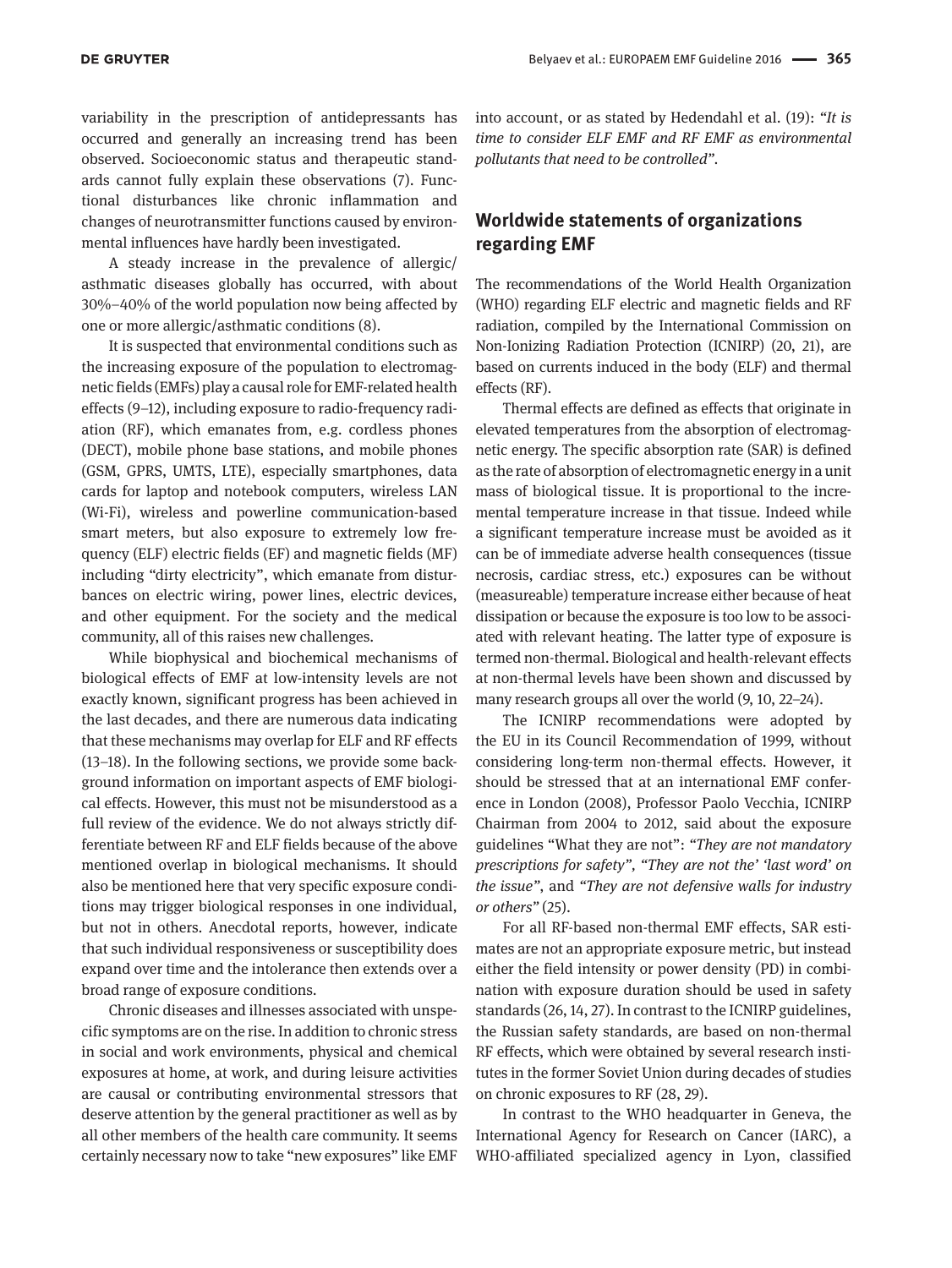**DE GRUYTER** 

extremely low frequency magnetic fields (ELF MF) as possibly carcinogenic to humans (Group 2B) in 2002 (30) and radio-frequency radiation in 2011 (24).

It should be noted that, during the last 20 years, more than 20 position papers and resolutions regarding EMF and health have been adopted by EMF researchers and physicians. These include the Vienna EMF Resolution, Austria, 1998; Stewart Report, UK, 2000; Salzburg Resolution, Austria, 2000; Freiburg Appeal, Germany, 2002; Catania Resolution, Italy, 2002; Irish Doctors' Environmental Association Statement, Ireland, 2005; Helsinki Appeal, Finland, 2005; Benevento Resolution, Italy, 2006; Venice Resolution, Italy, 2008; Porto Alegre Resolution, Brazil, 2009; Russian National Committee on Non-Ionizing Radiation Protection Resolution, Russia, 2001; International Doctors' Appeal, Europe, 2012; and the Report of the Standing Committee on Health, Canada, 2015 (31–34).

In August 2007 and December 2012, the BioInitiative Working Group, an international group of 29 experts with different competences, published two groundbreaking reports "BioInitiative 2007/resp. 2012 – A Rationale for a Biologically-based Public Exposure Standard for Electromagnetic Fields (ELF and RF)" edited by Cindy Sage and David O. Carpenter, calling for preventive measures against EMF exposure based on the available scientific evidence (9, 10). The BioInitiative reports are global milestones with respect to a comprehensive review of biological effects and health effects of low-intensity electromagnetic radiation as well as the conclusions and recommendations given for the public. The BioInitiative report 2012 includes sections on the evidence for effects on: gene and protein expression, DNA, immune function, neurology and behavior, blood-brain barrier, brain tumors and acoustic neuromas, childhood leukemia, melatonin, Alzheimer's disease, breast cancer, fertility and reproduction, fetal and neonatal disorders, autism, disruption by the modulating signal, EMF medical therapeutics, as well as sections on: statement of the problem, the existing public exposure standards, evidence for inadequacy of the standards, the precautionary principle, global public health examples, key scientific evidence and public health recommendations, and summary for the public and conclusions.

As it is mostly neglected as a health hazard, the European Environment Agency compared the risks of non-ionizing radiation (EMF) to other environmental hazards such as asbestos, benzene, and tobacco, urgently recommending to implement a precautionary approach regarding EMF (35). This position was confirmed and elaborated more comprehensibly in further publications in 2011 and 2013 (36, 37).

In September 2008, a statement of the European Parliament called for a review of the EMF limits set out in the

EU Council Recommendation of 1999, which was based on the ICNIRP guidelines, with reference to the BioInitiative Report (38). This was further strengthened in the European Parliament resolution of April 2009 (39).

At the meeting in November 2009 in Seletun, Norway, a scientific panel adopted a Consensus Agreement that recommends preventative and precautionary actions that are warranted now, given the existing evidence for potential global health risks from EMF exposure (40). Besides general and specific recommendations, e.g. for mobile and cordless phone use, the panel recommended exposure limits for ELF magnetic fields and radio-frequency radiation. It was stated by the panel: "Numeric limits recommended here do not yet take into account sensitive populations (EHS, immune-compromised, the fetus, developing children, the elderly, people on medications, etc.). Another safety margin is, thus, likely justified further below the numeric limits for EMF exposure recommended here".

Since 2007 the Highest Health Council of the Ministry of Health in Austria has recommended to take preventive action by reducing exposure levels from RF devices which may lead to long-term human exposure of at least a factor of 100 below the guideline levels of the European Commission and by issuing rules on how to reduce one's individual exposure to RF radiation from mobile phones (41).

In May 2011, the Parliamentary Assembly of the Council of Europe adopted the report "The Potential Dangers of Electromagnetic Fields and their Effects on the Environment" (42). The Assembly recommended many preventive measures for the member states of the Council of Europe with the aim to protect humans and the environment, especially from high-frequency electromagnetic fields such as: *"Take all reasonable measures to reduce exposure to electromagnetic fields, especially to radiofrequencies from mobile phones, and particularly the exposure of children and young people who seem to be most at risk from head tumors"*, or *"Pay particular attention to 'electrosensitive' people who suffer from a syndrome of intolerance to electromagnetic fields and introduce special measures to protect them, including the creation of wave-free areas not covered by the wireless network".*

Recognizing that patients are being adversely affected by EMF exposure, the American Academy of Environmental Medicine (AAEM) published recommendations regarding EMF exposure in July 2012. The AAEM called for physicians to consider electromagnetic exposure in diagnosis and treatment and to recognize that EMF exposure *"may be an underlying cause of the patient's disease process"* (43).

Since 2014, the Belgian government has prohibited the advertising of mobile phones for children under the age of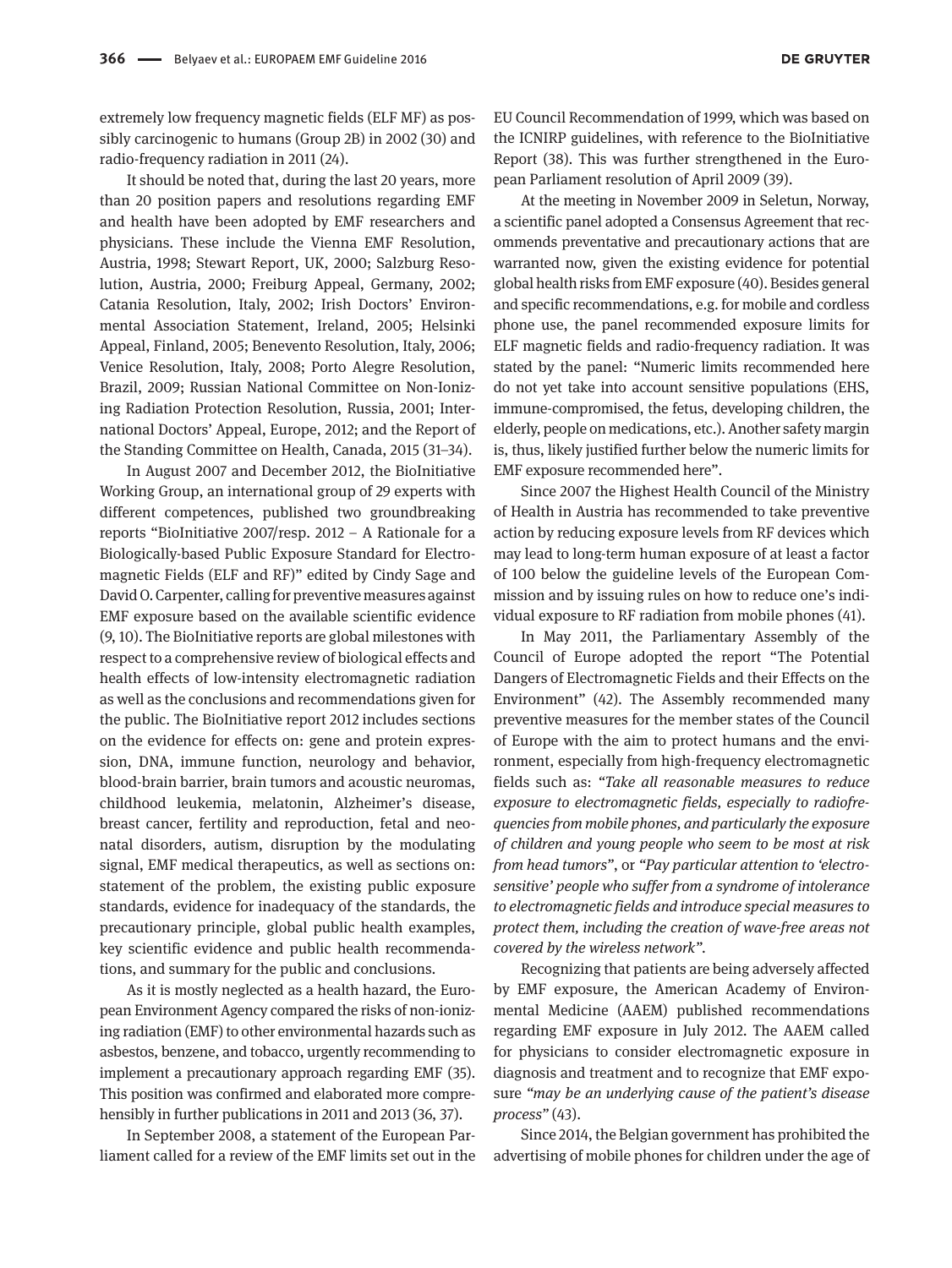7 and has required the specific absorption rate (SAR) of mobile phones be listed. Furthermore, at the point of sale, well-marked warnings must be posted that instruct users to use headsets and to minimize their exposure (44).

In January 2015, the French parliament adopted a comprehensive law that protects the general public from excessive exposure to electromagnetic waves. Among other things, it was passed to ban Wi-Fi in nurseries for children under the age of 3 and to enable Wi-Fi at primary schools with children under the age of 11 only when used specifically for lessons. Public places offering Wi-Fi must clearly advertise this fact on a sign. At the point of sale of mobile phones, the SAR value must be clearly shown. In the future, any mobile phone advertisement must include recommendations on how users can reduce RF radiation exposure to the head such as the use of headsets. Data on local EMF exposure levels shall be made more easily accessible to the general public, among others, through countrywide transmitter maps. Also, the French government will have to submit a report on electromagnetic hypersensitivity to the parliament within a year (45).

As of February 2016, 220 scientists from 42 countries have signed an international Appeal, directed to the United Nations (UN) and WHO, calling for protection from non-ionizing electromagnetic field exposure. The appeal addresses the scientifically proven effects on health and the inadequate international guidelines (ICNIRP) to date and their use by the WHO. In addition, nine requests were made, including that: *"the public be fully informed about the potential health risks from electromagnetic energy and taught harm reduction strategies"* and that *"medical professionals be educated about the biological effects of electromagnetic energy and be provided training on treatment of patients with electromagnetic sensitivity"* (46).

In September 2015 an International Scientific Declaration on Electromagnetic Hypersensitivity and Multiple Chemical Sensitivity was published by the Scientific Committee following the 5th Paris Appeal Congress, which took place on 18 May 2015 at the Royal Academy of Medicine, Brussels, Belgium. It calls upon national and international agencies and organizations to recognize EHS and multiple chemical sensitivity as a disease and urges particularly the WHO to include EHS and MCS in the International Classification of Diseases. It also asks national and international agencies and organizations to adopt simple precautionary measures of prevention, to inform the public, and to appoint truly independent expert groups to evaluate these health risks based on scientific objectivity, which is not the case today (47).

#### **EMF and cancer**

Except for a few investigations in occupational settings, epidemiological research of EMF started in 1979 when Wertheimer and Leeper published their study about the relationship between the proximity to so-called power line poles (ELF MF) with "service drop" wires and the occurrence of childhood cancer (specifically leukemia and brain tumors) (48). At the same time Robinette et al. studied mortality in a cohort of Korean War veterans having been trained on military radars (RF) in the early 1950s (49). Both studies found indications of increased risks and initiated a new era of studying health-relevant effects from exposure to EMFs.

#### **ELF MF**

In the following years, a large number of investigations about the relationship between childhood leukemia and extremely low frequency magnetic fields (ELF MF) have been published. However, the results seemed inconsistent until in 2000 two pooled analyses (50, 51) were conducted, providing little indication of inconsistency and demonstrating an increase of leukemia risk with increasing average exposure levels that was significant for levels above 0.3 or 0.4 μT relative to averages below 0.1 μT but without indication of a threshold. Based on these findings, the International Agency for Research on Cancer (IARC) classified ELF MF in 2002 as a Group 2B (possible) carcinogen (30). To this category belong, e.g. lead, DDT, welding fumes, and carbon tetrachloride.

Since then additional epidemiological studies have been conducted that gave essentially the same results (52, 53). The only study to date on the gene-environment interaction in relation to power-frequency MF reported a significant effect enhancement in children with a polymorphism in a DNA-repair gene (54). In a review on childhood leukemia and ELF MF, Kundi concluded that there is sufficient evidence from epidemiological studies of an increased risk for childhood leukemia from exposure to power-frequency MF that cannot be attributed to chance, bias, or confounding. Therefore, according to the rules of IARC, such exposures ought to be classified as a Group 1 (definitive) carcinogen (55).

The BioInitiative Report 2012 (56) stated: "*Children who have leukemia and are in recovery have poorer survival rates if their ELF exposure at home* (*or where they are recovering*) *is between 1mG* [0.1  $\mu$ *T*] and 2 mG [0.2  $\mu$ *T*] *in one study; over 3 mG* [*0.3* μ*T*] *in another study*" (56).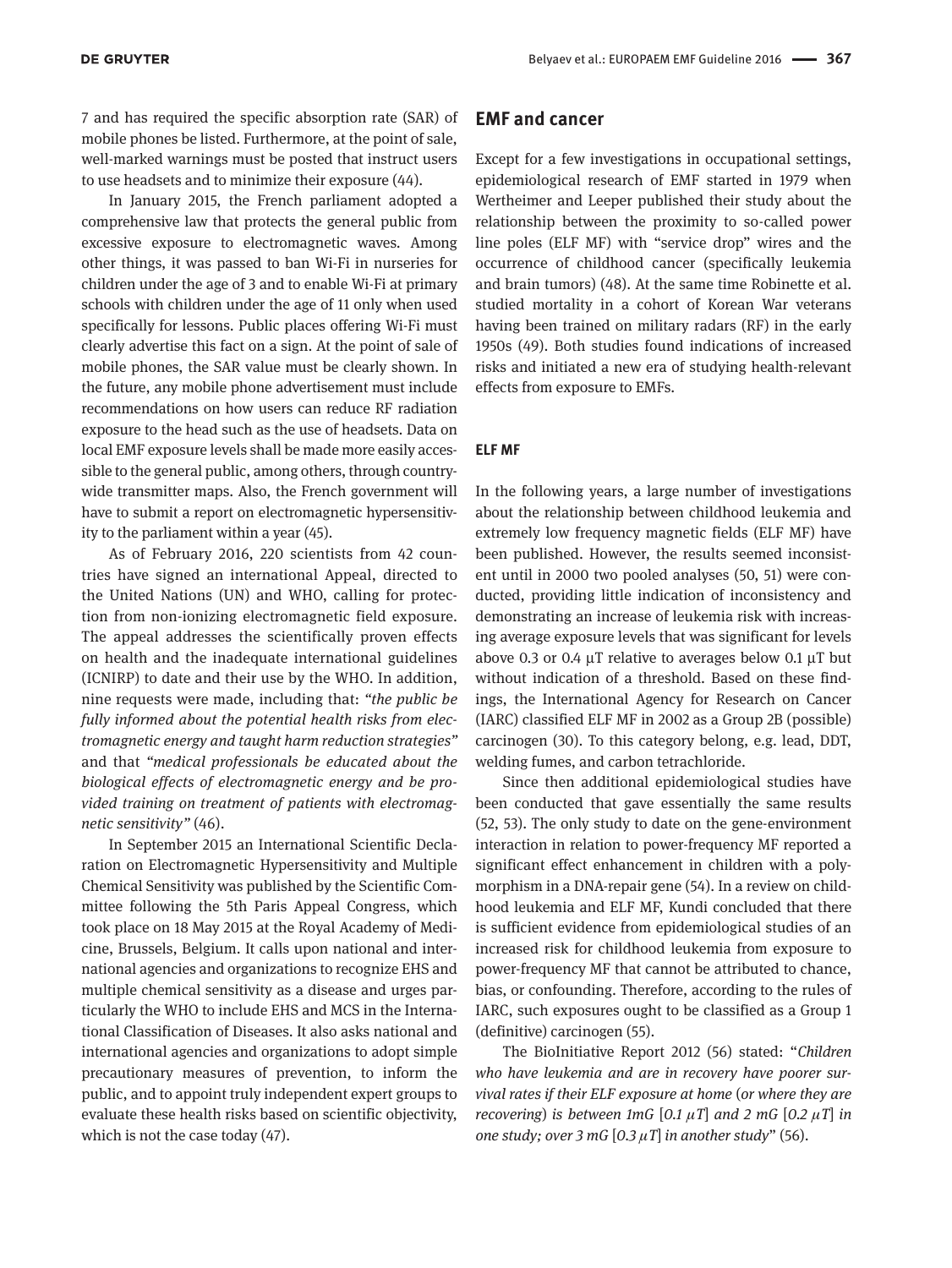#### **RF**

There were several mechanisms identified which might be responsible for carcinogenic effects of RF (23). Epidemiological studies of RF before the general rise in exposure to mobile telecommunication devices was very restricted and only a few studies had been conducted in the vicinity of radio transmitters, radar stations, for occupational exposures, and in radio amateurs. After the introduction of digital mobile telephony, the number of users of mobile phones increased dramatically and it was recommended in the 1990s to perform epidemiological studies with a focus on intracranial tumors. Since the first publication in 1999 by the Swedish group of Prof. Lennart Hardell (57), about 40 studies have been published. The majority of these studies investigated brain tumors, but salivary gland tumors, uveal melanoma, malignant melanoma of the skin, nerve sheath tumors, testicular cancer, and lymphoma were also studied. Many of these studies are inconclusive because exposure durations are too short; however, two series of investigations, the international Interphone Study conducted in 13 countries and the Swedish studies of the Hardell group, had a significant proportion of long-term mobile phone users and could in principle be used for risk assessment. In 2011, IARC classified radio-frequency electromagnetic fields (RF) as a Group 2B carcinogen based on evidence from epidemiological studies and animal experiments (24). Since then, additional studies have corroborated the assumption of a causal relationship between mobile phone use and cancer (58–60). Hardell and Carlberg (61) concluded that RF EMF ought to be classified as a definitive human carcinogen (IARC Group 1). The evidence for a causal relationship between long-term mobile and cordless phone use and the risk of glioma has increased further: in 2014, a study by Carlberg and Hardell (62) showed significantly decreased survival rates in patients with glioblastoma multiforme (astrocytoma grade IV) and the use of wireless phones and, in 2015, another pooled case-control study by Hardell and Carlberg (63) including latency periods of  $>$ 25 years.

That also other tumors might be related to EMF exposure is exemplified by the observation in women who have worn their mobile phone in their bra for prolonged periods of time and later developed breast cancer at that site (64).

The Italian Supreme Court confirmed a previous decision by the Civil Court of Appeals of Brescia (no. 614 of 10 December 2009) that ruled that the National Institute for Workmen's Compensation (INAIL) must compensate a worker who had developed a tumor in the head due to long-term, heavy use of mobile phones while on the job.

The case was an ipsilateral neuroma of the trigeminal nerve in a subject who had occupational exposure for > 10 years, with  > 15,000 h on mobile and cordless phones. The court recognized that *"it is likely* (*qualified probability*) *that RF have a role which is at least contributory in the development of the origin of the tumor suffered by the subject"* (65).

Many modern devices emit EMF of different frequency ranges simultaneously. For example, mobile phones create EMF in RF, VLF, and ELF frequency ranges and also a static magnetic field; for a review see (23). Therefore, it is important to consider combined exposures for the assessment of health effects.

#### **Genotoxic effects**

Genotoxic effects of EMF dealing with DNA damage, mutations, chromatin structure, and DNA repair have recently been reviewed by Henry Lai in the Bioinititive Report (66) and by the IARC Working Group in the assessment of RF carcinogenicity (24). In general, about half of the available studies found genotoxicity (positive reports), although other studies did not (negative reports) (23). Of note, a similar ratio of positive and negative RF studies was reported for other biological endpoints (67–69). The evident reason for this eventual inconsistency is strong dependence of the EMF effects on a number of physical and biological parameters, which significantly varied between studies. These dependencies were established for both ELF (70–72) and RF effects (24, 27).

Among other parameters, in human lymphocytes, an individual variability in chromatin response to ELF has been reported, which might suggest a stronger response in cells from EHS individuals (72). The same research group performed comparative studies on genotoxicity with cells from EHS and carefully matched control subjects (73–75). The response of lymphocytes to RF from GSM mobile phones (915 MHz) and power-frequency magnetic fields (50 Hz) was investigated (73). The 53BP1 protein, which participates in the formation of DNA repair foci at the location of DNA double-strand breaks (DSB), was analyzed by immunostaining in situ. Exposure to either 915 MHz or 50 Hz significantly condensed chromatin and inhibited the formation of DNA repair foci. The EMF-induced responses in lymphocytes from healthy and hypersensitive donors were similar but not identical to the stress response induced by heat shock. The effects of GSM on chromatin and DNA repair foci in lymphocytes from EHS were further confirmed (74, 75). Although individual variability was observed, effects of RF from mobile phones strongly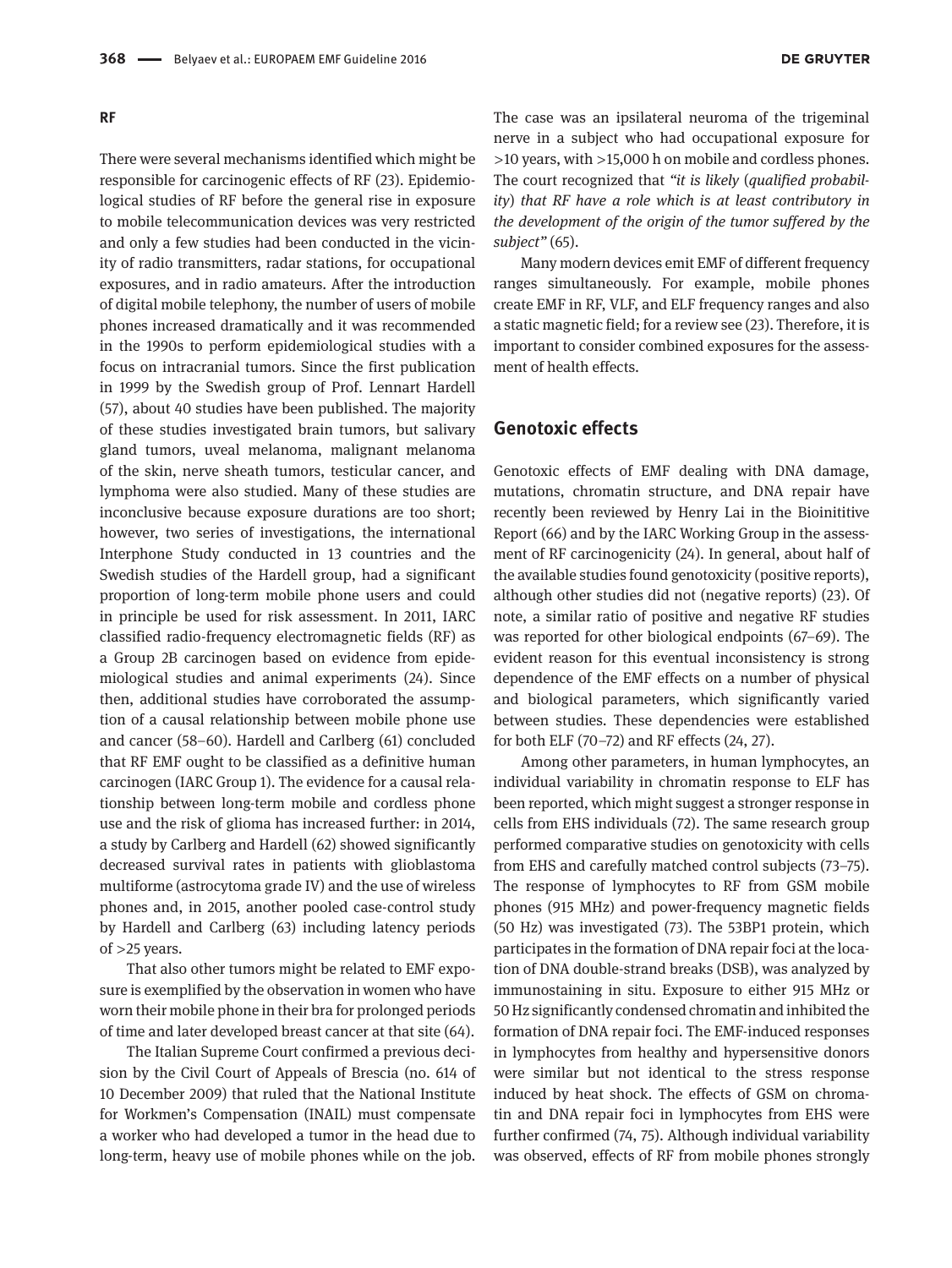depended on the carrier frequency/frequency channel (74–77). Regardless of the cell type (human lymphocytes, fibroblasts, or stem cells), the effects at the 905 MHz/ GSM channel 74 on DNA repair foci and chromatin were consistently lower as compared to the effects at the 915 MHz/GSM channel 124. The data also indicated stronger effects of exposure to RF from UMTS mobile phone radiation at the frequency of 1947.4 MHz. These data provided evidence that different frequency channels of different types of mobile communications technologies should be tested separately in provocation studies with EHS. While some minor differences were detected, very similar ELF/ RF effects were observed in cells from EHS and matched control subjects. It is likely that compensatory reactions at a more complex level of biological organization such as reactions of tissues, organs, and organ systems are less efficient in persons with EHS, thereby providing a stronger connection of the EMF cellular response with symptoms of hypersensitivity.

### **Neurological effects of EMF**

Neurological and behavioral effects were among the earliest topics of research on potential adverse effects of ELF as well as RF EMFs (78, 79). Concerning epidemiological evidence, more than a decade before the seminal publication of Wertheimer and Leeper (48), Haynal and Regli reported in 1965 an approximately four-fold higher prevalence of a history of electrical engineering jobs in patients with amyotrophic lateral sclerosis (ALS) than in control subjects (80).

Functional, morphological, and biochemical changes at the cellular, tissue, and organism level, as well as behavioral changes have been studied under experimental conditions, and epidemiology has assessed the association between occupational and residential exposure to EMFs and neurodegenerative diseases as well as neurological symptoms.

Research has shown that EMFs (RF and ELF) have deleterious effects on brain neurons and brain functioning (81). Epidemiological research has also shown an increased risk for Alzheimer's and dementia from occupational and residential exposure to ELF.

#### **Neurological effects of radio-frequency radiation**

Early studies of RF are difficult to assess because the descriptions of exposure conditions are often insufficient to derive the relevant dosimetric quantities. As early as

1932, Schliephake (82) reported effects that he considered to be non-thermal: *"Es treten Erscheinungen auf, wie wir sie bei Neurasthenikern zu sehen gewohnt sind: starke Mattigkeit am Tag, dafür in der Nacht unruhiger Schlaf, zunächst ein eigenartig ziehendes Gefühl in der Stirn und Kopfhaut, dann Kopfschmerzen, die sich immer mehr steigern, bis zur Unerträglichkeit. Dazu Neigung zu depressiver Stimmung und Aufgeregtheit."* [*"Phenomena occur that we are accustomed to seeing in neurasthenics: pronounced fatigue during the day, however, restless sleep at night, in the beginning, a peculiar pulling sensation on the forehead and scalp, and then headaches that increase beyond the limit of tolerance. In addition, a tendency to depressive moods and agitation"*.] Such symptoms, not unlike those later summarized as microwave or radio wave sickness syndrome, have been found in a substantial percentage of exposed workers in the Soviet Union (83) and also in individuals presenting as electrohypersensitive (see below).

Experimental research in humans was scarce before the advent of digital mobile telephony. Since the earliest studies (84, 85) on brain electrical activity, a large evidence base has been compiled that indicates subtle changes in CNS function after and during short-term exposure to different types of RF. Experimental investigations were predominantly about effects on EEG power spectra (e.g. 86–96), event related potentials (e.g. 97–104), sleep (e.g. 105–119) and cognitive function (e.g. 120–131). A few investigations were about effects on glucose metabolism (132, 133) and regional cerebral blood flow (134, 135), applying PET scan imaging. Animal studies covered a wide variety of behavioral aspects, ranging from learning and memory (e.g. 136–141) to anxiety-related behavior (142).

The reaction of the CNS to RF is not restricted to the presence of the exposure but persists for some time after the exposure, making short-term cross-over studies uninformative. The location of exposure could be of relevance under certain circumstances, but often effects are bilateral after unilateral exposure, suggesting involvement of subcortical structures. Effects on sleep may depend on individual characteristics, which led to the conclusion that conflicting results are not strong evidence against an effect (113). Pulsed RF is more effective than continuous waves, but there is some evidence of the importance of exposure characteristics including the site of coupling of the RF field and its modulation.

In the 2012 update of the BioInitiative Report, Henry Lai summarized the experimental evidence as follows (143): *"Almost all the animal studies reported effects, whereas more human studies reported no effects than effects. This may be caused by several possible factors:*  (a) *Humans are less susceptible to the effects of RFR than*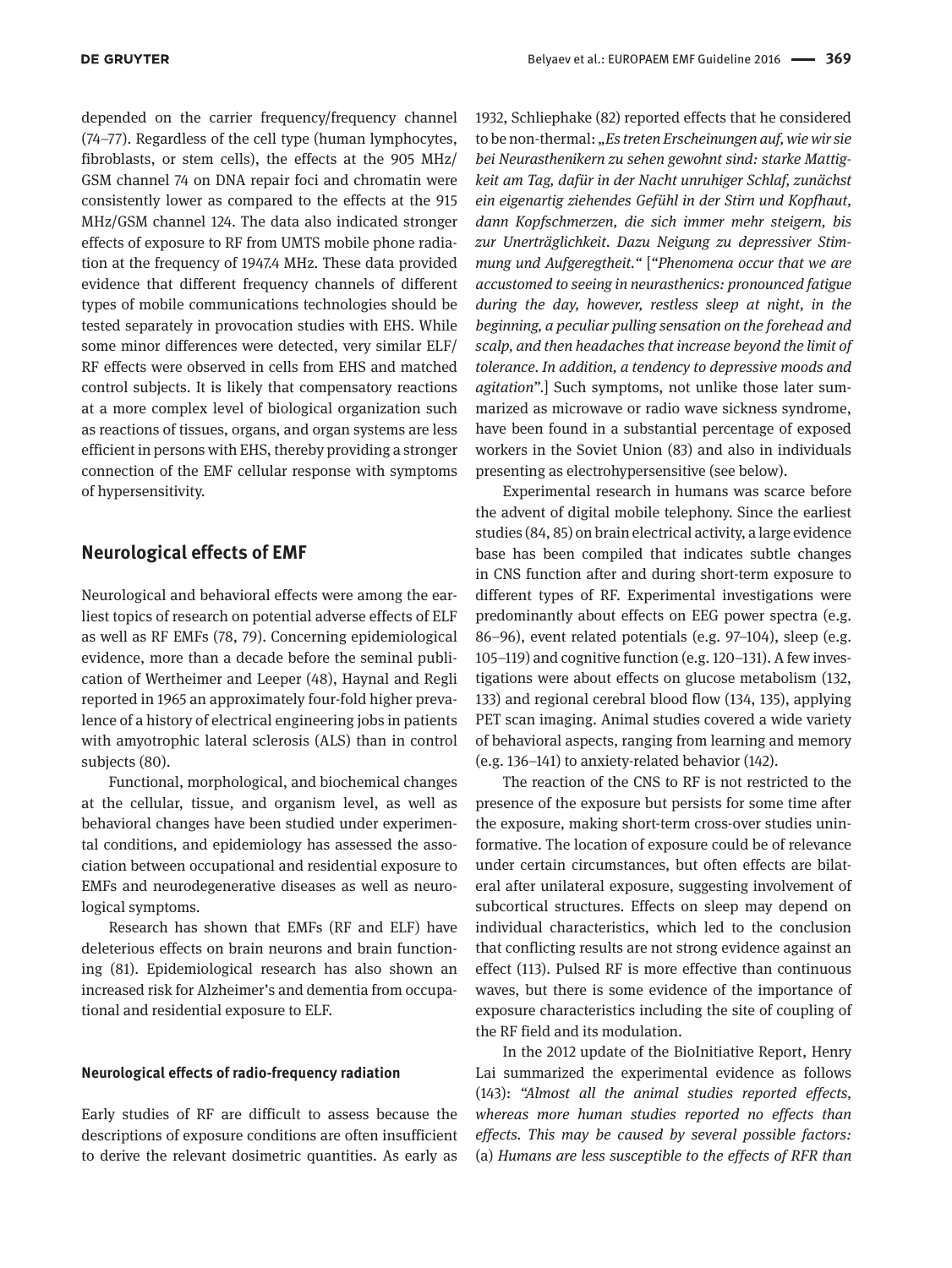*are rodents.* (b) *It may be more difficult to do human than animal experiments, since it is, in general, easier to control the variables and confounding factors in an animal experiment.* (c) *In the animal studies, the cumulative exposure duration was generally longer and studies were carried out after exposure, whereas in the human studies, the exposure was generally one time and testing was done during exposure. This raises the question of whether the effects of RFR are cumulative".*

#### **Neurological effects of extremely low frequency electromagnetic fields (ELF EMF)**

Neurophysiological investigations of ELF EMFs were already conducted in the 1970s. Studies of chick and cat brain tissue (e.g. 144–146) revealed effects of weak ELF EMFs and ELF modulated RF fields that depended on intensity and frequency (so-called window effects). Adey proposed in 1981 (147) that effects are due to a primary interaction of EMFs at the cell membrane surface inducing a cascade of intracellular processes. This early insight has been corroborated by recent studies on various transmitter receptors in the brain such as N-methyl-D-aspartate receptors, dopamine and serotonin receptors (e.g. 148–151). Some of these more recent studies also reported frequency window effects as well as intensity window effects on the neurodevelopment in the rat (152).

Behavioral effects of ELF EMF have been studied at rather high levels in the 1970s and 1980s (e.g. 153, 154), while recent studies include low-level exposures and support effects on behavior at different levels of complexity. These include: changes in locomotor activity (e.g. 148, 149, 155, 156), anxiety (e.g. 157–159) and depression-like behavior (160, 161). *"Since different behavioral effects have been observed in different exposure conditions, species of animals, and testing paradigms, they provide the strongest evidence that exposure to ELF EMF can affect the nervous system"*. (Lai, 2012, BioInitiative Report, section 9, Evidence for effects on neurology and behavior effects, 143). Also in humans, effects were reported at low levels (e.g. 162–164).

#### **Neurodegenerative diseases**

The most prevalent of neurodegenerative diseases is Alzheimer's disease with an estimated 45 million patients worldwide for 2015, followed by Parkinson's disease, Huntington's disease, amyothrophic lateral sclerosis (ALS), and other motoneuron diseases (MND). To date,

the pathophysiology of these diseases is incompletely understood. In many of these diseases, atypical protein assemblies, mitochondrial dysfunction, and programmed cell death play a role and some genetic changes have been detected. As some such changes could be a consequence of oxidative stress (see below), disruption of calcium homoeostasis, and disturbance of intracellular signaling pathways, there is a theoretical possibility that EMFs could contribute to the risk of these diseases. Since the 1980s, more than 30 epidemiological studies assessing the potential relationship between exposure to ELF EMFs and neurodegenerative diseases have been conducted. In the last years, several meta-analyses have been published. Concerning Parkinson's disease, there is little evidence of an association (165). Concerning ALS, Zhou et al. (166) summarize their results as follows: *"Although there are potential limitations from study selection bias, exposure misclassification, and the confounding effect of individual studies in this meta-analysis, our data suggest a slight but significant ALS risk increase among those with job titles related to relatively high levels of ELF EMF exposure".* A review by Vergara et al. came to another conclusion (167): *"Our results do not support MF [magnetic fields] as the explanation for observed associations between occupational titles and MND".* This discrepancy can be resolved by discriminating between different methods of endpoint assessment (incidence, prevalence or mortality data) and the potential for misclassification due to various sources of exposure data used. If these factors are considered, there is a consistent relationship between ELF EMF from occupational exposure and ALS/MND, and also the few studies about residential exposure are in line with an increased risk from exposure to MF (168).

#### **Blood-brain barrier**

All exchanges between blood and brain are strictly regulated by the blood-brain barrier (BBB). The BBB prevents the passage of various molecules from the blood into the brain and vice versa. An increase in a normally low BBB permeability for hydrophilic and charged molecules could potentially be detrimental. While the data on ELF effects are very sparse, several research groups investigated whether RF affects the BBB. These data have recently been reviewed (169–171). Although some BBB studies reported negative data, other studies, including replicated studies with rats from the Swedish group of Leif Salford and Bertil Persson, suggested that RF from mobile phones may affect the BBB under specific exposure conditions (171). More recent studies showing EMF effects at specific conditions of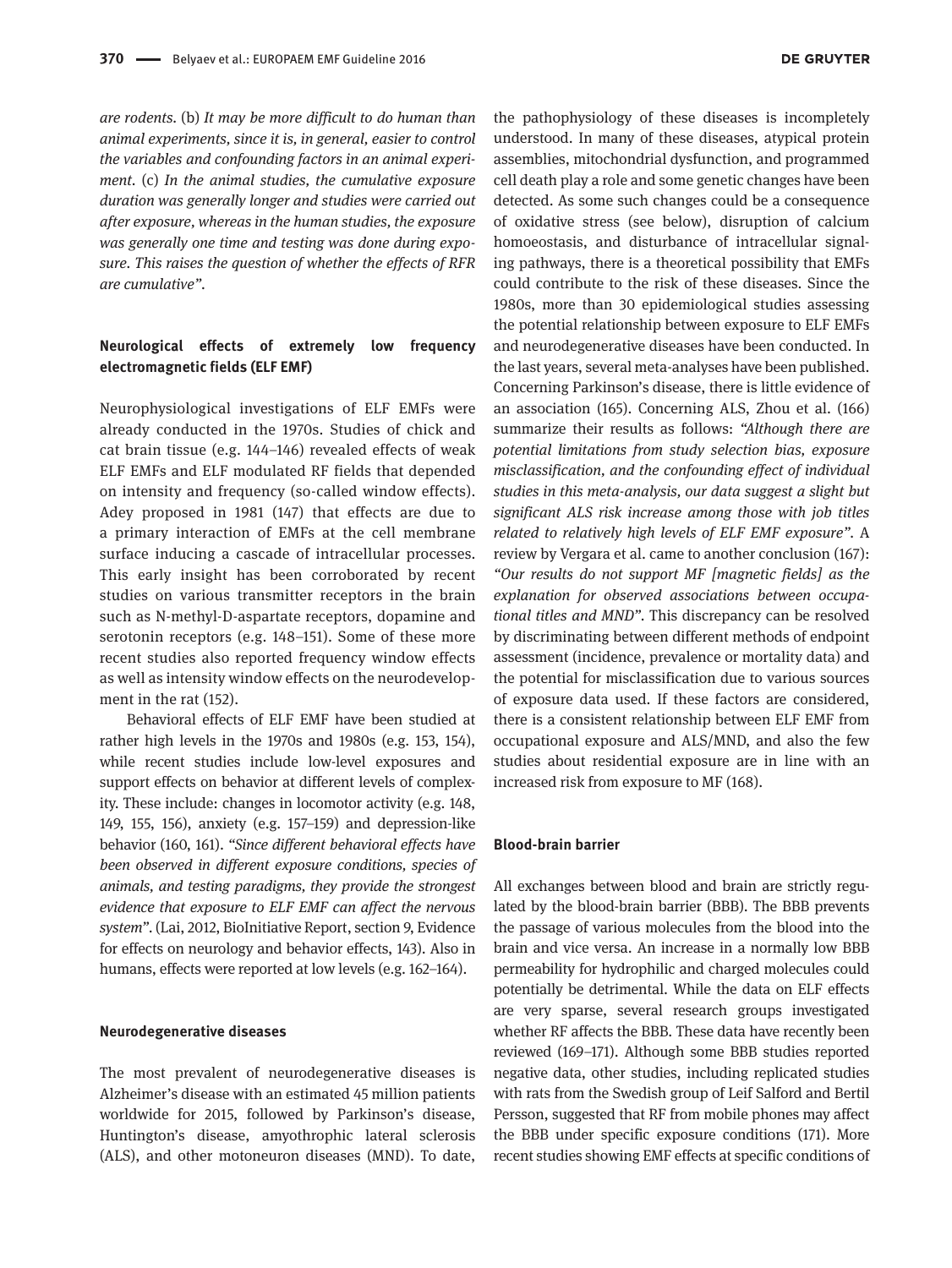exposure (150, 172, 173) and not showing effects on the BBB under other conditions (174) are in line with this suggestion.

#### **EMF and infertility and reproduction**

Infertility and reproduction disorders are on the rise. Based on the BioInitiative Report (175), it should be concluded that men who use – and particularly those who wear a mobile phone, personal digital assistant (PDA) or pager on their belt or in a pocket – show adverse effects on sperm quality, motility, and pathology. The usage of mobile phones, the exposure to mobile phone radiation, or the storage of a mobile phone close to the testes of human males affects sperm count, motility, viability, and structure (176–184). Animal studies have demonstrated oxidative and DNA damage, pathological changes in the testes of animals, decreased sperm mobility and viability, and other measures of deleterious damage to the male germ line (182, 185–188).

There are also some studies of adverse birth outcomes in EMF-exposed women. A case-control study (189) and a population-based prospective cohort study (190) from California showed an association between miscarriage and the maximum value measured by a 24-h body-worn magnetic field dosimeter.

#### **Electromagnetic hypersensitivity (EHS)**

An increasing number of humans are continuously exposed in their daily life to increasing levels of a combination of static, ELF and VLF (very low frequencies, in general terms from 3 kHz to 3 MHz, in detailed terms from 3 kHz to 30 kHz) electric and magnetic fields and RF electromagnetic fields. These exposures are of different signal patterns, intensities, and technical applications for varying periods of time. All these fields are summarized as EMF, colloquially referred to as "electrosmog".

Some historical examples of EHS from as early as 1932 (82, 83) are given in the chapter "Neurological effects of radio-frequency radiation".

In a questionnaire survey in Switzerland in 2001, which was addressed to persons attributing specific health problems to EMF exposure, of the 394 respondents 58% suffered from sleep problems or disorders, 41% from headaches, 19% from nervousness, 18% from fatigue, and 16% from difficulties with concentration. The respondents attributed their symptoms to, e.g. mobile phone base stations (74%), mobile phones (36%), cordless phones (29%), and highvoltage power lines (27%). Two thirds of the respondents had taken measures to reduce their symptoms, the most frequent one being to avoid exposure (191).

In 2001, 63 persons who attributed health problems to environmental exposure were counseled in an interdisciplinary environmental medicine pilot project in Basel. An interdisciplinary expert team assessed the individual symptoms by a medical psychological-psychiatric and environmental examination, including visits and environmental measurements at home. With respect to the 25 persons with EHS, the expert team attested to the fact that in one third of them at least one symptom was plausibly related to electrosmog, although the EMF exposure was within the Swiss limits. They concluded that patients with EHS should be advised medically, psychologically, and environmentally (192, 193).

A questionnaire study of Finns  $(n=206)$ , who describe themselves as suffering from electromagnetic hypersensitivity (EHS), revealed that the most common symptoms were related to the nervous system: stress (60%), sleeping disorders (59%) and fatigue (57%). The sources that were most often reported to have triggered EHS were: personal computers (51%) and mobile phones (47%). For 76% of the participants the reduction or avoidance of electromagnetic fields (EMF) helped in their full or partial recovery (194).

A representative telephone survey ( $n=2048$ ; age> $14$ years) carried out in Switzerland in 2004 yielded a frequency of 5% (95% CI 4% to 6%) for having symptoms attributed to electrosmog, so-called EHS. In  $n=107$  EHS persons, the most common symptoms being sleep problems (43%), headache (34%), and concentration difficulties (10%). Remarkably, only 13% consulted their family doctor. Individuals with a past history of symptoms attributable to EMF gave "turned off the source" as the answer to measures taken three times as often as the ones who still had symptoms (195).

In a Swiss questionnaire study of GPs in 2005, twothirds of the doctors were consulted at least once a year because of symptoms attributed to EMF. Fifty-four percent of the doctors assessed a relation as possible. The doctors in this questionnaire asked for more general information about EMF and health and instructions on how to deal with patients with EHS (196).

In another questionnaire study, also mandated by the Swiss Federal Government and performed by the University of Bern in 2004, Swiss doctors working with complementary diagnostic and therapeutic tools reported that 71% of their consultations related to EMF. Remarkably, not only the patients but even more so the doctors suspected a possible relation between illness and EMF. The reduction or elimination of environmental sources was the main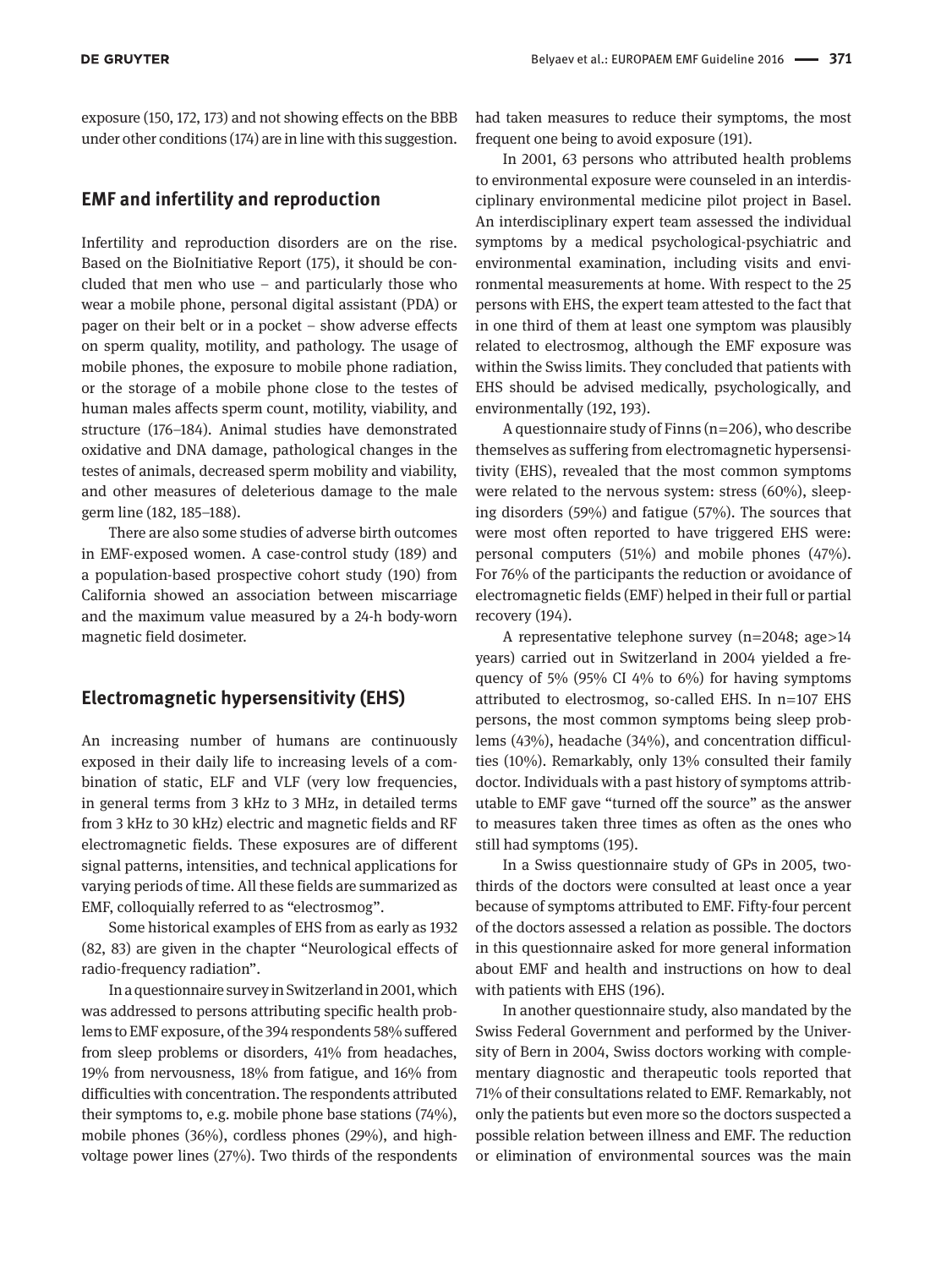therapeutic instrument in treating symptoms related to EMF (197).

A questionnaire study of Austrian doctors yielded similar results. In this study, the discrepancy between the physicians' opinions and established national and international health risk assessments was remarkable, considering that 96% of the physicians believed to some degree in or were totally convinced of a health-relevant role of environmental electromagnetic fields (198).

In a survey conducted 2009 in a Japanese EHS and multiple chemical sensitivity (MCS) self-help group ( $n =$ 75), 45% of the respondents had EHS as a medical diagnosis and 49% considered themselves EHS. Every second respondent had medically diagnosed MCS (49%) and 27% had self-diagnosed MCS. The main EHS-related symptoms were fatigue, headache, concentration problems, sleep disorders, and dizziness. The most frequent causes included base stations, other persons' mobile phones, PC, power lines, television, own mobile phone, public transportation, cordless phones, air conditioner, and car. Suspected EMF source of EHS onset were: mobile phone base stations, PC, electric home appliances, medical equipment, mobile phones, power lines, and induction cookers (199).

In 2010, Khurana et al. reported that eight out of ten epidemiological studies that assessed health effects of mobile phone base stations reported an increased prevalence of adverse neurobehavioral symptoms or cancer in populations living at distances within 500 m from base stations. None of the studies reported exposure levels above accepted international guidelines, suggesting that current guidelines may be inadequate in protecting the health of human populations (200).

Carpenter reported in 2015 (201) a series of healthy people that developed EHS after a brief, high-intensity microwave radiation exposure. Typical symptoms included, for example, chronic headaches, irritability, and emotional lability, decreased libido, and memory problems, which in some patients, lasted for years.

Hedendahl et al. (19) reported two 15-year-old male students and one 47-year-old female teacher who experienced health effects like headaches, difficulties concentrating, tachycardia, poor memory, or dizziness when exposed to Wi-Fi in school. This example is mentioned to point specifically to the potential health impacts from increasing RF exposure of students and teachers by Wi-Fi.

The question, whether EHS is causally associated with EMF exposure is controversially discussed. On the one hand, physicians judge a causal association between EMF exposures as plausible based on case reports, on the other hand, national and international health risk assessments mostly claim that there is no such causal association,

because provocation studies under controlled blinded conditions mostly failed to show effects. However, these studies have severe shortcomings that must be addressed: sequences of exposure conditions were often contiguous neglecting aftereffects of exposure; the exposure duration and the examined effects were short-term; the sham exposure was frequently under conditions that could provoke arousal in sensitive individuals; the time frame neglected the temporal conditions of symptom occurrence and disappearance, and/or the recruitment of persons with EHS was not medically assessed.

The WHO does not consider EHS as a diagnosis and recommends to medical doctors that the treatment of affected individuals should focus on the health symptoms and the clinical picture, and not on a person's perceived need for reducing or eliminating EMF in the workplace or at home (202). Based on the existing evidence and practical knowledge this view ignores a causal approach; see also (203).

The paper "Electromagnetic hypersensitivity: fact or fiction" by Genuis and Lipp (204) offers an instructive review of studies of the last decades concerning EHS, including historical milestones, reviews, pathogenesis, biochemical markers, therapeutic management, as well as the debate about the legitimacy of EHS.

In facial skin samples of electrohypersensitive persons, a profound increase of mast cells has been found (205). From this and other earlier studies when EHS manifested itself often during exposure to EMFs from cathode ray tubes (CRT), it became clear that the number of mast cells in the upper dermis is increased in the EHS group. A different pattern of mast cell distribution also occurred in the EHS group. Finally, in the EHS group, the cytoplasmic granules were more densely distributed and more strongly stained than in the control group, and the size of the infiltrating mast cells was generally found to be larger in the EHS group as well. It should be noted that increases of a similar nature were later demonstrated in an experimental situation, employing normal healthy volunteers in front of CRT monitors, including ordinary household television sets (206).

A French research group headed by Belpomme (207) investigated prospectively, since 2009, self-reported cases of EHS and/or MCS clinically and biologically in an attempt to establish objective diagnostic criteria and to elucidate the pathophysiological aspects of these two disorders. Based on 727 evaluable cases, the investigation showed a number of new and important insights such as:

- (a) None of the biomarkers so far identified in the study are specific for EHS and/or MCS.
- (b) Several biomarkers like histamine, nitrotyrosine, and circulating antibodies against O-myelin were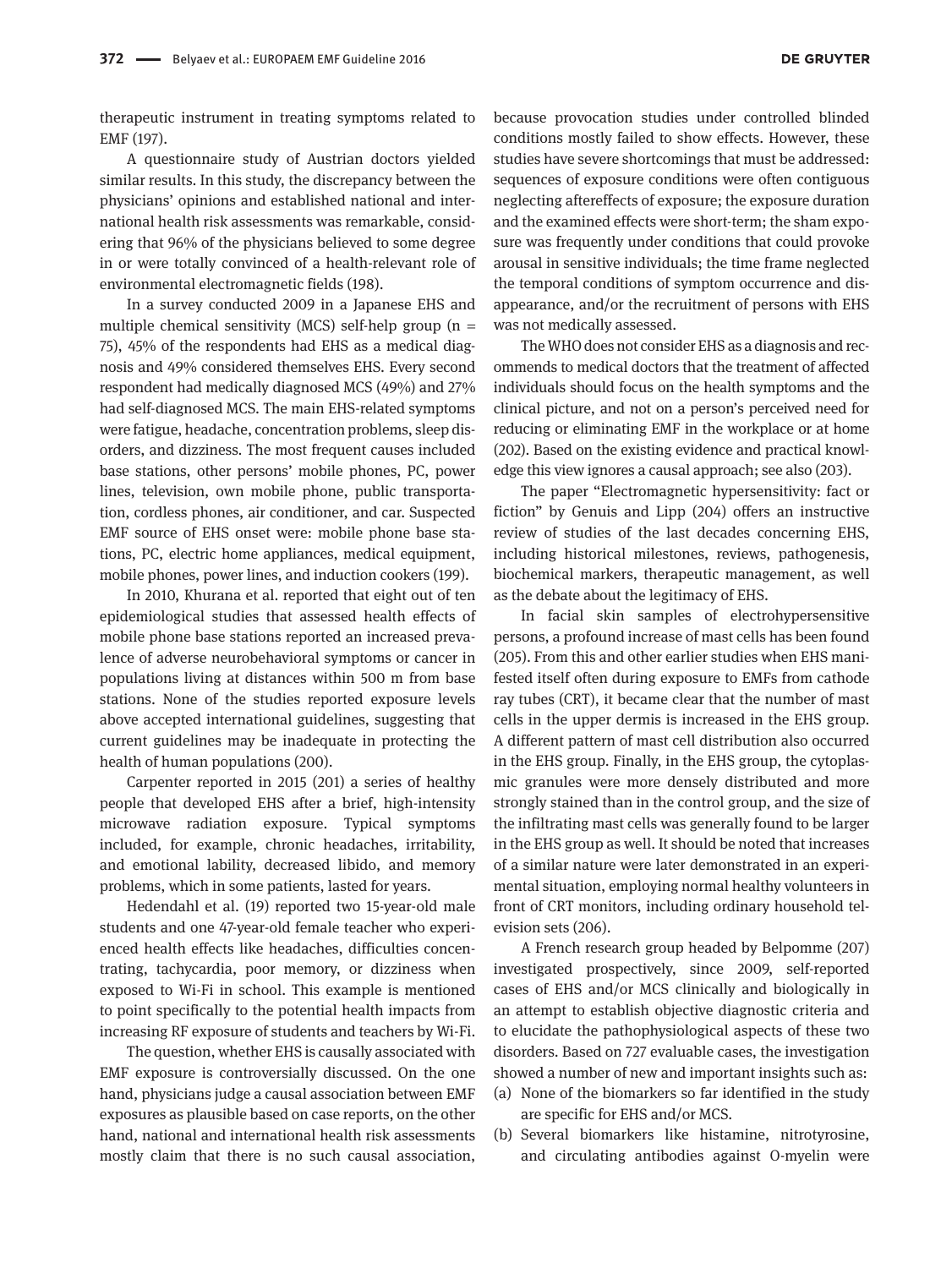increased. The 24-h urine melatonin/creatinine ratio was decreased.

- (c) EHS and MCS are genuine somatic pathological entities.
- (d) Under the influence of EMFs and/or chemicals a cerebral hypoperfusion/hypoxia-related neuroinflammation may occur.
- (e) EHS and/or MCS patients might be potentially at risk of chronic neurodegenerative diseases and cancer.

While a 2006 study by Regel et al. (208) described no exposure effects, two provocation studies on exposure of "electrosensitive" individuals and control subjects to mobile phone base station signals (GSM, UMTS, or both) found a significant decline in well-being after UMTS exposure in the individuals reporting sensitivity (209, 210). Most so-called provocation studies with EHS show no effects. However, all these studies used a very limited number of exposure conditions and most have methodological weaknesses. Taking in account the strong dependence of EMF effects on a variety of physical and biological variables (27), available provocation studies are scientifically difficult to interpret and, in fact, are not suitable to disprove causality.

There is increasing evidence in the scientific literature of various subjective and objective physiological alterations, e.g. heart-rate variability (HRV) as apparent in some persons with EHS claiming to suffer after exposure to certain frequencies of RF like DECT or Wi-Fi (211–215). Analysis of the data available on the exposure of people living near mobile phone base stations has yielded clear indications of adverse health effects like fatigue, depression, difficulty in concentrating, headaches, dizziness, etc. (216–220). A synopsis of 30 studies on mobile phone base stations is given in the document "Leitfaden Senderbau" (221).

Residential EMF exposures in the VLF frequency range are often due to "dirty power"/"dirty electricity" originating from voltage and/or current perturbations from diverse sources like electronic power supplies for TVs, monitors, PCs, motor drives, inverters, dimmers, compact fluorescent lamps (CFLs), phase-angle control devices, as well as sparking and arcing from switching operations and from electric motors with brushes. The kHz waves/ transients travel along the electric wiring and grounding systems (conducted emissions) and radiate electric and/ or magnetic fields into free space (radiated emissions), leading to human exposures in the vicinity.

First epidemiological evidence links dirty electricity to most of the diseases of civilization including cancer, cardiovascular disease, diabetes, suicide, and attention deficit hyperactivity disorder in humans (222).

While the dependence of ELF effects on the local magnetic field has been reported by many research groups (13, 223), there are also a few studies which suggest that the RF effects are also dependent on slight changes in the local static magnetic field. In the review by Belyaev (224), a physical mechanism has been suggested to account for such effects (225). Slight changes in the local static magnetic field within 10 μT, which are usually observed within offices and homes due to ferromagnetic objects, were reported to induce biological effects that corresponded well to the predictions following from the mechanism of ion interference developed by Binhi (226).

On July 8, 2015, a court in Toulouse, France, ruled in favor of a woman with the diagnosis "syndrome of hypersensitivity to electromagnetic radiation" and determined her disability to be 85% with substantial and lasting restrictions on access to employment (227).

In France, the first low-EMF zone has been established at Drôme in July 2009 (228). In Austria, the construction of a multi-family house has been planned for 2015, which was designed by a team of architects, building biology professionals, and environmental medicine health care professionals to provide a sustainable healthy living environment. Both the outdoor and indoor environments were explicitly chosen and designed to meet low-EMF requirements (229). The implementation of low-EMF zones for electrosensitive individuals is pursued in numerous countries. The realization of such projects greatly depends on the understanding, knowledge, and tolerance of the members of the chosen community.

#### **Possible mechanism of EHS**

Based on the scientific literature on interactions of EMF with biological systems, several mechanisms of interaction are possible (14, 13, 22, 26). A plausible mechanism at the intracellular and intercellular level, for instance, is an interaction via the formation of free radicals or oxidative and nitrosative stress (230–238). It has been shown in many reports reviewed by Georgiu (15) that reactive oxygen species (ROS) may be involved in radical pair reactions; thus, radical pairs may be considered as one of the mechanisms of transduction able to initiate EMF-induced oxidative stress. Furthermore, many of the changes observed in RF-exposed cells were prevented by (pre)treatment with antioxidants and radical scavengers (24). While the data from different studies should be interpreted with care in view of variations in physical and biological parameters, a majority of the studies have shown effects of ELF and RF on the oxidative stress (239).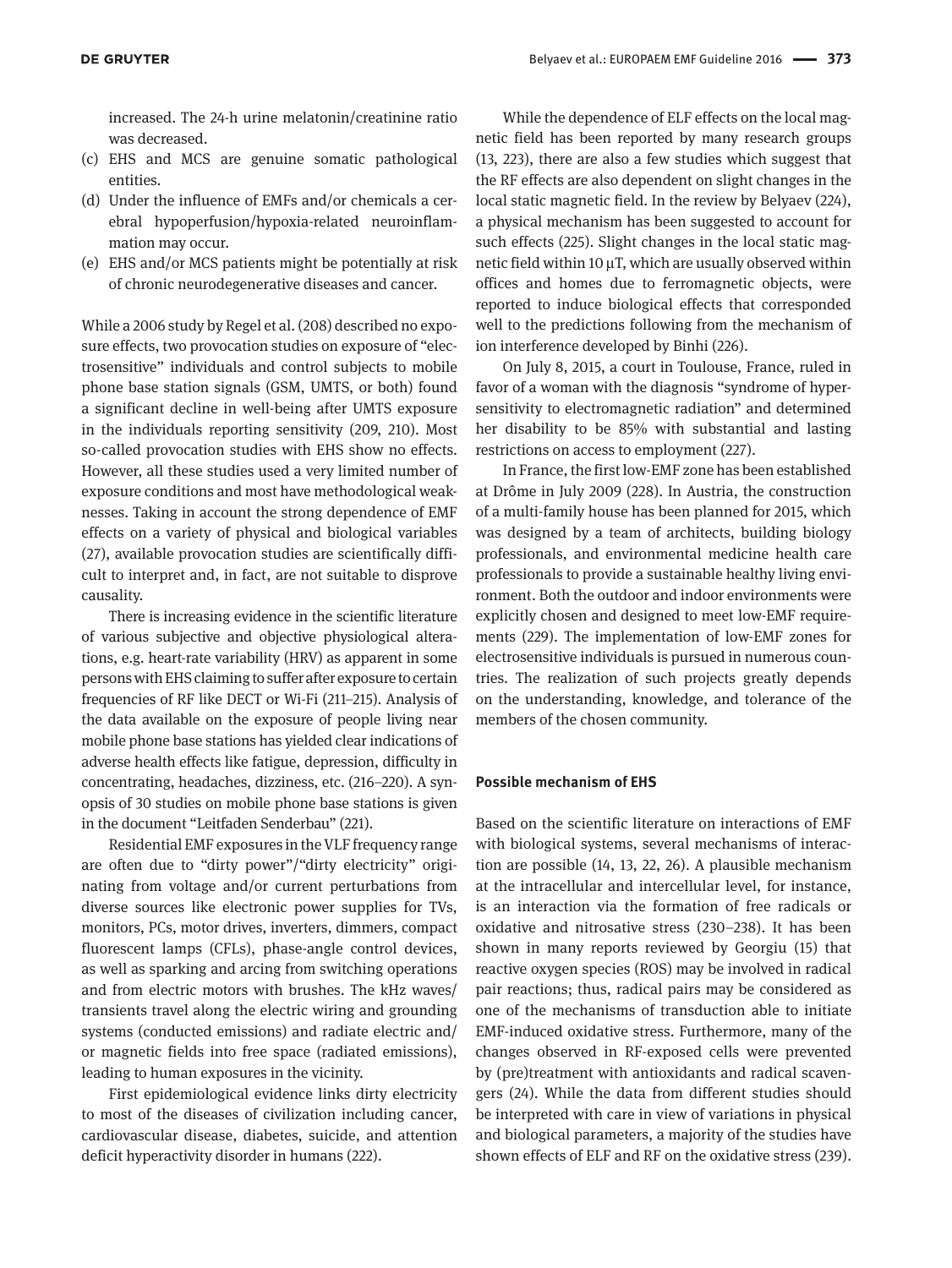The IARC monograph states: *"even small effects on radical concentration could potentially affect multiple biological functions",* page 103 (24).

Yakymenko et al. (238) have summarized the current evidence: *"Analysis of the currently available peerreviewed scientific literature reveals molecular effects induced by low-intensity RFR in living cells; this includes significant activation of key pathways generating reactive oxygen species* (*ROS*)*, activation of peroxidation, oxidative damage of DNA and changes in the activity of antioxidant enzymes. It indicates that among 100 currently available peer-reviewed studies dealing with oxidative effects of lowintensity RFR, in general, 93 confirmed that RFR induces oxidative effects in biological systems. A wide pathogenic potential of the induced ROS and their involvement in cell signaling pathways explains a range of biological/health effects of low-intensity RFR, which include both cancer and non-cancer pathologies".*

Reviews by Pall (12, 16, 240) provide evidence for a direct interaction between static and time-varying electric fields, static and time-varying magnetic fields and electromagnetic radiation with voltage-gated calcium channels (VGCCs). The increased intracellular Ca<sup>2+</sup> produced by such VGCC activation may lead to multiple regulatory responses, including increased nitric oxide levels produced through the action of the two Ca2<sup>+</sup> /calmodulindependent nitric oxide synthases, nNOS and eNOS. In most pathophysiological contexts, nitric oxide reacts with superoxide to form peroxynitrite, a potent non-radical oxidant, which can produce radical products, including hydroxyl and  $\rm NO_2$  radicals.

Peroxynitrite is by far the most damaging molecule that occurs during metabolism in our body. Although not a free radical, peroxynitrite is much more reactive than its parent molecules NO and O<sub>2</sub>. The half-life of peroxynitrite is comparatively long (10–20 ms), sufficient to cross biological membranes, diffuse one to two cell diameters, and allow significant interactions with most critical biomolecules and structures (cell membranes, nucleus DNA, mitochondrial DNA, cell organelles), and a large number of essential metabolic processes (225). Elevated nitrogen monoxide, formation of peroxynitrite, and induction of oxidative stress can be associated with chronic inflammation, damage of mitochondrial function and structure, as well as loss of energy, e.g. via the reduction of adenosine triphosphate (ATP).

A significant increase of 3-nitrotyrosine was observed in the liver of Wistar rats exposed to ELF, suggesting a deteriorative effect on cellular proteins due to possible formation of peroxynitrite (241). Nitrotyrosin was found to be increased  $(>0.9 \mu g/mL)$  in 30% of the 259 tested EHS individuals (207).

A study by De Luca et al., in 2014 on 153 EHS and 132 controls showed metabolic pro-oxidant/pro-inflammatory alterations in EHS like decreased erythrocyte glutathione S-transferase (GST) activity, decreased reduced glutathione (GSH) levels, increased erythrocyte glutathione peroxidase (GPX) activity, an increased ratio of oxidized-CoQ10/total-CoQ10 in plasma, and a 10-fold increased risk associated with EHS for the detoxifying enzymes glutathione S transferase haplotype (null) GSTT1+(null) GSTM1 variants (242).

The importance of ATP has been shown for chronic fatigue syndrome (CFS) (243) and for stress control (244). Those patients describe the same symptoms as those suffering from CMI. This could indicate similarities in their pathomechanisms. Similar disturbances in neurotransmitter expression has been described both with chronic exposure to EMF (245) and in CMI patients (232, 246).

A study (247) proposed to investigate a possible association between RF exposure and myelin integrity via classical immunohistochemical markers for healthy and degenerated myelin, respectively, and for Schwann cells in general.

Complaints in chronic fatigue syndrome (CFS), fibromyalgia (FM), multiple chemical sensitivity (MCS), posttraumatic stress disorder (PTSD), and Gulf War syndrome (GWS) are almost the same. Meanwhile, they are summarized as chronic multisystem illnesses (CMI) (246). In all of them, various disturbances of functional cycles have been shown: activation of nitrogen oxide and peroxynitrite, chronic inflammation by activation of NF-kB, IFN-y, IL-1, IL-6, and interaction with neurotransmitter expression (232, 246, 248). We recommend classifying EHS as part of CMI (232, 249), but still recognizing that the underlying cause remains the environment (see Figure 1).

## **Other diseases that require attention with respect to EMF**

Based on interactions between EMF exposure and biological responses that, e.g. lead to a disturbance of the oxidative/nitrosative homeostasis, a variety of diseases are possible and even expected to occur. Some examples are given here.

Havas reported in 2008 (250): *"Transient electromagnetic fields (dirty electricity), in the kilohertz range on electrical wiring, may be contributing to elevated blood sugar levels among diabetics and prediabetics. By closely following plasma glucose levels in four Type 1 and Type 2 diabetics, we find that they responded directly to the amount of dirty electricity in their environment. In an electromagnetically*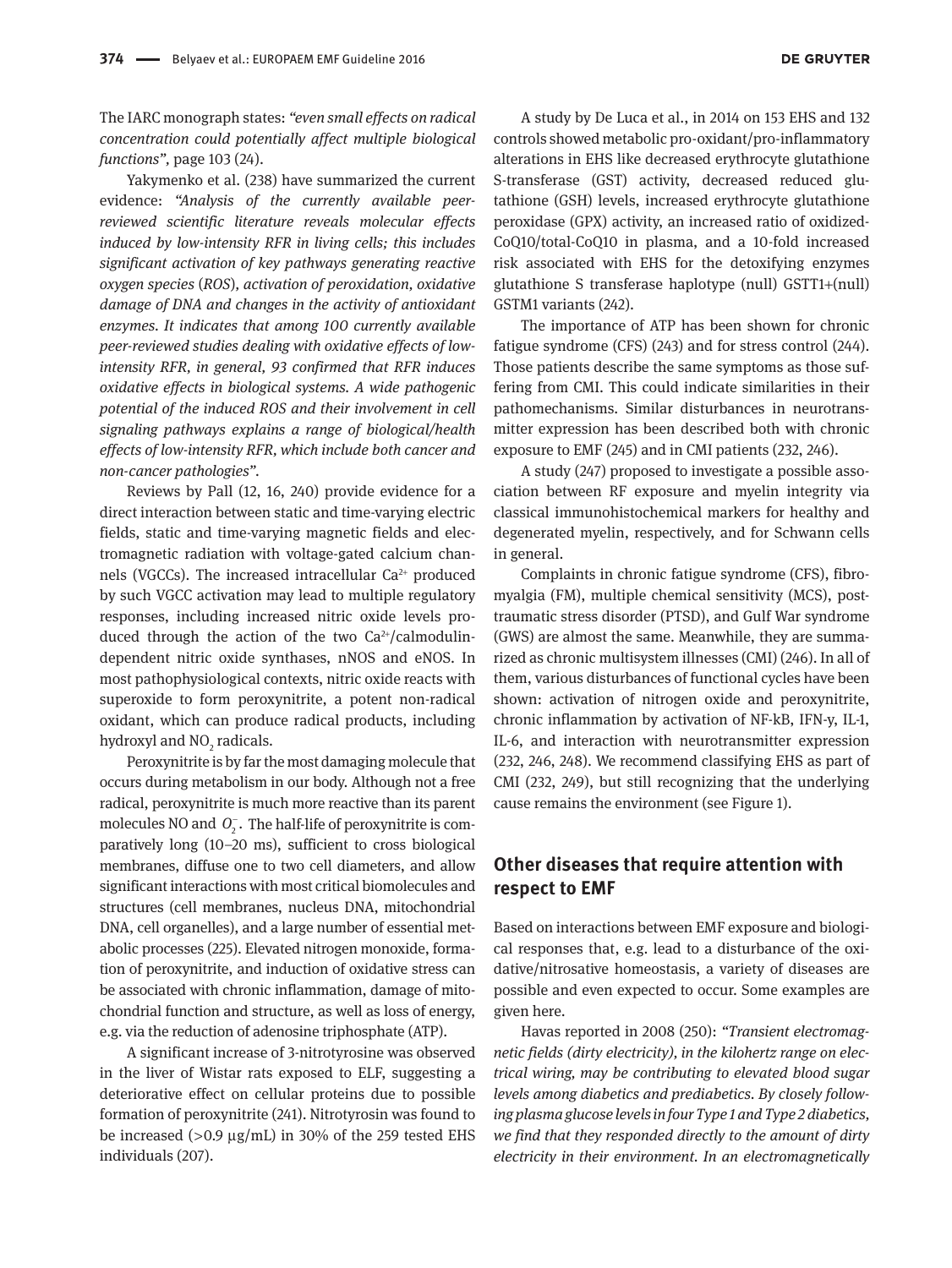

**Figure 1:** Pathogenesis of inflammation, mitochondriopathy, and nitrosative stress as a result of the exposure to trigger factors (248).

*clean environment, Type 1 diabetics require less insulin and Type 2 diabetics have lower levels of plasma glucose. Dirty electricity, generated by electronic equipment and wireless devices, is ubiquitous in the environment. Exercise on a treadmill, which produces dirty electricity, increases plasma glucose. These findings may explain why brittle diabetics have difficulty regulating blood sugar. Based on estimates of people who suffer from symptoms of electrical hypersensitivity (3%–35%), as many as 5–60 million diabetics worldwide may be affected".*

With respect to fetal and early childhood exposures to EMF, Sage in the BioInitiative Report 2012 (56) pointed out: *"Fetal (in-utero) and early childhood exposures to cell phone radiation and wireless technologies in general may be a risk factor for hyperactivity, learning disorders and behavioral problems in school." [&] "Common sense measures to limit both ELF EMF and RF EMF in these populations is needed, especially with respect to avoidable exposures like incubators that can be modified; and where education of the pregnant mother with respect to laptop computers, mobile phones and other sources of ELF EMF and RF EMF are easily instituted".*

In a 2013 review, Herbert and Sage (251, 252) reported remarkable similarities between pathophysiological phenomena found in autism spectrum conditions (ASCs) and the physiological impacts of ELF MF/RF, such as oxidative stress, free radical damage, malfunctioning membranes, mitochondrial dysfunction, inflammatory issues, neuropathological disruption and electrophysiological dysregulation, cellular stress proteins and deficiencies of antioxidants such as glutathione.

In a 6-year study, certain blood hormone levels were monitored in volunteers. Mobile phone use as well as close distances to mobile phone base stations were associated

with decreased testosterone levels in males, as well as decreased ACTH, cortisol, T3 and T4 levels in males and females (253).

## **Recommendations for action**

EUROPAEM has developed guidelines for differential diagnosis and potential treatment of EMF-related health problems with the aim to improve/restore individual health outcomes and to propose strategies for prevention. These recommendations are further outlined below.

These recommendations are preliminary and in large parts, although related to the whole body of evidence rooted in the experience of the team, cannot in every detail be strictly considered evidence-based.

## **Evidence of treatment strategies for EMF-related illness including EHS**

There are only a few studies assessing therapeutic approaches to EHS. The interdisciplinary based assessing and counseling of EHS in the Swiss Environmental Pilot Project performed in 2001 showed, in an evaluation interview half a year after counseling, that 45% of the persons with EHS had benefitted from realizing certain advice, e.g. changing the bedroom (192, 193).

In the 2005 Swiss questionnaire study of physicians working with complementary therapeutic tools, two-thirds chose exposure reduction as a principal tool, whereas complementary therapeutics were only chosen as a supplement (197).

Since 2008, the Swiss Society of Doctors for the Environment has run a small interdisciplinary environmental medicine counseling structure for patients with EHS, which is embedded in everyday practice with a central coordination and consultation office as well as a network of general practitioners interested in environmental medicine who perform environmental medical assessments and consultations based on a standard protocol. If necessary, environmental experts are consulted and home inspections are conducted. The aim of the assessments is to detect or rule out common diseases and to analyze the impact of suspected environmental burdens on the complaints in order to find individual therapeutic approaches. The main instrument of the assessment is an extensive medical and psycho-social history with an additional environmental history, including a systematic questionnaire and environmental key questions.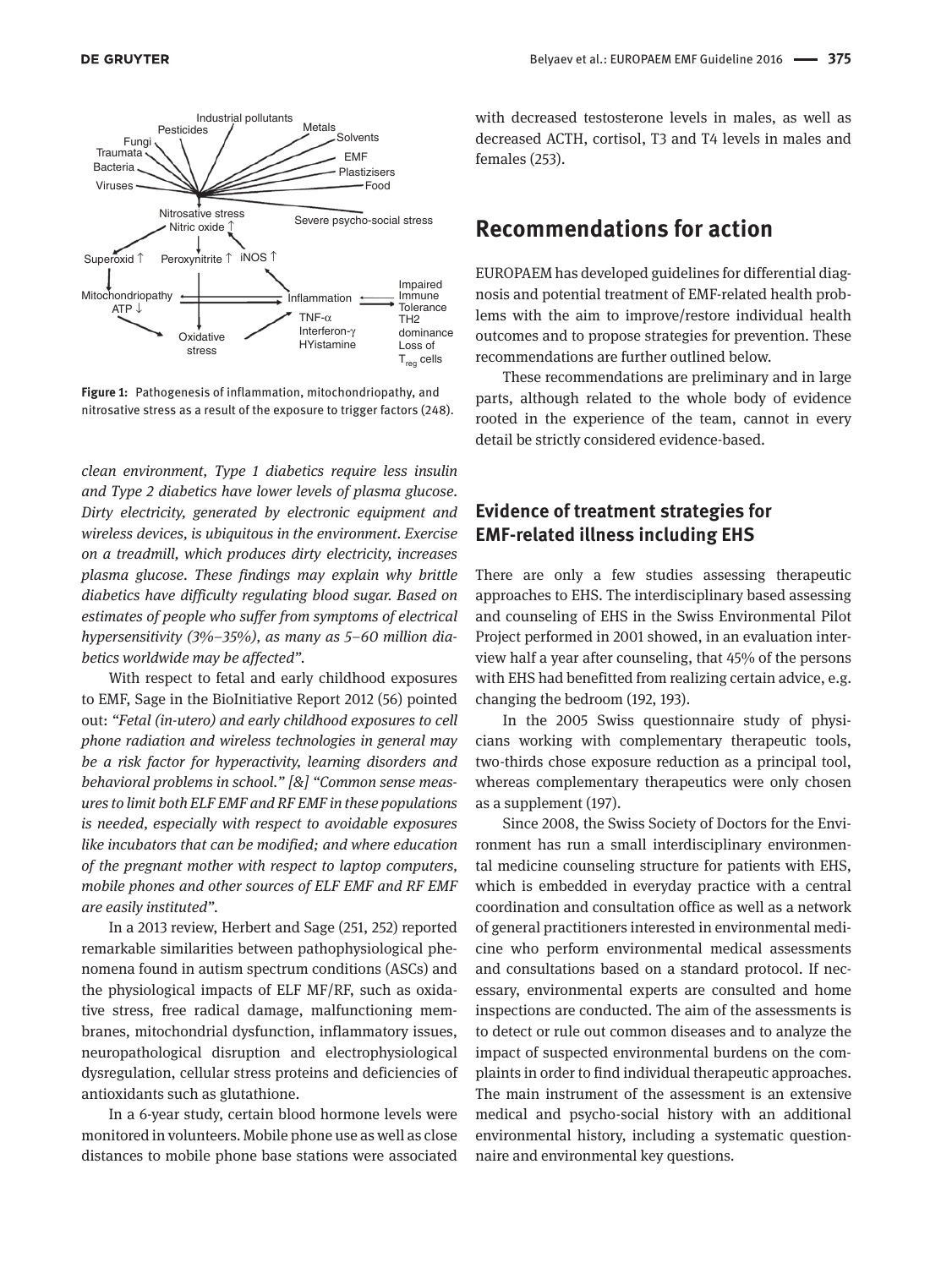**DE GRUYTER** 

In the first years, the project was scientifically assessed. In a questionnaire 1 year after counseling, 70% of the persons recommended the interdisciplinary based counseling structure and 32% of them considered the counseling as being helpful. Therefore, a model based on such an interdisciplinary concept, embedded in the family doctor's holistic and lasting concept of treatment, seems to be promising for a better therapeutic approach to EHS, also including accessibility measures targeted at the actual environment (254).

In Finland, psychotherapy is the officially recommended therapy for EHS. In a questionnaire study of EHS people in Finland, symptoms, perceived sources and treatments, the perceived efficacy of medical and complementary alternative treatments (CAM) in regards to EHS were evaluated by multiple choice questions. According to 76% of the 157 respondents, the reduction or avoidance of EMF helped in their full or partial recovery. The best treatments for EHS were given as weighted effects: dietary change (69.4%), nutritional supplements (67.8%), and increased physical exercise (61.6%). The official treatment recommendations of psychotherapy (2.6%) were not significantly helpful, or for medication (–4.2%) even detrimental. The avoidance of electromagnetic radiation and fields effectively removed or lessened the symptoms in persons with EHS (194, 255).

#### **Response of physicians to this development**

In cases of unspecific health problems (see Questionnaire) for which no clearly identifiable cause can be found – besides other factors like chemicals, non-physiological metals, molds – EMF exposure should, in principle, be taken into consideration as a potential cause or cofactor, especially if the person presumes it.

A central approach for a causal attribution of symptoms is the assessment of variation in health problems depending on time and location and individual susceptibility, which is particularly relevant for environmental causes such as EMF exposure.

Regarding such disorders as male infertility, miscarriage, Alzheimer's, ALS, blood sugar fluctuations, diabetes, cancer, hyperactivity, learning disorders and behavioral problems in school, it would be important to consider a possible link with EMF exposure. Some people with EHS might be misdiagnosed with multiple sclerosis (MS) since many of the symptoms are similar. This offers an opportunity to causally influence the course of the disease.

## **How to proceed if EMF-related health problems are suspected**

The recommended approach to diagnosis and treatment is intended as an aid and should, of course, be modified to meet the needs of each individual case (see Figure 2).

- 1. History of health problems and EMF exposure
- 2. Medical examinations and findings
- 3. Measurement of EMF exposure
- 4. Reduction and prevention of EMF exposure
- 5. Diagnosis
- 6. Treatment of the patient including the environment

#### **History of health problems and EMF exposure**

In order to put later findings into a larger context, a general medical history is necessary. Part of this history should include:

- Electrical trauma: multiple shocks, electrocution, struck by lightning.
- Chemical trauma: exposure to pesticides, metals, chlorinated hydrocarbons (PCBs, DDT, etc.)



**Figure 2:** Flowchart for the handling of EMF-related health problems.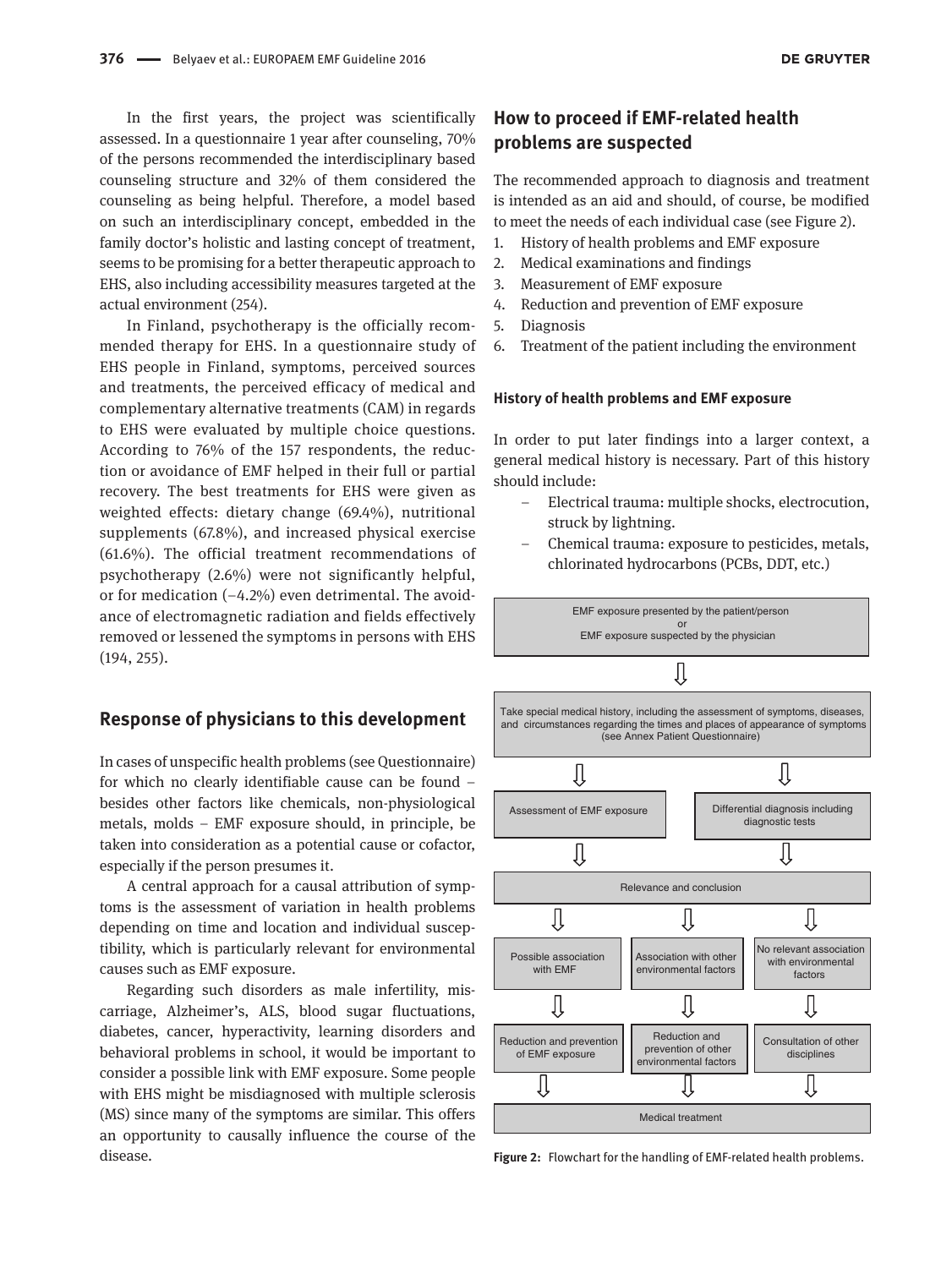- Biological trauma in the form of a large load of parasites, fungal infections, viral infections, etc.
- Physical trauma to the central nervous system in the form of whiplash, other accidents, spinal problems
- Autoimmune disorders

In the next steps, we focus only on EMF-related health effects.

A questionnaire to take a systematic history of health problems and EMF exposure, compiled by the EUROPAEM EMF Working Group, is available in the Annex of this EMF Guideline.

The questionnaire consists of three sections:

- (a) List of symptoms
- (b) Variation of health problems depending on time, location, and circumstances
- (c) Assessment of certain EMF exposures that can be evaluated by questionnaire

The list of symptoms in the questionnaire serves to systematically quantify health problems regardless of their causes. It also includes questions as to when the health problems first occurred. Most EMF-related symptoms are nonspecific and fall within the scope of health problems due to inadequate regulation (decompensation), e.g. sleep problems, fatigue, exhaustion, lack of energy, restlessness, heart palpitations, blood pressure problems, muscle and joint pain, headaches, increased risk for infections, depression, difficulty concentrating, disturbances of coordination, forgetfulness, anxiety, urinary urgency, anomia (difficulty finding words), dizziness, tinnitus, and sensations of pressure in the head and ears.

The health problems may range in severity from benign, temporary symptoms, such as slight headaches or paresthesia around the ear, e.g. when using a mobile phone, or flu-like symptoms after maybe some hours of whole-body EMF exposure, to severe, debilitating symptoms that drastically impair physical and mental health. It has to be stressed that, depending on the individual state of susceptibility, EHS symptoms often occur only occasionally, but over time they may increase in frequency and severity. On the other hand, if a detrimental EMF exposure is sufficiently reduced, the body has a chance to recover and EHS symptoms will be reduced or will vanish.

#### **Variation of health problems depending on time, location, and circumstances**

The answers to questions of when and where the health problems occur or recede, and when and where the symptoms increase or are particularly evident, provide only indications. They must be interpreted by the investigator (e.g. regarding the correct attribution between location/ EMF sources and health problems). Special attention should be drawn to sleeping areas, because of the duration of influence and the vital role of sleep for regeneration.

#### **Assessment of certain EMF exposures that can be evaluated by questionnaire**

The assessment of EMF exposure usually starts with certain questions of usual EMF sources. Regardless of whether or not the patient suspects EMF exposure as a cause, these questions should be used to assess the existing exposure level, at least as a rough estimate. It is important to note that only certain types of EMF exposure can be assessed by means of questions, such as the use of compact fluorescent lamps, mobile phones, and cordless phones. Detection of other types of EMF exposure, e.g. due to RF transmitter sites or the electric or magnetic fields from electric wiring, generally requires measurements. In principle, questions should be asked to assess EMF exposure at home and at work and when on holidays and so on, keeping in mind that the degree of EMF exposure may vary at different times.

#### **Medical examinations and findings**

We do not have any clinical findings yet that are specific to EMF, which makes diagnosis and differential diagnosis a considerable challenge.

A method that has proven useful is to use stressassociated findings for diagnosis and follow-up and to evaluate them synoptically. Basic diagnostic tests should be carried out as a first step, followed by measurements of EMF exposure as a second step. The core diagnosis should focus on investigations of nitric oxide production (nitrotyrosine), mitochondriopathy (intracellular ATP), oxidative stress-lipid peroxidation (MDA-LDL), inflammation [TNFalpha, IFN-gamma-inducible protein 10 (IP-10), IL-1b, histamine], and the melatonin status (24 h urine melatonin/ creatinine ratio).

Then additional diagnostic tests can be considered. Due to the differences in normal ranges between labs and different practices as to the units of measurement in different countries, we do not provide levels to be considered relevant in EHS. It is recommended to interpret them in context, focusing not only on out-of-range values. For example, when several parameters are simultaneously close to the border of the normal ranges, this could be instructive for forming a therapeutic or diagnostic opinion.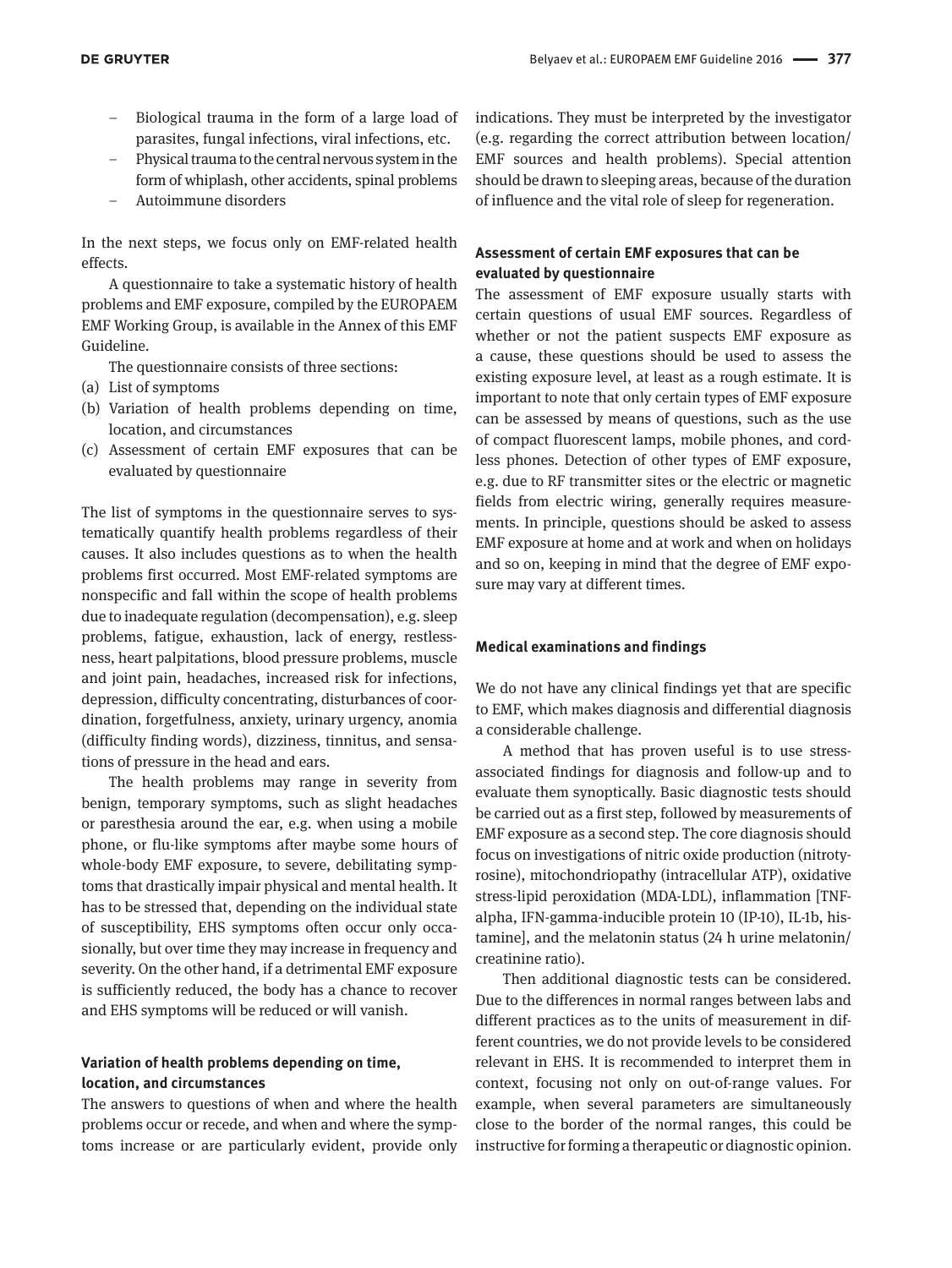#### **Functional tests**

#### *Basic diagnostic tests*

– Blood pressure and heart rate (in all cases resting heart rate in the morning while still in bed), including self-monitoring, possibly several times a day, e.g. at different locations and with journaling of subjective well-being for a week.

#### *Additional diagnostic tests*

- 24-h blood pressure monitoring (absence of nighttime decline)
- 24-h ECG (heart rhythm diagnosis)
- 24-h heart rate variability (HRV) (autonomous nervous system diagnosis)
- Ergometry under physical stress
- Sleep EEG at home

#### **Laboratory tests**

#### *Basic diagnostic tests*

- Blood
	- ACTH
	- Bilirubin
	- Blood count and differential blood count
	- BUN
	- Cholesterol, LDL, HDL, triglycerides
	- Coenzyme-Q10 ratio for oxidized-CoQ10/total-CoQ10
	- Creatinine kinases (CK-MB, CK-MM)
	- High-sensitivity C-reactive protein (hs-CRP)
	- Cystatin C (glomerular filtration rate)
	- Electrolytes
	- Fasting blood glucose
	- **Ferritin**
	- Glutathione S-transferase (GST)
	- Reduced glutathione (GSH)
	- Glutathione peroxidase (GPX)
	- $HBA$ <sub>1c</sub>
	- Histamine and diaminoxidase (DAO)
	- IFN-gamma-inducible protein 10 (IP-10)
	- Interleukin-1 (e.g. IL-1a, IL-1b)
	- Intracellular ATP
	- Liver enzymes (e.g. ALT, AST, GGT, LDH, AP)
	- Magnesium (whole blood)
	- Malondialdehyde (MDA)-LDL
	- Nitrotyrosine (NTT)
	- Potassium (whole blood)
	- Prolactin
	- Selenium (whole blood)
	- Testosterone
	- TSH
	- $-$  T<sub>3</sub>, T<sub>4</sub>
	- Tumor necrosis factor alpha (TNF $\alpha$ )
- Vitamin D3
- Zinc (whole blood)
- Standard urine
	- Leucocytes, erythrocytes, albumin, urobilinogen, pH, bacteria, glucose, microalbumin
- Second morning urine
	- Adrenaline
	- Dopamine
	- Noradrenaline
	- Noradrenaline/adrenaline ratio
	- Serotonin
	- Beta-phenylethyleamine (PEA)
- 24-h urine
	- 6-OH melatonin sulfate
	- Creatinine
	- 6-OH melatonin sulfate/creatinine ratio
- Saliva
	- Cortisol  $(8 a.m., 12 a.m., and 8 p.m.)$

#### *Additional diagnostic tests*

- Urine
	- Metals (depending on case history, e.g. mercury, cadmium, lead, arsenic, aluminum)
- Second morning urine
	- Gamma-aminobutyric acid (GABA)
	- Glutamate
	- **Cryptopyrrole**
- Saliva
	- Dehydroepiandrosterone DHEA (8 a.m. and 8 p.m.)
	- Alpha-amylase
- Blood
	- 8-Hydroxydeoxyguanosine (DNA oxidation)
	- Biotin
	- Differential lipid profile
	- Folate
	- Holotranscobolamin
	- Homocysteine
	- Interferon-gamma (IFN-γ)
	- Interleukin-10 (IL-10)
	- Interleukin-17 (IL-17)
	- Interleukin-6 (IL-6)
	- Interleukin-8 (IL-8)
	- Intracellular glutathione (redox balance)
	- Lactate, pyruvate incl. ratio
	- Lipase
	- NF-kappa B
	- Vitamin B6 (whole blood)

#### **Provocation tests**

Special facilities with the use of a variety of signals, e.g. DECT or Wi-Fi exposure (e.g. 20–60 min, depending on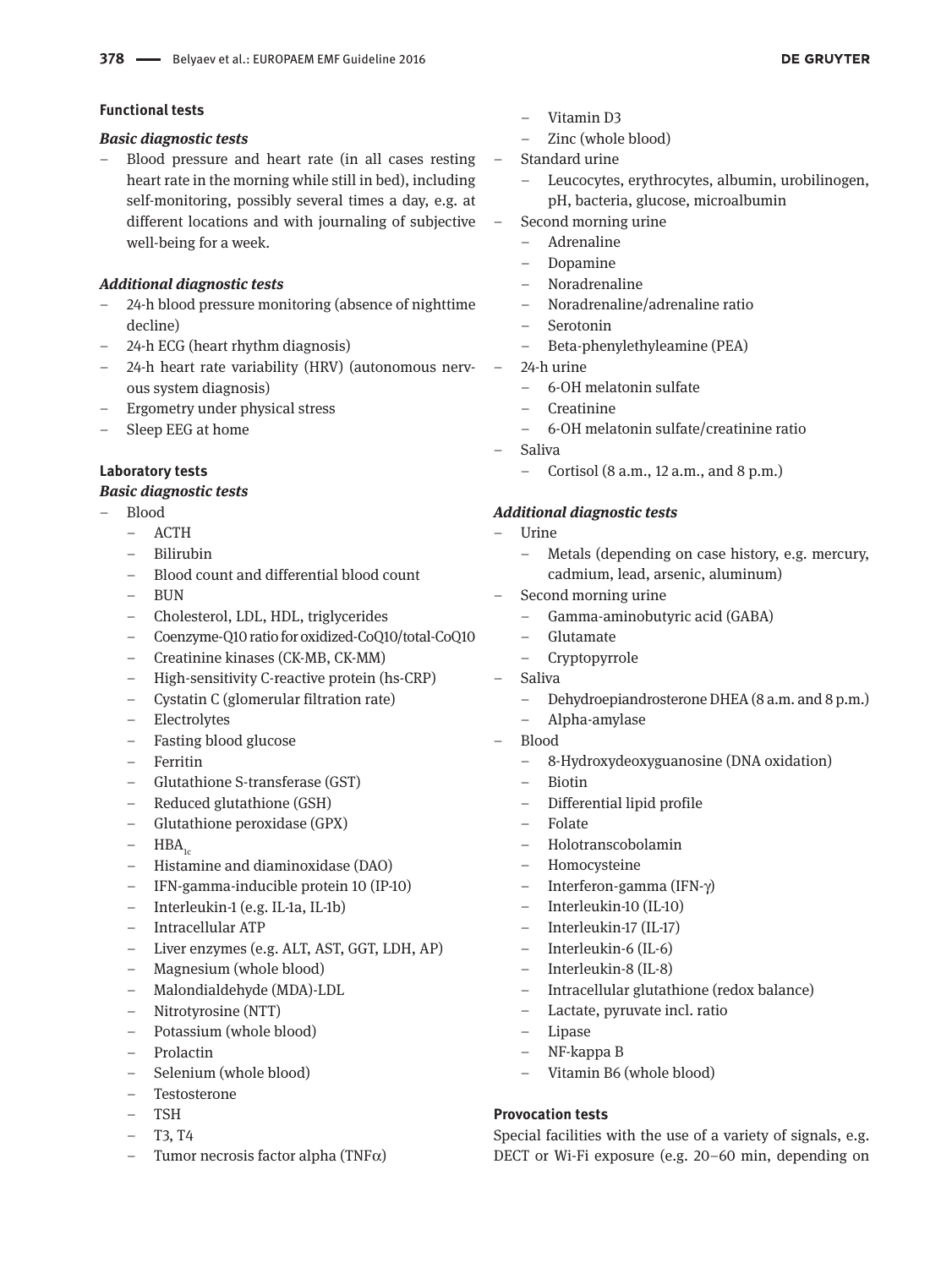the individual regulation capacity, susceptibility, and observed response)

- Heart rate variability (HRV) (autonomous nervous system diagnosis)
- **Microcirculation**
- Oxidative stress (lipid peroxidation, malondialdehyde, oxo-LDL)
- For diabetics, plasma glucose
- Live blood analysis (red blood cell aggregation in the form of rouleaux, blood viscosity, macrophage activity, lysis of red blood cell membrane)
- For people with neurological problems and problems with fine or gross motor coordination, a video of them walking before and after provocation and a photograph taken of a sample of handwriting before and after provocation.

#### **Individual susceptibility**

- Blood (genetic parameters and actual function)
	- Glutathione S transferase M1 (GSTM1) detoxification
	- Glutathione S transferase T1 (GSTT1) detoxification
	- Superoxide dismutase 2 (SOD2) protection of mitochondria
	- Catechol-O-methyltransferase (COMT) stress control

#### **Measurement of EMF exposure**

The evolutionary development of the human species took place under the presence of the natural electromagnetic spectrum (Earth's magnetic field, Earth's electric field, spherics, Schumann resonance). Those influences have been part of our biosphere like the oxygen content in the air or the visible light spectrum, and they have been integrated into the biological functions (14).

By now, nearly all non-ionizing parts of the electromagnetic spectrum are filled with artificial, technical EMF sources due to electrification and (wireless) communication technologies, but are very rarely found in nature (see Figure 3). EMF measurements and/or exposure damages are usually not covered by statutory health care insurance.

In general, a wide variety of EMF exposure types (static fields, ELF, VLF, and RF) should be considered.

- ELF magnetic fields may originate from, e.g. 12 V transformers, transformer stations, net currents on the electric wiring, water pipes, and other conductive materials, infrared heaters, heating blankets and different types of power lines.
- ELF electric fields may originate from, e.g. electrical wiring, lamps, and appliances.
- VLF magnetic fields ("dirty power") and/or VLF electric fields ("dirty electricity") may be emitted from electronic



**Figure 3:** Examples of natural (green) and artificial (red and blue) EMF sources along the electromagnetic spectrum (256).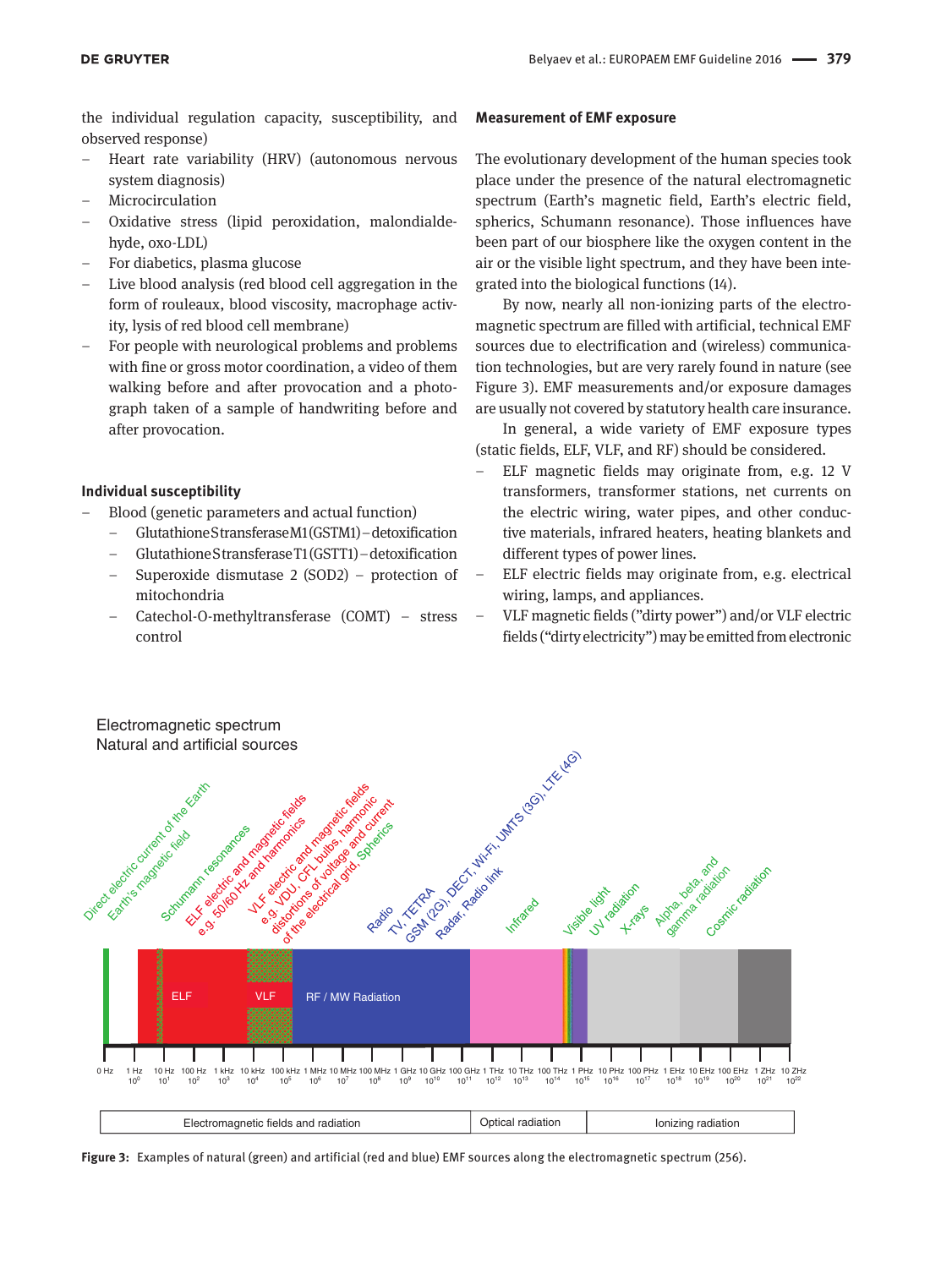devices like energy-efficient lighting, electronic transformers, induction cooker, variable speed frequency drives, light dimmer switches, power line communication (PLC) connected to the electrical grid. These devices use current and/or voltage in short pulses that might produce harmonics and VLF transients on the electrical circuits, earthed materials and the ground.

– Typical RF radiation sources include, e.g. cordless phones (DECT), wireless Internet access (Wi-Fi), mobile phones and their base stations, radio and TV broadcast antennas, radar (military, airport, marine, and weather), Bluetooth, and the microwave ovens.

In the sleeping area, the most important exposure point is the head and trunk region followed by all other points with chronic or high exposure.

EMF measurements should be planned and carried out by specially trained and experienced testing specialists and always in accordance with relevant standards, e.g. the VDB Guidelines of the German Association of Building Biology Professionals (257). In addition to the measurement results, the measurement report should also include suggestions on how to possibly reduce the EMF exposure.

To clarify certain issues, personal dosimeters with a data logging function are available to measure ELF magnetic fields and radio-frequency radiation.

After the measurements have been commissioned by the person and carried out, the results should be discussed with a physician familiar with the EMF issue.

#### **EMF guidance values**

In each case, the following aspects should be individually taken into account when evaluating EMF measurement results (27, 26):

- A person's individual susceptibility, which, e.g. may be based on previous history of trauma (electrical, chemical, biological and physical).
- A person's individual total body burden (e.g. exposure to noise, chemicals like neurotoxins)
- Duration of EMF exposure
- EMF exposure during the night and day
- Multiple exposure to different EMF sources
- $-$  Signal intensity: watt/m<sup>2</sup> (W/m<sup>2</sup>), volt/m (V/m), ampere/m (A/m)
- Signal characteristics were taken into account in the EMF guidance values – see Supplement 3 (258)
	- Frequency
	- Risetime  $(\Delta T)$  of bursts, transients, etc.
	- Frequency and periodicity of bursts, e.g. certain GSM base stations (8.3 Hz), Wi-Fi networks (10 Hz), DECT cordless phones (100 Hz)

– Type of modulation (frequency modulation, amplitude modulation, phase modulation)

Regardless of the ICNIRP recommendations for specific acute effects, the following guidance values (Tables 1–3, 5 and 6) apply to sensitive locations with long-term exposure of more than 20 h per week (259). They are based on epidemiological studies (9, 10, 27, 221, 260–262), empirical observations, and measurements relevant in practice (258, 263), as well as recommendations by the Seletun Statement (40) and the Parliamentary Assembly of the Council of Europe (42). The proposed guidance values are based on scientific data including a preventive component and aim to help restore health and well-being in already compromised patients. All levels provided are for incident intensities and whole-body exposure.

#### **ELF magnetic fields (extremely low frequency) (ELF MF) Measurement specifications**

**Frequency range:** 50/60 Hz mains electricity, up to 2 kHz. 16.7 Hz railroad systems in Austria, Germany, Switzerland, Sweden, and Norway, 400 Hz on airplanes

**Type of measurement:** Magnetic induction or flux density [T; mT; μT; nT]

**Field probe:** Isotropic magnetic field probe (three orthogonal axes) **Detector mode:** RMS (root mean square)

**Measurement volume:** Bed: Short-term measurements across entire sleeping area. Workplace: Short-term measurements across entire work area (e.g. sitting position). Long-term measurements: e.g. point close to the head/trunk in bed or at workplace **Measurement period:** Short-term measurements to identify field sources. Long-term measurements during sleep and work shift **Basis for evaluation:** Long-term measurements: maximum (MAX)

and arithmetic mean (AVG)

#### **Precautionary guidance values**

*In areas where people spend extended periods of time (>4 h per day), minimize exposure to ELF magnetic fields to levels as low as possible or below the precautionary guidance values specified below.*

**Table 1:** Precautionary guidance values for ELF magnetic fields.

| <b>ELF</b> magnetic | Daytime                       | <b>Nighttime</b>              | <b>Sensitive</b>       |
|---------------------|-------------------------------|-------------------------------|------------------------|
| field               | exposure                      | exposure                      | populations            |
| Arithmetic          | 100nT                         | 100 <sub>nT</sub>             | 30nT                   |
| mean (AVG)          | $(1 \text{ mG})^{(1,2), (3)}$ | $(1 \text{ mG})^{(1,2), (3)}$ | $(0.3 \text{ mG})^{5}$ |
| Maximum             | 1000 nT                       | 1000 nT                       | 300 nT                 |
| (MAX)               | $(10 \text{ mG})^{2,4}$       | $(10 \text{ mG})^{2(,4)}$     | $(3 \text{ mG})^{5}$   |

Based on: <sup>1)</sup>BioInitiative (9, 10); <sup>2</sup>)Oberfeld (262); <sup>3)</sup>Seletun Statement (40), 4)NISV (264); 5)Precautionary approach by a factor of 3 (field strength). See also IARC 2002 (30), Blank and Goodman (17), and TCO Development (265).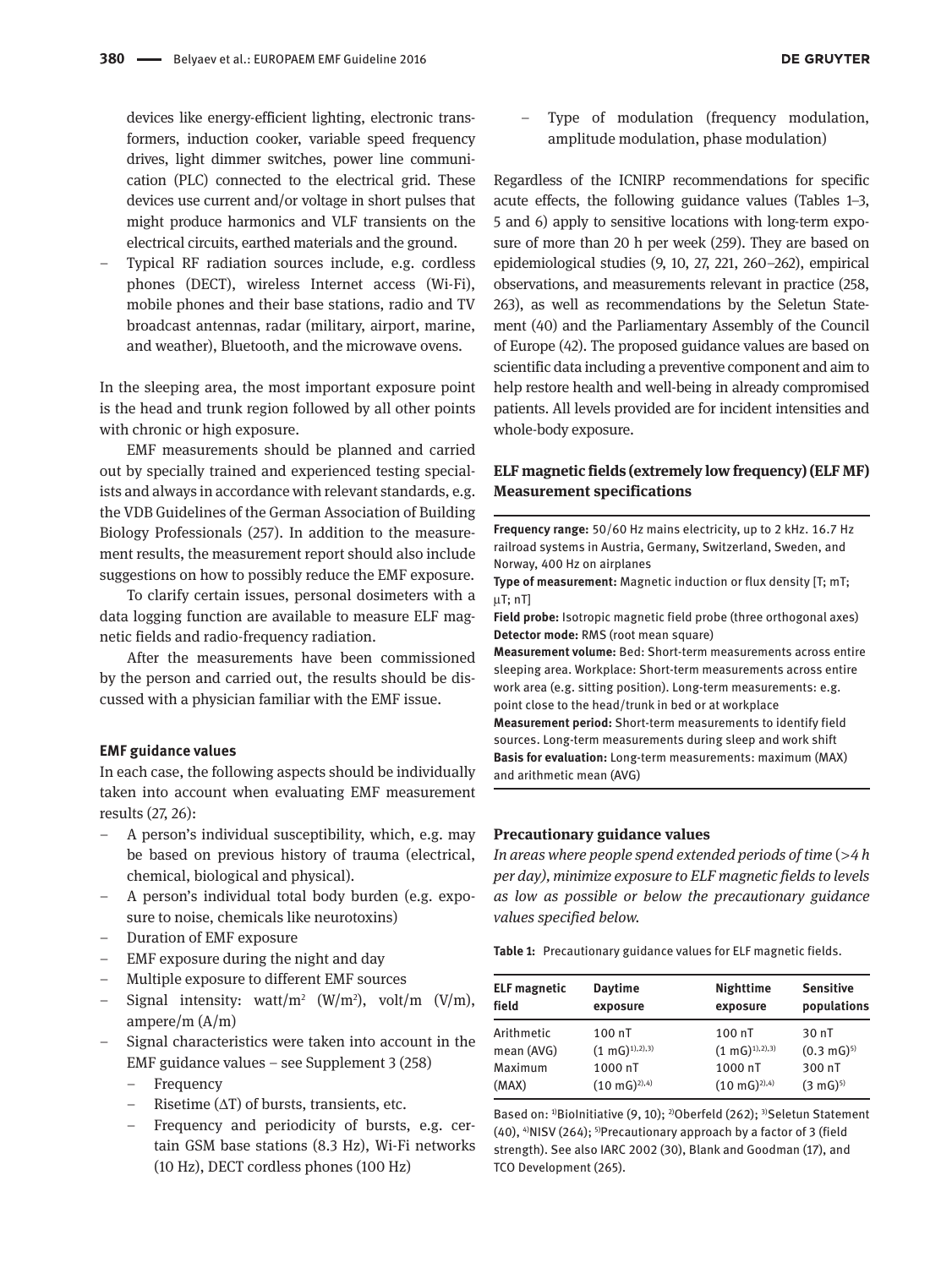#### **Evaluation guidelines specifically for sleeping areas**

*Higher frequencies than the mains electricity at 50/60 Hz and distinct harmonics should be evaluated more critically. See also the precautionary guidance values for the VLF frequency range further below. If applicable, mains current* (*50/60 Hz*) *and traction current* (*16.7 Hz*) *should be assessed separately but added (squared average). Longterm measurements should be carried out especially at nighttime, but at least for 24 h.*

#### **ELF electric fields (extremely low frequency) (ELF EF) Measurement specifications**

**Frequency range:** 50/60 Hz mains electricity, up to 2 kHz.16.7 Hz railroad systems in Austria, Germany, Switzerland, Sweden, and Norway

**Type of measurement:** Electric field [V/m] without ground reference (potential-free)

**Field probe:** Isotropic electric field probe (three orthogonal axes) **Detector mode:** RMS (root mean square)

**Measurement volume:** Bed: Nine points across sleeping area. Workplace: Across entire work area (e.g. sitting position three or six points)

**Measurement period:** Spot measurements to assess the exposure as well as to identify field sources. Since electric field exposure levels in the ELF frequency range usually do not change, long-term measurements are not needed.

**Basis for evaluation:** Spot measurements (maximum) at relevant points of exposure

#### **Precautionary guidance values**

*In areas where people spend extended periods of time* (>*4 h per day*)*, minimize exposure to ELF electric fields to levels as low as possible or below the precautionary guidance values specified below.*

**Table 2:** Precautionary guidance values for ELF electric fields.

| <b>ELF</b> electric field | <b>Daytime</b> | <b>Nighttime</b>    | <b>Sensitive</b> |
|---------------------------|----------------|---------------------|------------------|
|                           | exposure       | exposure            | populations      |
| Maximum (MAX)             | $10 V/m^{1,2}$ | $1 \text{ V/m}^{2}$ | $0.3 V/m^{3}$    |

Based on: 1)NCRP Draft Recommendations on EMF Exposure Guidelines: Option 2, 1995 (261); 2)Oberfeld (262); 3)Precautionary approach by a factor of 3 (field strength). See also TCO Development (265).

#### **Evaluation guidelines specifically for sleeping areas**

*Higher frequencies than the mains electricity at 50/60 Hz and distinct harmonics should be evaluated more critically. See also the precautionary guidance values for the VLF frequency range further below.*

#### **Radio-frequency radiation (RF) Measurement specifications**

**Frequency range:** Radio and TV broadcast antennas, mobile phone base stations, e.g. TETRA (400 MHz),GSM (900 and 1800 MHz), UMTS (2100 MHz),LTE (800, 900, 1800, 2500–2700 MHz), cordless phone base stations, e.g. DECT (1900), Wi-Fi access points and clients (2450 and 5600 MHz), WiMAX (3400–3600 MHz). Above frequencies in MHz refer to European networks. **Type of measurement:** Usually electric field [V/m] -> calculated power density  $[W/m^2; mW/m^2; \mu W/m^2]$ ; for conversion units see Table 4. **Field probe:** Isotropic, biconical or logarithmic-periodic antennas **Detector mode:** Peak detector with max hold **Measurement volume:** Point of exposure across bed and workplace **Measurement period:** Usually short-term measurements to identify RF field sources (e.g. acoustic analysis) and peak readings **Basis for evaluation:** Band-specific or frequency-specific spot measurements (peak detector with max hold) of common signals at relevant points of exposure (e.g. with spectrum analyzer or at least band-specific RF meter)

**Precautionary guidance values for selected RF sources**

In areas where people spend extended periods of time (>4 h *per day*)*, minimize exposure to radio-frequency radiation to levels as low as possible or below the precautionary guidance values specified below. Frequencies to be measured should be adapted to each individual case. The specific guidance values take the signal characteristics of risetime*  (Δ*T*) *and periodic ELF "pulsing" into account* (258)*. Note: Rectangular signals show short risetimes and consist of a broad spectrum of frequencies. The current density induced in the human body increases with increasing frequency in an approximately linear relationship* (266).

**Table 3:** Precautionary guidance values for radio-frequency radiation.

| <b>RF source Max Peak/</b><br><b>Peak Hold</b> | <b>Daytime</b><br>exposure      | <b>Nighttime</b><br>exposure | <b>Sensitive</b><br>populations <sup>1)</sup> |
|------------------------------------------------|---------------------------------|------------------------------|-----------------------------------------------|
| Radio broadcast (FM)                           | $10,000 \,\mathrm{\upmu W/m^2}$ | 1000 $\mu$ W/m <sup>2</sup>  | 100 $\mu$ W/m <sup>2</sup>                    |
| <b>TETRA</b>                                   | 1000 $\mu$ W/m <sup>2</sup>     | 100 $\mu$ W/m <sup>2</sup>   | $10 \mu W/m^2$                                |
| <b>DVBT</b>                                    | 1000 $\mu$ W/m <sup>2</sup>     | $100 \mu W/m^2$              | $10 \mu W/m^2$                                |
| GSM(2G)                                        | $100 \,\mathrm{\upmu W/m^2}$    | $10 \mu W/m^2$               | $1 \mu W/m^2$                                 |
| 900/1800 MHz                                   |                                 |                              |                                               |
| DECT (cordless phone)                          | 100 $\mu$ W/m <sup>2</sup>      | $10 \mu W/m^2$               | $1 \mu W/m^2$                                 |
| <b>UMTS (3G)</b>                               | 100 $\mu$ W/m <sup>2</sup>      | $10 \mu W/m^2$               | $1 \mu W/m^2$                                 |
| LTE(4G)                                        | $100 \,\mathrm{\upmu W/m^2}$    | $10 \mu W/m^2$               | $1 \mu W/m^2$                                 |
| GPRS (2.5G) with                               | $10 \mu W/m^2$                  | $1 \mu W/m^2$                | $0.1 \mu W/m^2$                               |
| PTCCH <sup>*</sup> (8.33 Hz pulsing)           |                                 |                              |                                               |
| $DAB+ (10.4 Hz pulsing)$                       | $10 \mu W/m^2$                  | $1 \mu W/m^2$                | $0.1 \mu W/m^2$                               |
| Wi-Fi 2.4/5.6 GHz<br>$(10 Hz$ pulsing)         | $10 \mu W/m^2$                  | $1 \mu W/m^2$                | $0.1 \mu W/m^2$                               |

\* PTCCH, packet timing advance control channel.

Based on: BioInitiative (9, 10); Kundi and Hutter (260); Leitfaden Senderbau (221); PACE (42); Seletun Statement (40). <sup>1)</sup>Precautionary approach by a factor of 3 (field strength) =  a factor of 10 (power density). See also IARC 2013 (24) and Margaritis et al. (267).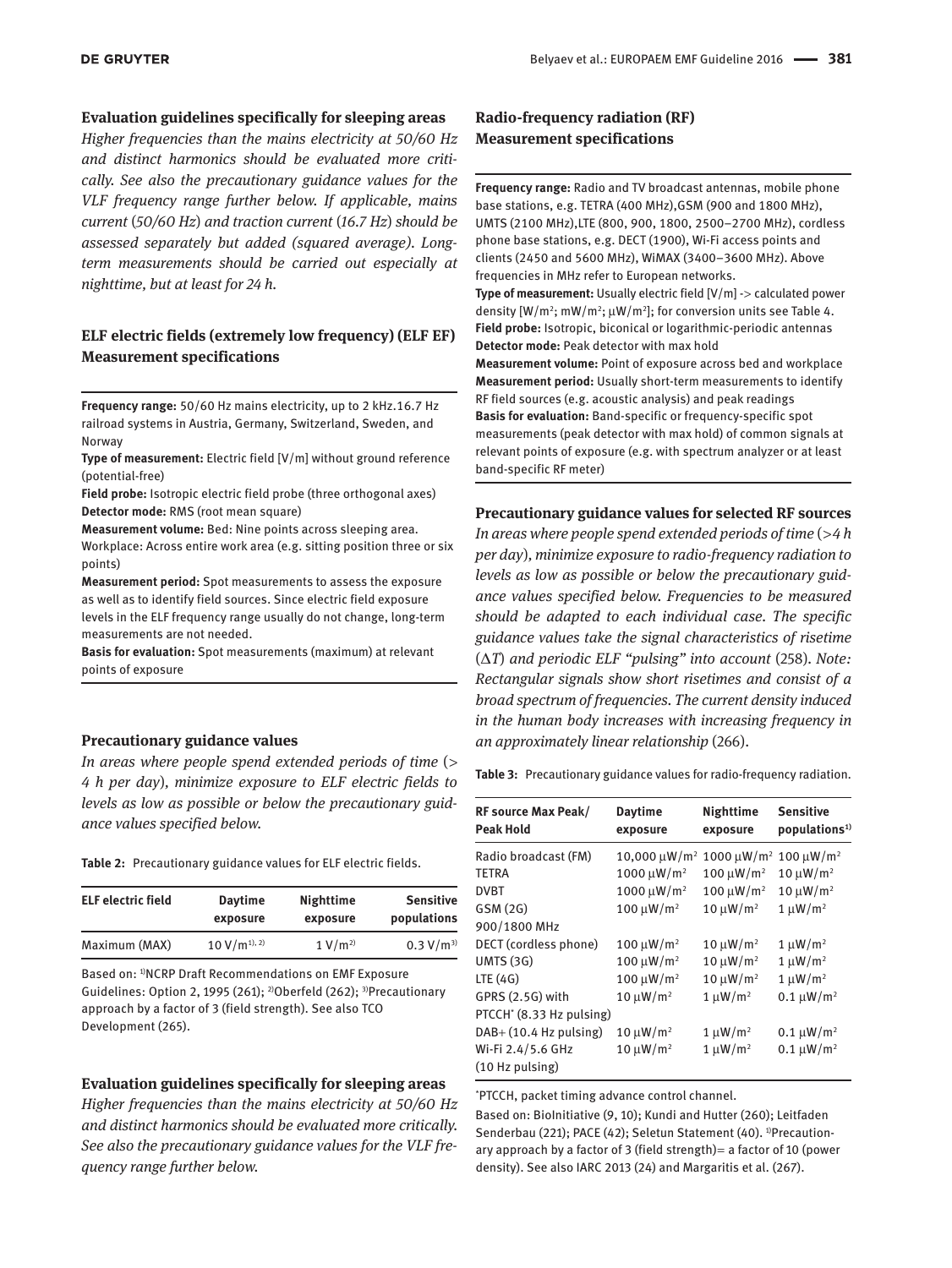**Table 4:** Conversion of radio-frequency radiation measurement units.

| <b>Conversion</b> $mW/m^2$          |                                             |  |  | 10    1    0.1    0.01    0.001    0.0001 |
|-------------------------------------|---------------------------------------------|--|--|-------------------------------------------|
| of RF                               | $\mu$ W/m <sup>2</sup> 10,000 1000 100 10 1 |  |  | 0.1                                       |
| Measurement $\mu$ W/cm <sup>2</sup> |                                             |  |  | 1  0.1  0.01  0.001  0.0001  0.00001      |
| units                               | V/m                                         |  |  | 1.9 0.6 0.19 0.06 0.019 0.006             |

#### **Magnetic fields in the VLF range (VLF MF) Measurement specifications**

**Frequency range:** 3 kHz–3 MHz. Frequency-specific measurements (spectrum analyzer/EMF meter), e.g. "dirty power", powerline communication (PLC), radio-frequency identification transmitters (RFID), compact fluorescent lamps (CFL)

**Type of measurement:** Magnetic field  $[A/m]$  –  $>$  calculated magnetic induction [T; mT; μT; nT]

**Field probe:** Isotropic or anisotropic magnetic field probe **Detector mode:** RMS (root mean square)

**Measurement volume:** Point of exposure across bed and workplace

**Measurement period:** Short-term measurements to identify field sources. Long-term measurements during sleep and work shift

**Basis for evaluation:** Long-term measurements: RMS detector, arithmetic mean and maximum at relevant points of exposure **Note:** If an elevated exposure is detected, power quality analyzers and oscilloscopes can be used on the actual wiring to trace the source of the dirty power.

#### **Precautionary guidance values**

*In areas where people spend extended periods of time (>4 h per day*)*, minimize exposure to VLF magnetic fields to levels as low as possible or below the precautionary guidance values specified below.*

**Table 5:** Precautionary guidance values for VLF magnetic fields.

| <b>VLF</b> magnetic<br>field | <b>Davtime</b><br>exposure     | <b>Nighttime</b><br>exposure | <b>Sensitive</b><br>populations |
|------------------------------|--------------------------------|------------------------------|---------------------------------|
| Arithmetic<br>mean (AVG)     | 1nT<br>$(0.01 \text{ mG})^{1}$ | 1 nT $(0.01 \text{ mG})^1$   | 0.3 nT $(0.003 \text{ mG})^{2}$ |
| Maximum<br>(MAX)             | 10nT<br>$(0.1 \text{ mG})^{1}$ | 10 nT $(0.1 \text{ mG})^{1}$ | 3 nT $(0.03 \text{ mG})^{2}$    |

Based on: 1)The current density induced in the human body increases with increasing frequency in an approximately linear relationship (266). Therefore, the guidance value of the magnetic field in the VLF frequency range should be lower than the one of the 50/60 Hz magnetic field, e.g. for 100 nT RMS/100=1 nT. For the rationale of 100 nT (avg) and  $1 \mu T$  (max), see section ELF magnetic fields. 2)Precautionary approach by a factor of 3 (field strength). See also TCO Development (265).

#### **Electric fields in the VLF range (VLF EF) Measurement specifications**

**Frequency range:** 3 kHz–3 MHz. Frequency-specific measurements (spectrum analyzer/EMF meter), e.g. "dirty electricity", powerline communication (PLC), radio-frequency identification transmitters (RFID), compact fluorescent lamps (CFL)

**Type of measurement:** Electric field [V/m]

**Field probe:** Isotropic, biconical, logarithmic-periodic electric field probe **Detector mode:** RMS arithmetic mean

**Measurement volume:** Point of exposure across bed and workplace **Measurement period:** Short-term measurements to identify field sources. Long-term measurements during sleep and work shift **Basis for evaluation:** Long-term measurements: arithmetic mean at relevant points of exposure

**Note:** If an elevated exposure is detected, power quality analyzers and oscilloscopes can be used on the actual wiring to trace the source of the dirty power.

#### **Precautionary guidance values**

*In areas where people spend extended periods of time*  (>*4 h per day*)*, minimize exposure to VLF electric fields to levels as low as possible or below the precautionary guidance values specified below.*

**Table 6:** Precautionary guidance values for VLF electric fields.

| <b>VLF</b> electric field | <b>Daytime</b>       | <b>Nighttime</b>      | <b>Sensitive</b>       |
|---------------------------|----------------------|-----------------------|------------------------|
|                           | exposure             | exposure              | populations            |
| Arithmetic mean (AVG)     | 0.1 V/m <sup>1</sup> | 0.01 V/m <sup>1</sup> | 0.003 V/m <sup>2</sup> |

Based on: 1)The current density induced in the human body increases with increasing frequency in an approximately linear relationship (266). Therefore, the guidance value of the electric field in the VLF frequency range should be lower than the one of the 50/60 Hz electric field, e.g. for 10 V/m/100 = 0.1 V/m. For the rationale of 10 V/m and 1 V/m, see section ELF electric fields. <sup>2)</sup>Precautionary approach by a factor of 3 (field strength). See also TCO Development (265).

#### **Reduction and prevention of EMF exposure**

Preventing or reducing EMF exposure after consulting a testing specialist is advantageous for several reasons:

- (a) To prevent and reduce risks to individual and public health,
- (b) To identify any links to health problems,
- (c) To causally treat the EMF-related health problems.

There are numerous potential causes of relevant EMF exposures, and this EMF guideline can only give a few examples. Further information can be found, for instance, in the document "Options to Minimize EMF/ RF/Static Field Exposures in Office Environments" (268) and "Elektrosmog im Alltag"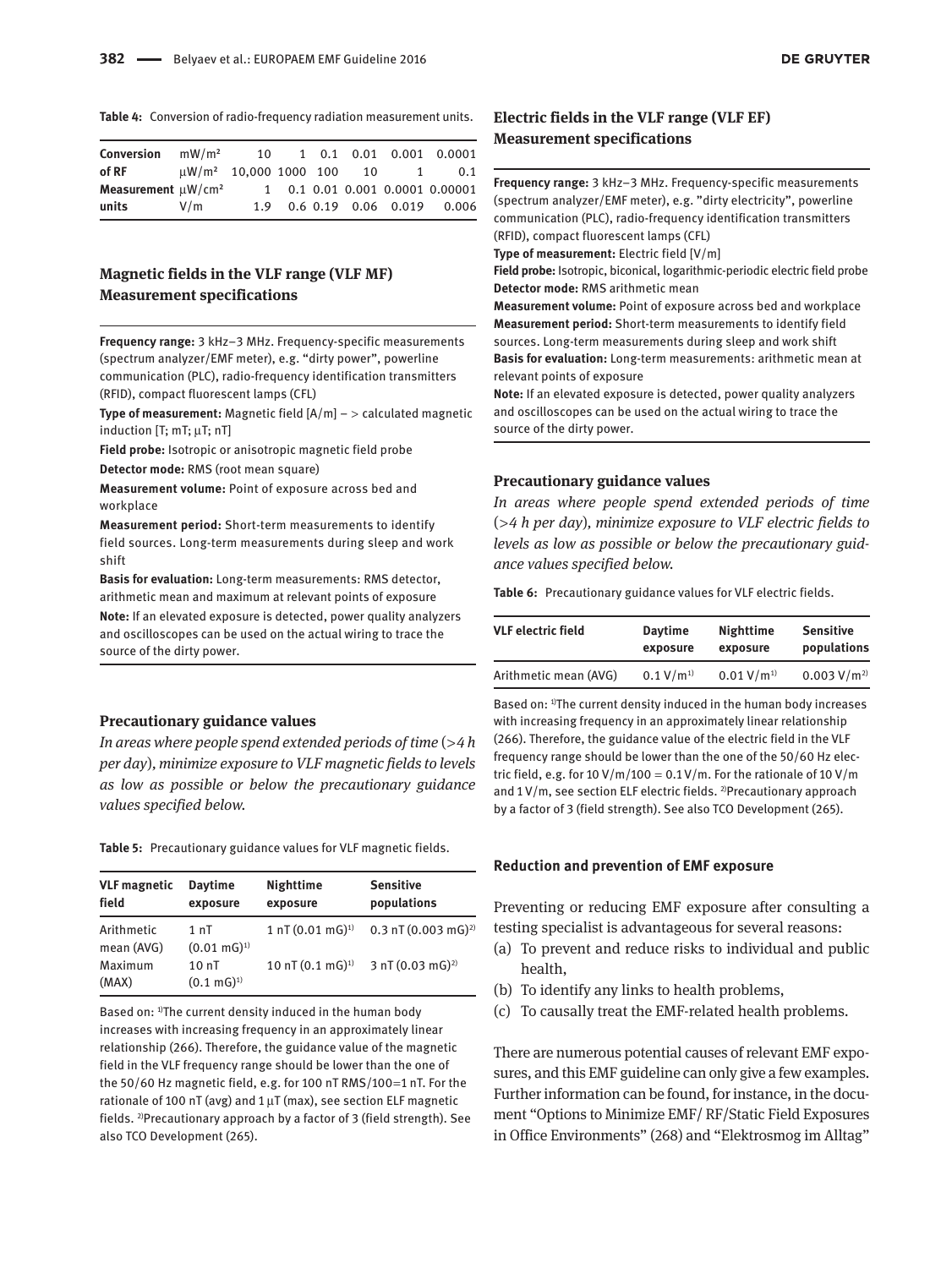(269). For detailed information on physics, properties, and measurement of EMF, see Virnich (270); regarding reduction of radio-frequency radiation (RF) in homes and offices, see Pauli and Moldan (271).

In most cases, it will be necessary to consult an expert (e.g. qualified EMF/RF engineer/ consultant) and/or electrician who will advise the person on what measures could be taken to reduce EMF exposure.

#### **EMF exposure reduction – first steps**

As a first step, recommendations are given (also as preventive measures) to eliminate or reduce typical EMF exposures, which may help alleviate health problems within days or weeks. The following actions may be suggested:

#### **Preventing exposure to radio-frequency radiation (RF)**

- Keep mobile phone/smartphone and cordless phone calls short; use the speakerphone function or a handsfree kit.
- Avoid wearing the mobile phone/smartphone close to the body.
- Deactivate all non-essential wireless mobile phone apps, which cause periodic radiation exposure.
- Keep mobile phones/smartphones in "airplane mode" whenever possible or deactivate mobile data, Wi-Fi, Bluetooth and near field communication (NFC) in the smartphone settings.
- Disconnect (unplug) the power supply of all DECT cordless phone base stations. So called "ECO Mode" or "zero-emission" DECT phones are only conditionally recommended because the exposure by the handset is still present. A "traditional" corded phone is recommended instead.
- Disconnect (unplug) the power supply to all Wi-Fi access points or Wi-Fi routers. Many LAN routers now come equipped with additional Wi-Fi. Call the provider of the LAN router and ask to have the Wi-Fi deactivated. It is usually also possible to do so online by following the provider's instructions.
- In case of external RF radiation sources, rooms especially bedrooms – facing away from the source should be chosen.
- Avoid powerline communication for Internet access (dLAN) and instead use a hardwired Ethernet cable (LAN).
- Avoid exposure to RF radiation (e.g. wireless devices like, home entertainment, headsets, baby monitors, computer games, printers, keyboards, mouse, home surveillance systems) at home, in offices, and in cars.

– Avoid exposure to energy-efficient lighting (compact fluorescent lamps as well as some LEDs generate high frequency transients). These types of lamps can be replaced with incandescent or line-voltage halogen incandescent lamps until good-quality lighting energyefficient lamps become commercially available.

#### **Preventing exposure to ELF electric and magnetic fields**

- Move the bed or desk away from the wiring in the walls and power cords. A minimum distance of 30 cm (1 ft) from the wall is recommended.
- As magnetic fields can pass through walls, make certain that there are no magnetic sources immediately beneath or above a bed or in an adjacent room.
- Another simple complementary action is to disconnect the power supply to the bedroom (turn off circuit breaker or fuse) for the nighttime while sleeping; try it for a test phase of, e.g. 2 weeks. In general, this measure is not always successful because circuits of adjacent rooms contribute to the electric field levels. ELF electric field measurements are required to know exactly which circuit breakers need to be disconnected. The benefits should be weighed against the potential risk of accidents; therefore, the use of a flashlight for the test phase should be recommended.
- Disconnect the power supply to all non-essential electric circuits, possibly in the entire apartment or house. (N.B. See note above.)
- Avoid using an electric blanket during sleep; not only turn it off, but also disconnect it.
- Avoid extended exposures close to running electric motors. As a first step, keep a minimum distance of 1.5 m (5 ft). As a second step, establish a safe distance based on magnetic field measurements.

#### **Preventing exposure to static magnetic/static electric fields**

- Sleep in a bed and mattress without metal.
- Avoid sleeping close to iron materials (radiator, steel, etc.)
- Wearing synthetic clothing and, e.g. rubber-soled shoes and not regularly being in contact with the earth can result in build up of static electricity. Cotton clothing and leather-soled shoes will help avoid static electricity.

#### **EMF exposure reduction – second steps**

As a second step, EMF measurements and mitigation measures should be carried out. Typical examples are: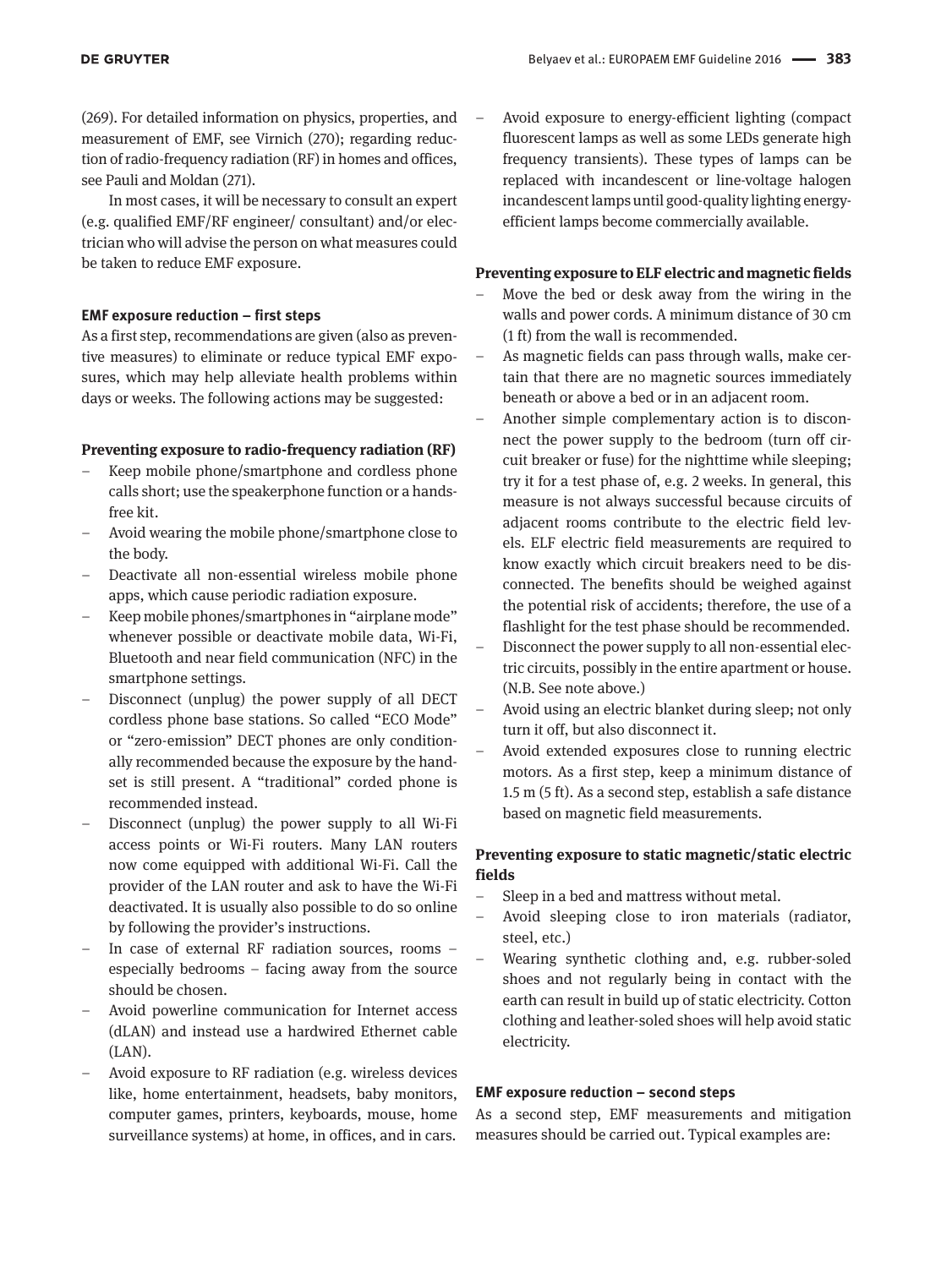- Measure the ELF electric field in the bed. Based on the measurement results, install automatic demand switches in those circuits that increase the exposure.
- Measure the ELF electric field at all other places that are used for extended periods at home and at work. If necessary, choose lamps used close to the body with a shielded electric cable and a grounded lamp fixture (metal). Especially in lightweight construction (wood, gypsum board), electrical wiring without grounding (two-slot outlets) might have to be replaced with grounded electrical wiring or shielded electrical wiring. In special cases, shielded wiring and shielded outlets may have to be installed in the whole building.
- Measure the ELF magnetic field close to the bed, e.g. for 24 h. If net currents are detected, the electrical wiring and grounding system of the building must be corrected to reduce the magnetic fields.
- Install a residual current device (RCD) or ground-fault circuit interrupter (GFCI) to prevent electric shocks (safety measure).
- Measure radio-frequency radiation and mitigate high exposure levels by installing certain RF shielding materials for the affected walls, windows, doors, ceilings, and floors. For example, in a multiunit setting (condominiums or highrise apartments, townhomes), proximity to neighbors can contribute to inhome exposure.
- Measure dirty electricity/dirty power (electric and magnetic fields in the VLF frequency range) and identify the sources in order to remove them. If this is not possible, appropriate power filters in line with the source may be used.

#### **Diagnosis**

We will have to distinguish between EHS and other EMFrelated health problems like certain cancers, Alzheimer's, ALS, male infertility, etc. that might have been induced, promoted, or aggravated by EMF exposure. An investigation of EHS and other EMF-related health problems will largely be based on a comprehensive case history, focusing, in particular, on correlations between health problems and times, places, and circumstances of EMF exposure, as well as the progression of symptoms over time and the individual susceptibility. In addition, measurements of EMF exposure and the results of additional diagnostic tests (laboratory tests, cardiovascular system) serve to support the diagnosis. Moreover, all other potential causes should be excluded as far as possible.

In 2000 the Nordic Council of Ministers (Finland, Sweden, and Norway) adopted the following unspecific

ICD-10 code for EHS: Chapter XVIII, Symptoms, signs and abnormal clinical and laboratory findings, not elsewhere classified, code R68.8 "Other specified general symptoms and signs" (Nordic ICD-10 Adaptation, 2000) (272).

Regarding the current International Classification of Diseases (ICD), ICD-10-WHO 2015, we recommend at the moment:

- (a) Electromagnetic hypersensitivity (EHS): to use the existing diagnostic codes for the different symptoms **plus** code R68.8 "Other specified general symptoms and signs" **plus** code Z58.4 "Exposure to radiation" and/or Z57.1 "Occupational exposure to radiation."
- (b) EMF-related health problems (except EHS): to use the existing diagnostic codes for the different diseases/ symptoms **plus code** Z58.4 "Exposure to radiation" and/or Z57.1 "Occupational exposure to radiation."

Regarding the next ICD update to be published in 2018 (ICD-11 WHO), we recommend:

- (a) To create ICD codes for all environmentally induced chronic multisystem illnesses (CMI) like multiple chemical sensitivity (MCS), chronic fatigue syndrome (CFS), fibromyalgia (FM), and electromagnetic hypersensitivity (EHS) on the basis of their clinical and pathological description (204, 207).
- (b) To expand chapter XIX, Injury, Poisoning and Certain Other Consequences of External Causes (T66-T78), to include/distinguish effects of EMF (static magnetic field, static electric field, ELF magnetic field, ELF electric field, VLF magnetic field, VLF electric field, radio-frequency radiation), infrared radiation, visible light, UV radiation and ionizing radiation.
- (c) To expand chapter XXI, Factors Influencing Health Status and Contact with Health Services (Z00-Z99), to include/distinguish factors as EMF (static magnetic field, static electric field, ELF magnetic field, ELF electric field, VLF magnetic field, VLF electric field, radio-frequency radiation), infrared radiation, visible light, UV radiation, and ionizing radiation.

#### **Treatment of the patient including the environment**

The primary method of treatment should mainly focus on the prevention or reduction of EMF exposure that is reducing or eliminating all sources of EMF at home and in the workplace. The reduction of EMF exposure should also be extended to schools, hospitals, public transport, public places like libraries, etc. in order to enable EHS persons an unhindered use (accessibility measure). Many examples have shown that such measures can prove effective.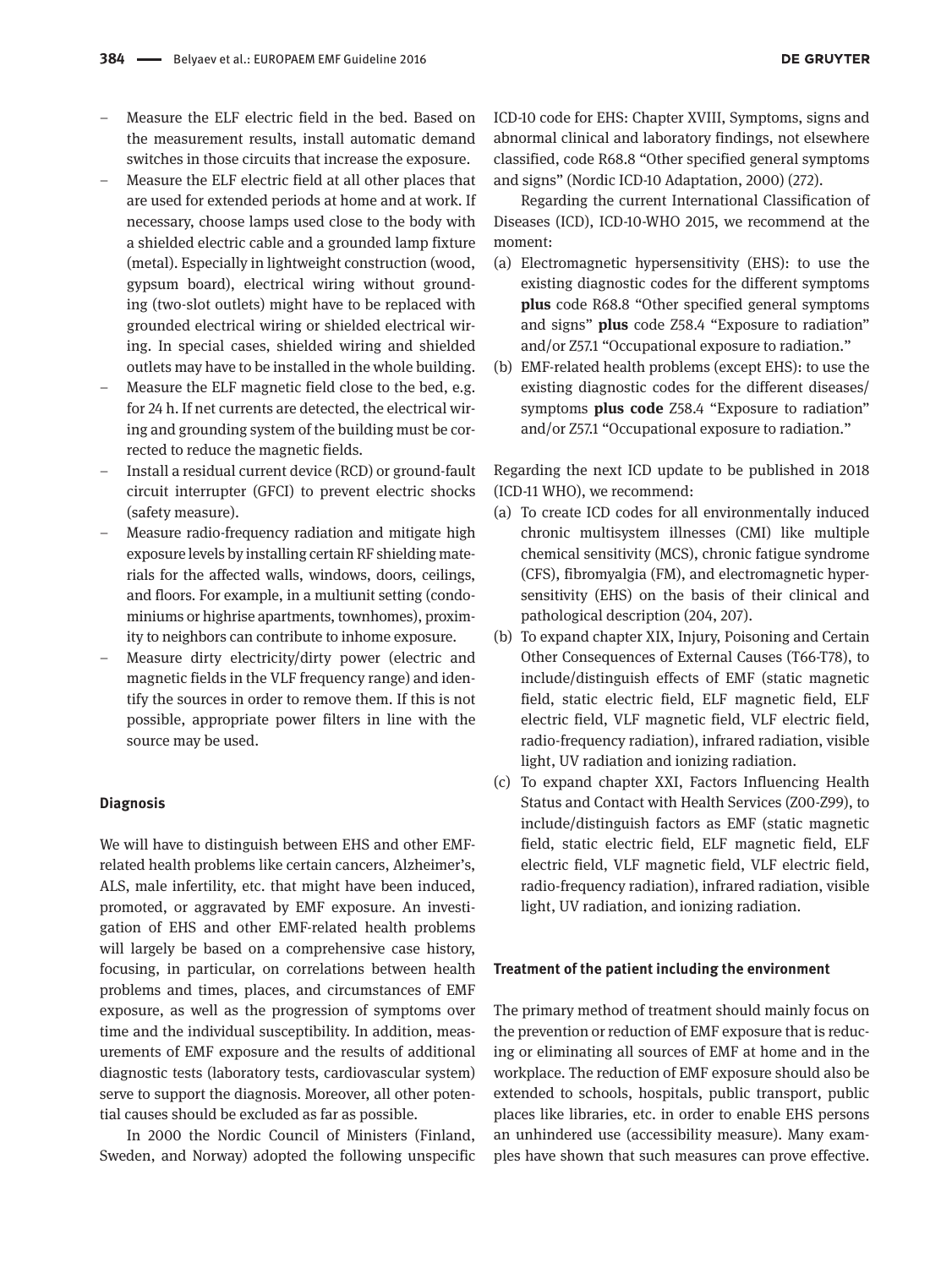With respect to total body load of other environmental influences, they must also be regarded.

Beside EMF reduction, other measures can and must be considered. These include a balanced homeostasis in order to increase the "resistance" to EMF. There is increasing evidence that a main effect of EMF on humans is the reduction of their oxidative and nitrosative regulation capacity. This hypothesis also explains observations of changing EMF sensitivity and the large number of symptoms reported in the context of EMF exposure. Based on currently available knowledge it appears useful to recommend a treatment approach, as those gaining ground for multisystem illnesses, that aims at minimizing adverse peroxynitrite effects. Measures that enhance the immune system and reduce stress in combination with detoxification will promote EHS recovery.

It should be stressed, that psychotherapy has the same significance as in other diseases. Products that are offered in the form of plaques and the like to "neutralize" or "harmonize" electrosmog should be evaluated with great restraint. Psychological stress generated by a lack of understanding or support by family, friends and physicians can exacerbate the symptoms of EHS as can stressing about exposure. For rapid recovery, the treatments need to apply to the body, mind and spirit of the individual.

In summary, the following treatment and accessibility measures appear advantageous, depending on the individual case:

#### **Reduction of EMF exposure**

This should include all types of EMF exposures relevant to the person, especially during sleep and at work – see Chapter "Reduction of EMF Exposure". For more information, see e.g. "Options to Minimize EMF/RF/Static Field Exposures in Office Environment" (268) and "Elektrosmog im Alltag" (269).

#### **Environmental medicine treatments**

Until now, no specific treatment of EHS has been established. The following paragraphs are recommendations based on the combined experience of the team. They can be considered either as an attempt to restore the full regulative capacity of the patients, as general advice for healthy living (that could and should be adapted to the cultural and individual situation of the patient), or as a more targeted approach to address the specific problems of EHS individuals according to the experience of the team.

Controlled clinical trials would be necessary to assess optimal treatment and accessibility measures. Actual data indicate that the functional deficits, which can be found in patients with EHS, correspond to those we can find in CMI such as MCS, CFS, and FM. The target of the therapy is the regulation of the physiological dysfunction detected by diagnostic steps (see chapter 2 "Examination and Findings"). The main therapeutic target includes both general and adjuvant procedures and specific treatments. The latter are challenging and need special knowledge and experience in clinical environmental medicine treatments. Main therapeutic targets include:

#### – **Control of total body burden**

Besides the reduction of EMF exposure, the reduction of the total body burden by various environmental pollutants (home, workplace, school, hobby), food additives, and dental materials is indicated.

– **Reduction of oxidative and/or nitrosative stress**

Reactive oxygen species (ROS) and reactive nitrogen species (RNS) are free radicals naturally produced in cells. Scavengers guarantee the balance between the production of free radicals and the rate of their removal. Many biologically important compounds with antioxidant (AO) function have been identified as endogenous and exogenous scavengers. Among the endogenous AO, we distinguish between enzymatic AO (catalase, glutathione peroxidase, glutathione reductase, superoxide dismutase) and non-enzymatic AO [bilirubin, ferritin, melatonin, glutathione, metallothionin, N-acetyl cysteine (NAC), NADH, NADPH, thioredoxin, 1,4,-bezoquinine, ubiquinone, uric acid]. They interact with exogenous dietary and/or synthetic AO (carotenoids, retinoids, flavonoids, polyphenols, glutathione, ascorbic acid, tocopherols). The complex regulation and use of these substances is the therapeutic challenge (232, 273).

#### – **Regulation of intestinal dysfunction**

Endogenous and exogenous scavengers act synergistically to maintain the redox homeostasis. Therefore, dietary or natural antioxidants play an important role to stabilize this interaction.

Treatment of a leaky gut, food intolerance, and food allergy is a prerequisite for maintaining redox homeostasis (274) and also requires special knowledge and experience.

#### – **Optimizing nutrition**

Bioactive food is the main source of antioxidant components such as vitamin C, vitamin E, NAC, carotenoids, CoQ10, alpha-lipoic acid, lycopene, selenium, and flavonoids (275, 276). For instance, the regeneration of vitamin E by glutathione or vitamin C is needed to prevent lipid peroxidation. The dietary antioxidants only can have beneficial effects on the redox system if they are present in sufficient concentration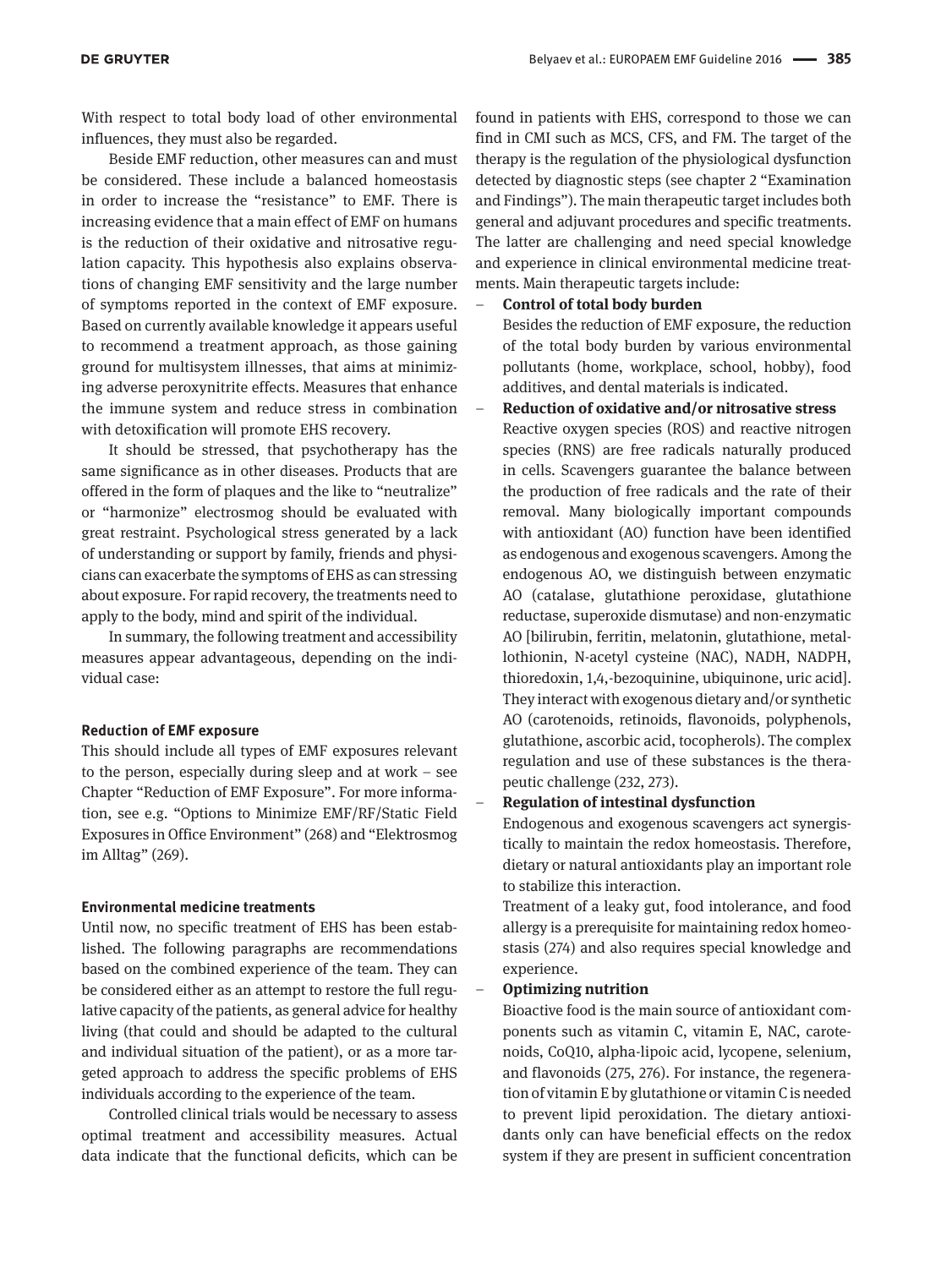levels (273). Alpha-lipoic acid acts directly and indirectly as a scavenger of free radicals including, singlet oxygen, superoxide, peroxyl radicals, and the breakdown radicals of peroxynitrite (232). It has been shown that the number of free electrons in micronutrients determines how effective they are. In organic food, the number of free electrons is higher than in conventionally produced food (277). Especially in the case of food intolerances, the tailored substitution of micronutrients in the form of supplements is necessary.

– **Control of (silent) inflammation**

Elevated nitric oxide levels and the reaction with superoxide always leads to elevated peroxynitrate levels, which induce ROS levels as no other substance does (NO/ONOO<sup>−</sup> cycle). As a result, the nuclear factor κB (NF-κB) is activated, inducing inflammatory cytokines such as tumor necrosis factor α (TNF-α), interleukin-1β (IL-1β), interleukin-6 (IL-6), interleukin-8 (IL-8), and interferon gamma (IFN-γ) and activating various NO synthases (232). Tocopherols (278, 279), carotenoids at low concentration levels (280), vitamin C (281, 282), NAC (283), curcumin (284), resveratrol (285, 286), flavonoids (287) have shown to interrupt this inflammatory cascade at various points.

– **Normalization of mitochondrial function** Mitochondrial function may be disturbed in two ways. First: the high amount of free radicals may block production of adenosine triphosphate (ATP), leading to muscle pain and fatigue. Second: in the case of silent (smoldering) inflammation, the demand for more energy is elevated by 25% (236), causing a high consumption of ATP. In this case, NADH, L-carnitine, and CoQ10 are essential for ATP synthesis.

Due to the lack of ATP, the stress regulation of catecholamines especially norepinephrine (NE) is reduced because catabolism of NE by S-adenosylmethionine is ATP dependent (288–290). Furthermore, stress regulation has a high demand for folate, vitamin B6, and methylcobalamine. Genetic polymorphisms of COMT and MTHFR influence the individual need for those substances (244, 291).

#### – **Detoxification**

In humans, the accumulation of environmental toxins has an individual profile of many different inorganic and organic chemicals, which make up the total body load (292).

Among the inorganic substances, metals and their salts play the dominant role and might be of importance to patients with EHS. Elemental mercury (Hg°) and other heavy metals such as lead (Pb) accumulate in the brain (293), especially at chronic low dose exposure. They may have toxic effects and can induce various immune reactions (294, 295). Whereas no specific active substance generally exists for the detoxification of chemicals, there are two groups of substances with more specific effects that can be used for the detoxification of metals.

- 1. Substances with nonspecific physiological effects: glutathione, NAC, alpha-lipoic acid, vitamin C, and selenium.
- 2. Chelating agents for detoxification of metals (296–298): the most important chelating agents are sodium thiosulfate 10%, DMPS (2,3-dimercapto-1-propanesulfonic acid), DMSA (mesodimercaptosuccinic acid), and EDTA (2,22,23,232 ethane-1,2-diyldinitrotetraacetic acid).

It should be noted that these substances should be used only by those designated as experts in this particular field.

#### – **Adjuvant therapies 1. Drinking water**

For detoxification reasons, a higher intake of highquality drinking water with low mineral content and no  $CO_2$  is needed. The intake quantity should range from 2.5 to 3.0 L (10–12 8-oz glasses) daily.

#### **2. Light**

Most of the people in central and northern Europe are depleted of vitamin D. Sufficient natural daylight exposure during the vitamin D-producing months (spring to fall) is one important factor. At the same time, prevention of actinic damage to the skin is necessary. In addition to natural sunlight, light therapy and low level lasers can promote healing, reduce inflammation, promote circulation, and enhance cellular ATP production.

#### **3. Sauna**

Sauna and therapeutic hyperthermia is an adjuvant therapy for the detoxification of almost all xenobiotics. These therapies have to be carefully used. An interaction with detoxifying drugs takes place. Sauna helps to regenerate tetrahydrobiopterin from dihydrobiopterin, which is essential for the metabolism of catecholamines and serotonin (299). However, not all saunas are alike. Traditional saunas or infrared saunas with low electric and low magnetic fields that do not use toxic glues and chemically treated wood are recommended.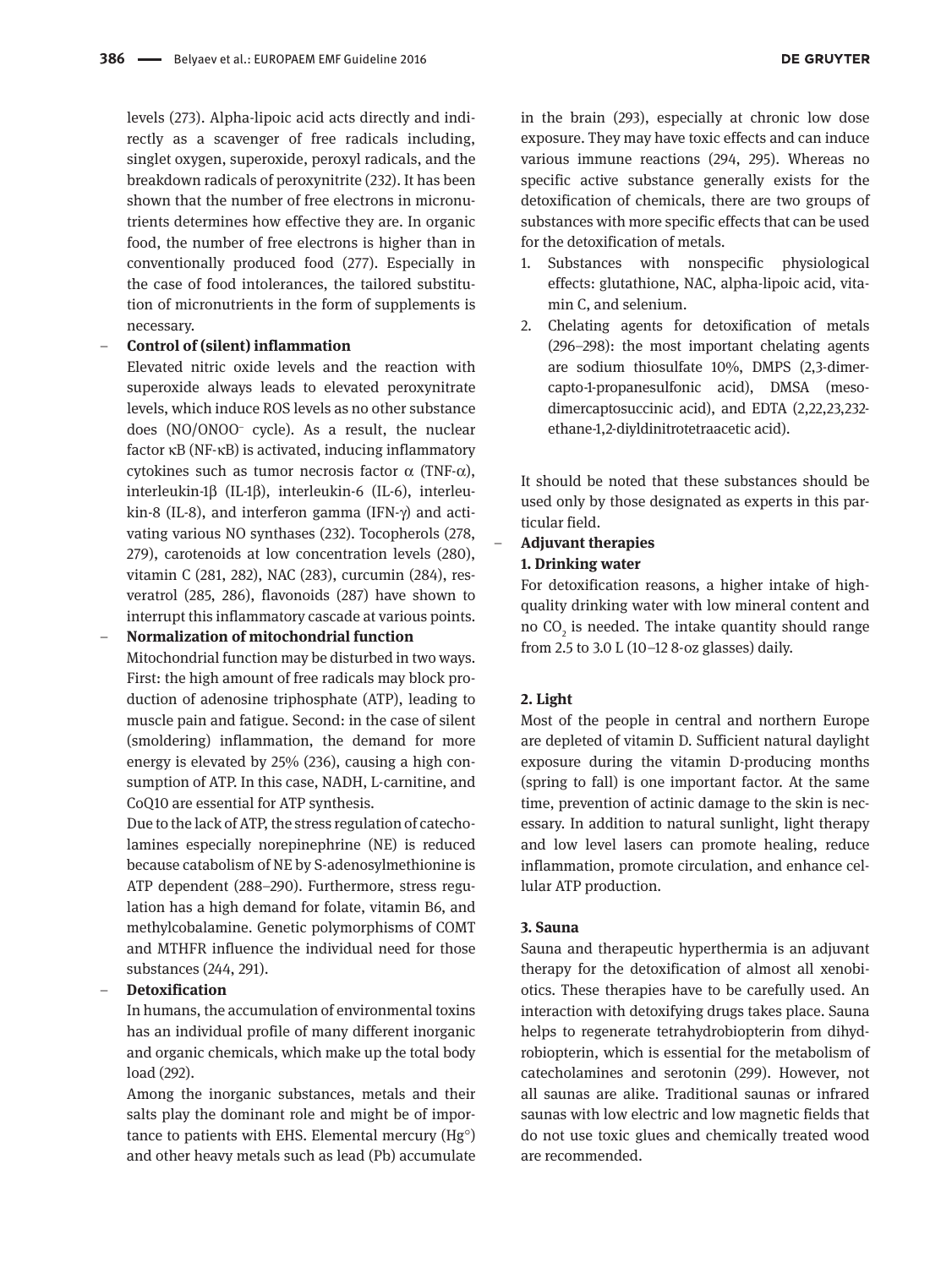#### **4. Oxygen**

A part of patients with EHS suffer from mitochondrial dysfunction. Sufficient natural oxygen is helpful. As both hypoxia and hyperbaric oxygen can produce oxidative stress, hyperbaric oxygen therapy should only be performed if the patients are treated with sufficient antioxidants at the same time.

#### **5. Exercise**

The optimal amount of exercise is still being debated. A person's physical capacity should be assessed by ergometry in order to prescribe an individual exercise regime. Environmental medicine experience indicates that for sick people only low-impact aerobic exercise should be used. In general, start with a workload of 20–30 watts that often can be finished at 60–70 watts. Exercise on an ergometer allows better control of the consumption of energy compared to walking or running. No fatigue should result from exercising, at least after half an hour.

#### **6. Sleep**

Sleep problems are very common in patients with EHS. Sleep disturbance is associated with a reduced melatonin level. In the case of chronic inflammation, the activation of IDO (indolamine-2,3-dioxygenase) reduces the production of serotonin and, in turn, it also reduces melatonin levels. EMF exposure might block the parasympathetic activity while sympathetic activity persists. Concerning sleep disturbances, any therapy has to follow the pathogenic causes. Optimal sleep is necessary to save energy and to regulate the functions of the immune and neuroendocrine systems.

#### **7. Protection from blue light**

Wavelengths of visible light below 500 nm are called "blue light". Low doses of blue light can increase feelings of well-being, but larger amounts can be harmful to the eyes. In natural daylight, the harmful effects of "blue light" are balanced out by the regenerative effect of the red and infrared content. The escalating use of electronic light sources – such as fluorescent tubes and compact fluorescent lamps (CFL), computer screens, laptops, tablets, smartphones, and certain LED bulbs – has increased our exposure to "blue light", which at this level is suspected of playing a role in the development of age-related macular degeneration and circadian misalignment via melatonin suppression, which is associated with an increased risk of sleep disturbance, obesity, diabetes mellitus,

depression, ischemic heart disease, stroke, and cancer. Extended exposure to artificial "blue light" in the evening should therefore be limited. Antioxidants, especially melatonin (300, 301), and blue light screen filters (302–304) could be helpful.

#### **8. Exposure to the natural electromagnetic fields of the Earth.**

Most people in urban centers are disconnected from the Earth's natural grounding/magnetic fields by walking with rubber-soled shoes, wearing synthetic clothing, driving in metal boxes with rubber wheels, and living and working in concrete buildings that are permeated with artificial electromagnetic fields and radiation. Spending time in the woods, walking barefoot along a beach, lying on the grass, sitting on rocks, or strolling outside after a rain shower help ground a person and help balance the often enhanced positively charged ions that are associated with ill health.

#### **Dental medicine**

Dental medicine still works with toxic or immunoreactive materials, e.g. mercury, lead oxide, gold, and titanium. Environmental dental medicine demands that these materials not be used (305–308). The removal of toxic dental materials must take place under maximum safety conditions (avoid inhalation!). The elimination of particularly heavy metals from the body might be indicated. In general terms, endoprosthetic materials should be inert with respect to immunoreactivity. Based on our current knowledge, zirconium dioxide seems to be a neutral material. However, mechanical abrasion of the coated surface by the dentist should be avoided.

Immunotoxic metals show a similar pathophysiology with respect to oxidative stress, mitochondriopathy, and inflammation.

#### **Lifestyle coaching**

Lifestyle coaching may include balanced exercise, nutrition, reduction of addictive substances, change of sleep habits, etc. and stress reduction measures (reduction of general stress and work stress), as well as methods to increase stress resistance via, e.g. autogenic training, yoga, progressive muscle relaxation, breathing techniques, meditation, tai chi, and qigong.

#### **Treatment of symptoms**

A well-balanced treatment of symptoms is justified until the causes have been identified and eliminated. However,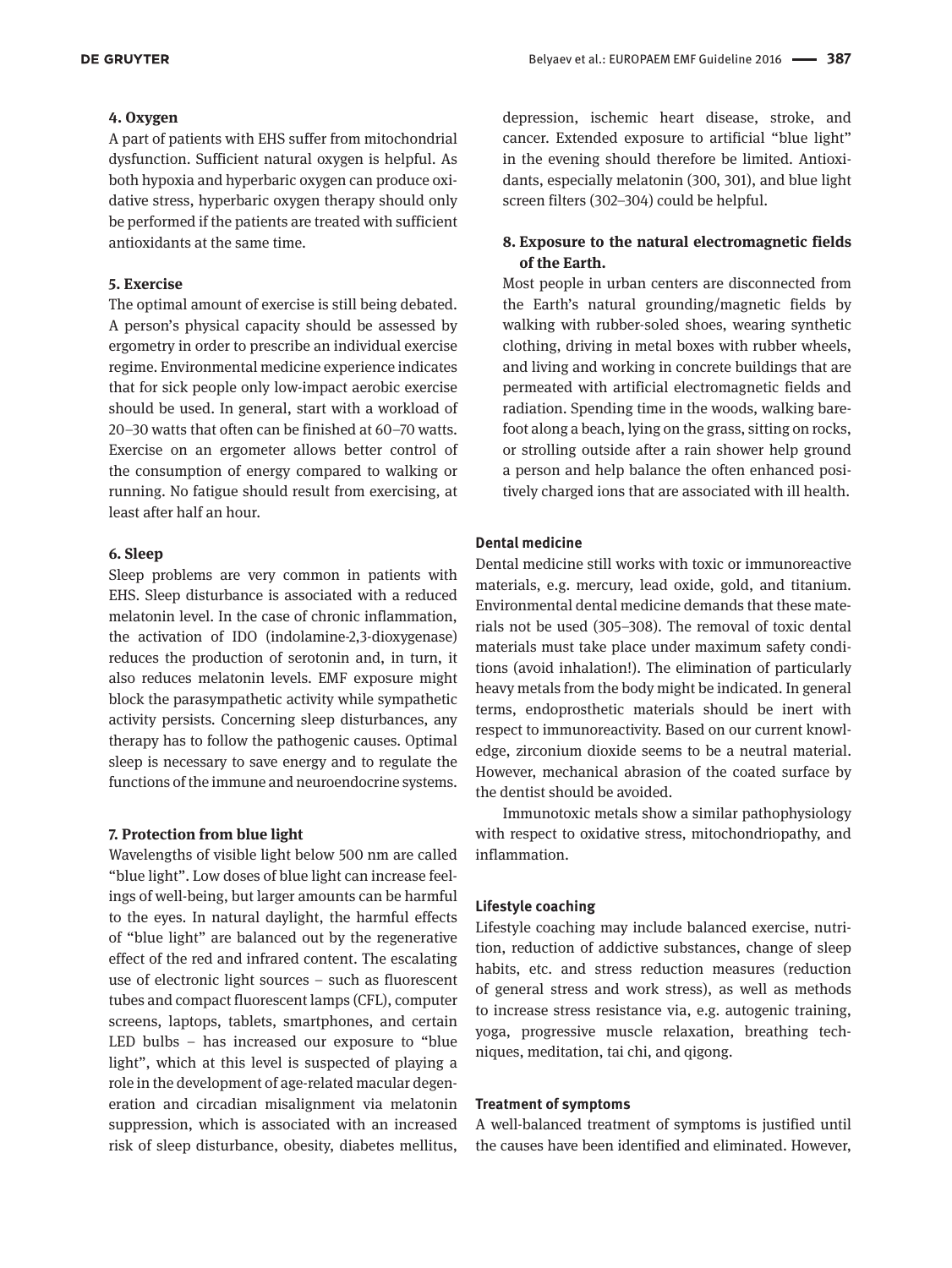it is of paramount importance to realize that the reduction of symptoms may put the person at risk for an increased environmental EMF load, thus generating possible future, long-term health effects, including neurological damage and cancer. The treating physician faces a very difficult ethical task when doing so, and the associated risks must be pointed out – in an equally well-balanced way – to the patient in question. From an ethical perspective, treating the symptoms is, of course, a very good start to provide immediate relief, but – without a concurrent environmental exposure reduction and lifestyle coaching – it may prove counter-productive in the long run. For a conventionally trained physician, this might seem a very new way of reasoning, but it is the only way to successfully and effectively alleviate symptoms and to achieve complete clinical recovery when dealing with chronic multisystem illnesses (CMI) and EHS. Though even if the causes are not known at the outset, it is already important at this stage to provide advice on how to reduce a person's exposure to electromagnetic fields and other environmental stressors to prevent further damage and promote healing.

## **References**

- 1. Hanninen O, Knol AB, Jantunen M, Lim TA, Conrad A, et al. Environmental burden of disease in Europe: assessing nine risk factors in six countries. Environ Health Perspect 2014;122(5):439–46.
- 2. Bundespsychotherapeutenkammer. BPtK-Studie zur Arbeitsunfähigkeit – Psychische Erkrankungen und Burnout [Internet]. Berlin (DE): Bundespsychotherapeutenkammer, 2012:29. Report 2012. Available at: http://www.bptk.de/uploads/ media/20120606\_AU-Studie-2012.pdf.
- 3. Bundespsychotherapeutenkammer. BPtK-Studie zur Arbeitsund Erwerbsunfähigkeit – Psychische Erkrankungen und gesundheitsbedingte Frühverrentung [Internet]. Berlin (DE): Bundespsychotherapeutenkammer, 2013:66. Report 2013. Available at: http://www.bptk.de/uploads/media/20140128\_ BPtK-Studie\_zur\_Arbeits-und\_Erwerbsunfaehigkeit\_2013\_1.pdf.
- 4. Fritze J. Psychopharmaka-Verordnungen: Ergebnisse und Kommentare zum Arzneiverordnungsreport 2011. Psychopharmakotherapie 2011;18:245–56.
- 5. Bundesinstitut für Arzneimittel und Medizinprodukte. Erstmals seit 20 Jahren kein Anstieg beim Methylphenidat-Verbrauch [Internet]. Bonn (DE): Bundesinstitut für Arzneimittel und Medizinprodukte, 2014 Apr 1. Pressemitteilung Nummer 05/14; Available at: https://www.bfarm.de/SharedDocs/Pressemitteilungen/ DE/mitteil2014/pm05-2014.html.
- 6. Badura B, Ducki A, Schroder H, Klose J, Meyer M, editors. Fehlzeiten-Report 2012. Berlin, Heidelberg (DE): Springer Verlag, 2012:528pp.
- 7. OECD. Health at a Glance 2013: OECD Indicators [Internet]. Paris (FR): OECD Publishing, 2013:212 p. DOI: 10.1787/health\_glance-2013-en. Available at: http://dx.DOI.org/10.1787/health\_glance-2013-en.
- 9. BioInitiative Working Group, Sage C, Carpenter DO, editors. BioInitiative Report: A Rationale for a Biologically-based Public Exposure Standard for Electromagnetic Fields (ELF and RF) at www.bioinitiative.org, August 31, 2007.
- 10. BioInitiative Working Group, Sage C, Carpenter DO, editors. BioInitiative Report: A Rationale for a Biologically-based Public Exposure Standard for Electromagnetic Radiation at www.bioinitiative.org, December 31, 2012.
- 11. Levitt B, Lai H. Biological effects from exposure to electromagnetic radiation emitted by cell tower base stations and other antenna arrays. Environ Rev 2010;18:369–95.
- 12. Pall ML. Scientific evidence contradicts findings and assumptions of Canadian safety panel 6: microwaves act through voltage-gated calcium channel activation to induce biological impacts at non-thermal levels, supporting a paradigm shift for microwave/lower frequency electromagnetic field action. Rev Environ Health 2015;30(2):99–116.
- 13. Binhi VN. Magnetobiology: Underlying Physical Problems. San Diego: Academic Press, 2002:1–473.
- 14. Binhi VN. Principles of electromagnetic biophysics (in Russian). Moscow (RU): Fizmatlit, 2011:1–571.
- 15. Georgiou CD. Oxidative stress-induced biological damage by low-level EMFs: mechanism of free radical pair electron spin-polarization and biochemical amplification. In: Giuliani L, Soffritti M, editors. Non-thermal effects and mechanisms of interaction between electromagnetic fields and living matter. Bologna (IT): Ramazzini institute, 2010. European Journal of Oncology – Library Vol. 5. pp 63–113. Available at: http://www. icems.eu/papers.htm?f=/c/a/2009/12/15/MNHJ1B49KH.DTL.
- 16. Pall ML. Electromagnetic fields act via activation of voltagegated calcium channels to produce beneficial or adverse effects. J Cell Mol Med 2013;17(8):958–65.
- 17. Blank M, Goodman R. Electromagnetic fields stress living cells. Pathophysiology 2009;16(2–3):71–8.
- 18. Blackman C. Cell phone radiation: evidence from ELF and RF studies supporting more inclusive risk identification and assessment. Pathophysiology 2009;16(2–3):205–16.
- 19. Hedendahl L, Carlberg M, Hardell L. Electromagnetic hypersensitivity – an increasing challenge to the medical profession. Rev Environ Health 2015;30(4):209–15.
- 20. International Commission on Non-Ionizing Radiation Protection. Guidelines for limiting exposure to time-varying electric, magnetic, and electromagnetic fields (up to 300 GHz). Health Physics 1998;74(4):494–522.
- 21. International Commission on Non-Ionizing Radiation Protection. Guidelines for limiting exposure to time-varying electric and magnetic fields (1 Hz to 100 kHz). Health Phys 2010;99(6):818–36.
- 22. Belyaev I. Biophysical mechanisms for nonthermal microwave effects. In: Markov M, editor. Electromagnetic fields in biology and medicine. Boca Raton, London, New York: CRC Press 2015:49–68.
- 23. Belyaev I. Electromagnetic field effects on cells and cancer risks from mobile communication. In: Rosch PJ, editor. Bioelectromagnetic and subtle energy medicine, 2nd ed. Boca Raton, London, New York: CRC Press, 2015:517–39.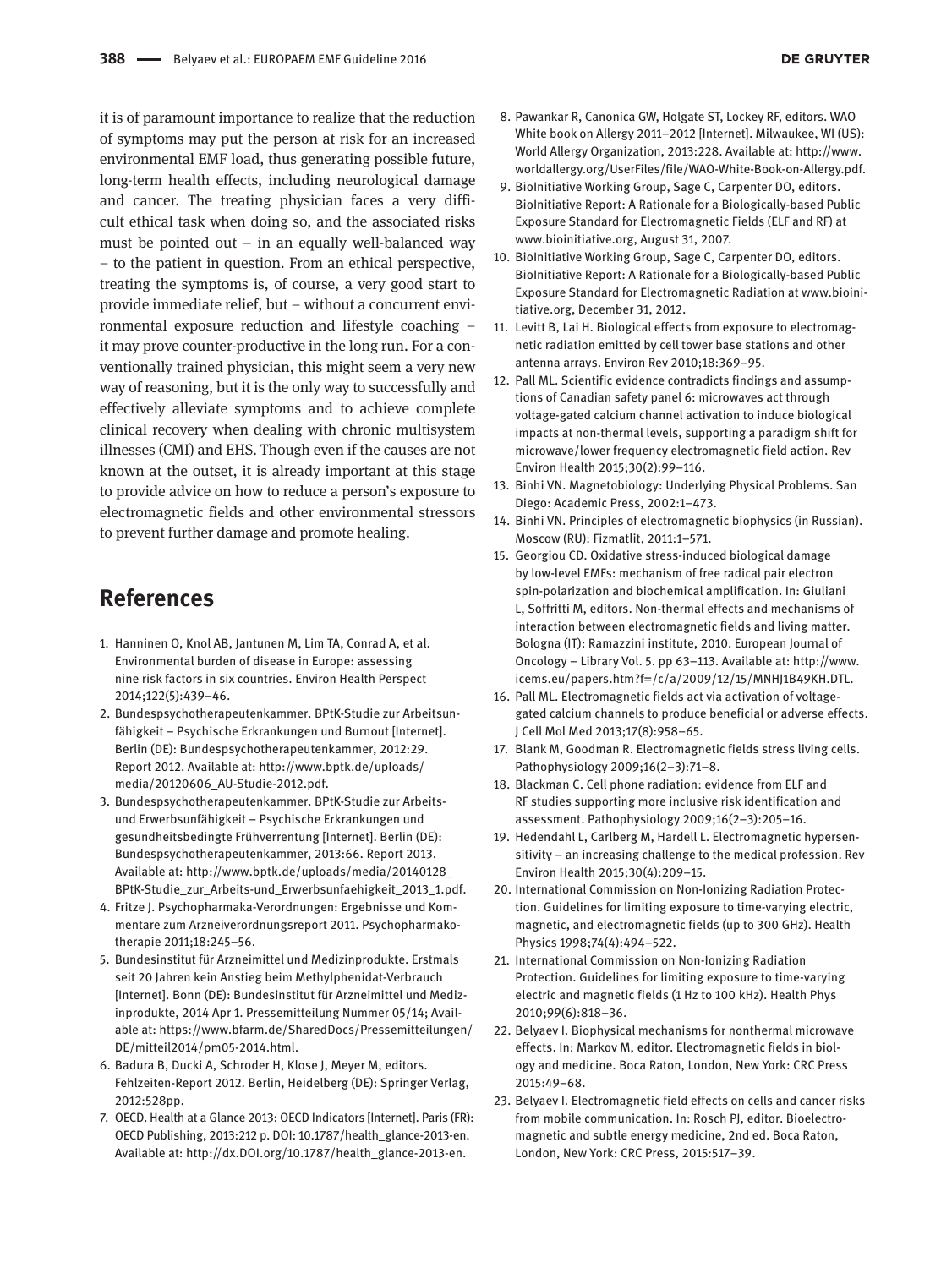- 24. IARC Working Group on the Evaluation of Carcinogenic Risks to Humans. Non-Ionizing Radiation, Part 2: Radiofrequency Electromagnetic Fields. Lyon (FR): International Agency for Research on Cancer (IARC), 2013:480. IARC Monographs on the Evaluation of Carcinogenic Risks to Humans, Vol 102. Available at: http:// monographs.iarc.fr/ENG/Monographs/vol102/.
- 25. Vecchia P. ICNIRP and international standards. London (GB): Conference EMF and Health, 2008:28. Available at: http:// archive.radiationresearch.org/conference/downloads/021145\_ vecchia.pdf.
- 26. Panagopoulos DJ, Johansson O, Carlo GL. Evaluation of specific absorption rate as a dosimetric quantity for electromagnetic fields bioeffects. PLoS One 2013;8(6):e62663.
- 27. Belyaev I. Dependence of non-thermal biological effects of microwaves on physical and biological variables: implications for reproducibility and safety standards [Internet]. In: Giuliani L, Soffritti M, editors. Non-thermal effects and mechanisms of interaction between electromagnetic fields and living matter. Bologna (IT): Ramazzini institute, 2010. European Journal of Oncology – Library Vol. 5. pp 187–218. Available at: http://www. icems.eu/papers.htm?f=/c/a/2009/12/15/MNHJ1B49KH.DTL.
- 28. Grigoriev YG, Stepanov VS, Nikitina VN, Rubtcova NB, Shafirkin AV, et al. ISTC Report. Biological effects of radiofrequency electromagnetic fields and the radiation guidelines. Results of experiments performed in Russia/Soviet Union. Moscow: Institute of Biophysics, Ministry of Health, Russian Federation, 2003.
- 29. SanPiN 2.2.4/2.1.8. Radiofrequency electromagnetic radiation (RF EMR) under occupational and living conditions. Moscow: Minzdrav. [2.2.4/2.1.8.055-96] 1996.
- 30. IARC Working Group on the Evaluation of Carcinogenic Risks to Humans. Non-Ionizing Radiation, Part 1: Static and Extremely Low-Frequency (ELF) Electric and Magnetic Fields. Lyon (FR): International Agency for Research on Cancer (IARC), 2002:445. IARC Monographs on the Evaluation of Carcinogenic Risks to Humans, VOL 80. Available at: http://monographs.iarc.fr/ENG/ Monographs/vol80/.
- 31. Oberfeld G. Precaution in Action Global Public Health Advice Following BioInitiative 2007. In Sage C, Carpenter DO, editors. BioInitiative Report 2012: A Rationale for a Biologically based Public Exposure Standard for Electromagnetic Fields (ELF and RF), 2012. Available at: http://www.bioinitiative.org.
- 32. International Commission for electromagnetic safety (ICEMS), Resolutions. Available at: http://www.icems.eu/resolution.htm.
- 33. Radiofrequency electromagnetic radiation and the health of Canadians. Report of the Standing Committee on Health, JUNE 2015, Parliament of Canada, Ottawa, Ontario. Available at: http://www.parl.gc.ca/content/hoc/Committee/412/HESA/ Reports/RP8041315/hesarp13/hesarp13-e.pdf.
- 34. Havas M. International expert's Perspective on the Health Effects of Electromagnetic Fields (EMF) and Electromagnetic Radiation (EMR) [Internet]. Peterborough, ON, (CD): 2011 June 11 (updated 2014 July). Available at: http://www.magdahavas. com/international-experts-perspective-on-the-health-effects-ofelectromagnetic-fields-emf-and-electromagnetic-radiation-emr/.
- 35. European Environmental Agency. Radiation risk from everyday devices assessed [Internet]. Copenhagen (DK): 2007 Sept 17. Available at: http://www.eea.europa.eu/highlights/radiationrisk-from-everyday-devices-assessed.
- 36. European Environmental Agency. Health risks from mobile phone radiation – why the experts disagree [Internet]. Copenha-

gen (DK): 2011 Oct 12. Available at: http://www.eea.europa.eu/ highlights/health-risks-from-mobile-phone.

- 37. European Environmental Agency. Late lessons from early warnings: science, precaution, innovation [Internet]. Copenhagen (DK): 2013 Jan 23. EEA Report No 1/2013. Available at: http:// www.eea.europa.eu/publications/late-lessons-2.
- 38. EU Parliament. Report on health concerns associated with electromagnetic fields. Brussels (BE): Committee on the Environment, Public Health and Food Safety of the European Parliament. Rapporteur: Frederique Ries (2008/2211(INI) [Internet]. Available at: http://www.europarl.europa.eu/sides/ getDoc.do?pubRef=-//EP//NONSGML+REPORT+A6-2009- 0089+0+DOC+PDF+V0//EN.
- 39. EU Parliament. European Parliament resolution of 2 April 2009 on health concerns associated with electromagnetic fields [Internet]). Brussels (BE): European Parliament, 2009 Apr 2. Available at: http://www.europarl.europa.eu/sides/getDoc.do?pubRef=-// EP//TEXT+TA+P6-TA-2009-0216+0+DOC+XML+V0//EN.
- 40. Fragopoulou A, Grigoriev Y, Johansson O, Margaritis LH, Morgan L, et al. Scientific panel on electromagnetic field health risks: consensus points, recommendations, and rationales. Environ Health 2010;25(4):307–17.
- 41. Gesichtspunkte zur aktuellen gesundheitlichen Bewertung des Mobilfunks. Empfehlung des Obersten Sanitätsrates. Ausgabe 05/14; Bundesministerium für Gesundheit. Vienna (AT). Available at: http://www.bmg.gv.at/cms/home/attachments/1/9/2/CH1238/CMS1202111739767/mobilfunk\_osr\_ empfehlungen.pdf.
- 42. Council of Europe Parliamentary Assembly. The potential dangers of electromagnetic fields and their effect on the environment. Resolution, Doc. 1815, Text adopted by the Standing Committee, acting on behalf of the Assembly, on 27 May 2011 [Internet]. Available at: http://assembly.coe.int/nw/xml/XRef/ Xref-XML2HTML-en.asp?fileid=17994&lang=en.
- 43. Dean AL, Rea WJ. American Academy of Environmental Medicine Recommendations Regarding Electromagnetic and Radiofrequency Exposure [Internet]. Wichita, KS (US): Executive Committee of the American Academy of Environmental Medicine, 2012 July 12. Available at: https://www.aaemonline.org/pdf/ AAEMEMFmedicalconditions.pdf.
- 44. Federal Public Service (FPS) Health, Food Chain Safety and Environment. Mobile phones and children-New regulation for the sale of mobile phones as of 2014 [Internet]. Brussels (BE): Federal Public Service (FPS) Health, Food Chain Safety and Environment, 2016 Jan 12. Available at: http://www.health.belgium. be/en/mobile-phones-and-children.
- 45. Assemblėe Nationale. PROPOSITION DE LOI relative a la sobriete, a la transparence, a l'information et a la concertation en matiere d'exposition aux ondes electromagnetiques. Paris (FR): Assemblėe Nationale, France, 2015 Jan 29. Available at: http:// www.assemblee-nationale.fr/14/pdf/ta/ta0468.pdf.
- 46. Blank M, Havas M, Kelley E, Lai H, Moskowitz JM. International EMF Scientist Appeal [Internet]. 2015 May 11. Available at: https://www.emfscientist.org/index.php/emf-scientist-appeal.
- 47. International Scientific Declaration on Electromagnetic Hypersensitivity and Multiple Chemical Sensitivity. Following the 5th Paris Appeal Congress that took place on the 18th of May, 2015 at the Royal Academy of Medicine, Brussels, Belgium. Available at: http://appel-de-paris.com/wp-content/uploads/2015/09/ Statement-EN.pdf.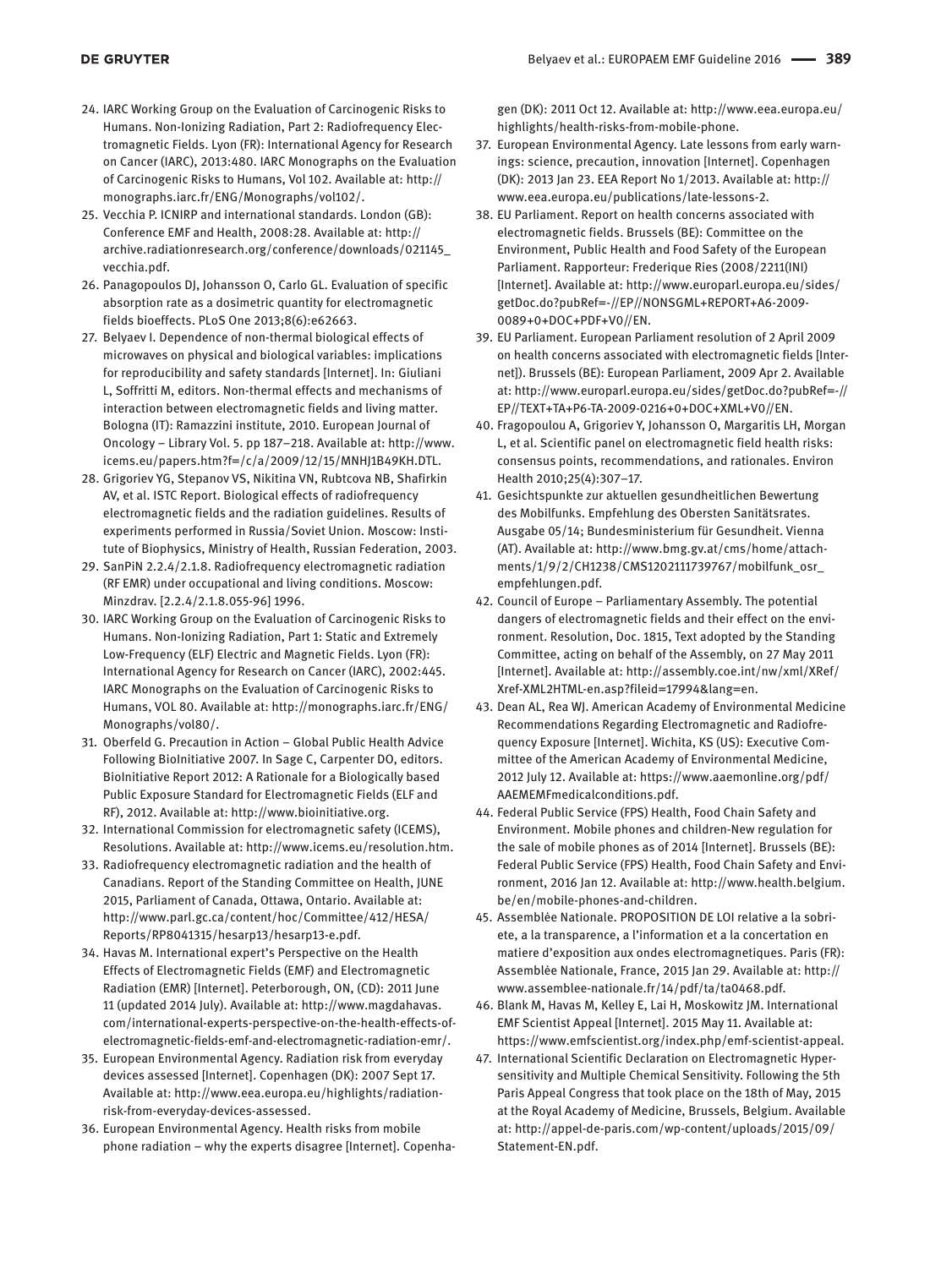- 48. Wertheimer N, Leeper E. Electrical wiring configurations and childhood cancer. Am J Epidemiol 1979;109(3):273–84.
- 49. Robinette CD, Silverman C, Jablon S. Effects upon health of occupational exposure to microwave radiation (radar). Am J Epidemiol 1980;112:39–53.
- 50. Ahlbom A, Day N, Feychting M, Roman E, Skinner J, et al. A pooled analysis of magnetic fields and childhood leukaemia. Br J Cancer 2000;83(5):692–8.
- 51. Greenland S, Sheppard AR, Kaune WT, Poole C, Kelsh MA. A pooled analysis of magnetic fields, wire codes, and childhood leukemia. Childhood Leukemia-EMF Study Group. Epidemiology 2000;11(6):624–34.
- 52. Kheifets L, Ahlbom A, Crespi CM, Draper G, Hagihara J, et al. Pooled analysis of recent studies on magnetic fields and childhood leukaemia. Br J Cancer 2010;103(7):1128–35.
- 53. Zhao L, Liu X, Wang C, Yan K, Lin X, et al. Magnetic fields exposure and childhood leukemia risk: a meta-analysis based on 11,699 cases and 13,194 controls. Leuk Res 2014;38(3):269–74.
- 54. Yang Y, Jin X, Yan C, Tian Y, Tang J, et al. Case-only study of interactions between DNA repair genes and low-frequency electromagnetic fields in childhood acute leukemia. Leuk Lymphoma 2008;29(12):2344.
- 55. Kundi M. Evidence for childhood cancers (Leukemia). In: Sage C, Carpenter DO, editors. The BioInitiative Report 2012. A Rationale for a Biologically-based Public Exposure Standard for Electromagnetic Fields (ELF and RF), 2012, http://www.bioinitiative.org/.
- 56. Sage C. Summary for the public. In: Sage C, Carpenter DO, editors. The BioInitiative Report 2012. A Rationale for a Biologically-based Public Exposure Standard for Electromagnetic Fields (ELF and RF), 2012. Available at: http://www.bioinitiative.org.
- 57. Hardell L, Nasman A, Pahlson A, Hallquist A, Hansson Mild K. Use of cellular telephones and the risk for brain tumours: a casecontrol study. Int J Oncol 1999;15(1):113–6.
- 58. Coureau G, Bouvier G, Lebailly P, Fabbro-Peray P, Gruber A, et al. Mobile phone use and brain tumours in the CERENAT case-control study. Occup Environ Med 2014;71(7):514–22.
- 59. Hardell L, Carlberg M, Soderqvist F, Mild KH. Case-control study of the association between malignant brain tumours diagnosed between 2007 and 2009 and mobile and cordless phone use. Int J Oncol 2013;43(6):1833–45.
- 60. Hardell L, Carlberg M, Soderqvist F, Mild KH. Pooled analysis of case-control studies on acoustic neuroma diagnosed 1997– 2003 and 2007–2009 and use of mobile and cordless phones. Int J Oncol 2013;43(4):1036–44.
- 61. Hardell L, Carlberg M. Using the Hill viewpoints from 1965 for evaluating strengths of evidence of the risk for brain tumors associated with use of mobile and cordless phones. Rev Environ Health 2013;28:97–106.
- 62. Carlberg M, Hardell L. Decreased survival of glioma patients with astrocytoma grade IV (glioblastoma multiforme) associated with long-term use of mobile and cordless phones. Int J Environ Res Public Health 2014;11(10):10790–805.
- 63. Hardell L, Carlberg M. Mobile phone and cordless phone use and the risk for glioma – Analysis of pooled case-control studies in Sweden, 1997–2003 and 2007–2009. Pathophysiology 2015;22(1):1–13.
- 64. West JG, Kapoor NS, Liao SY, Chen JW, Bailey L, et al. Multifocal breast cancer in young women with prolonged contact between their breasts and their cellular phones. Case Rep Med 2013;2013:354682.
- 65. Levis AG, Gennaro V, Garbisa S. Business bias as usual: the case of electromagnetic pollution. In: Elsner W, Frigato P, Ramazzotti P, editors. Social Costs Today. Institutional Economics and Contemporary Crises. London and New York: Routledge (Taylor & Francis Group), 2012:225–68.
- 66. Lai H. Genetic Effects of Non-Ionizing Electromagnetic Fields Bioinitiative 2012: A Rationale for a Biologically based Public Exposure Standard for Electromagnetic Fields (ELF and RF). Sage C and Carpenter DO. http://www.bioinitiative.org/: 1-59.
- 67. Huss A, Egger M, Hug K, Huwiler-Müntener K, Röösli M. Source of funding and results of studies of health effects of mobile phone use: systematic review of experimental studies. Cien Saude Colet 2008;13(3):1005–12.
- 68. Apollonio F, Liberti M, Paffi A, Merla C, Marracino P, et al. Feasibility for microwaves energy to affect biological systems via nonthermal mechanisms: a systematic approach. IEEE Trans Microw Theory Tech 2013;61(5):2031–45.
- 69. Cucurachi S, Tamis WL, Vijver MG, Peijnenburg WJ, Bolte JF, et al. A review of the ecological effects of radiofrequency electromagnetic fields (RF-EMF). Environ Int 2013;51:116–40.
- 70. Belyaev IY, Alipov YD, Harms-Ringdahl M. Effects of weak ELF on E-coli cells and human lymphocytes: role of genetic, physiological, and physical parameters. In: Bersani F, editor. Electricity and magnetism in biology and medicine. New York: Kluwer Academic/Plenum Publ, 1999:481–4.
- 71. Belyaev IY, Alipov ED. Frequency-dependent effects of ELF magnetic field on chromatin conformation in Escherichia coli cells and human lymphocytes. Biochim Biophys Acta 2001;1526(3):269–76.
- 72. Sarimov R, Alipov ED, Belyaev IY. Fifty hertz magnetic fields individually affect chromatin conformation in human lymphocytes: dependence on amplitude, temperature, and initial chromatin state. Bioelectromagnetics 2011;32(7):570–9.
- 73. Belyaev IY, Hillert L, Protopopova M, Tamm C, Malmgren LO, et al. 915 MHz microwaves and 50 Hz magnetic field affect chromatin conformation and 53BP1 foci in human lymphocytes from hypersensitive and healthy persons. Bioelectromagnetics 2005;26(3):173–84.
- 74. Markovà E, Hillert L, Malmgren L, Persson BR, Belyaev IY. Microwaves from GSM Mobile Telephones Affect 53BP1 and gamma-H2AX Foci in Human Lymphocytes from Hypersensitive and Healthy Persons. Environ Health Perspect 2005;113(9):1172–7.
- 75. Belyaev IY, Markovà E, Hillert L, Malmgren LO, Persson BR. Microwaves from UMTS/GSM mobile phones induce long-lasting inhibition of 53BP1/g-H2AX DNA repair foci in human lymphocytes. Bioelectromagnetics 2009;30(2):129–41.
- 76. Sarimov R, Malmgren LO, Markova E, Persson BR, Belyaev IY. Nonthermal GSM microwaves affect chromatin conformation in human lymphocytes similar to heat shock. IEEE Trans Plasma Sci 2004;32(4):1600–8.
- 77. Markovà E, Malmgren LOG, Belyae IY. Microwaves from mobile phones inhibit 53BP1 focus formation in human stem cells more strongly than in differentiated cells: possible mechanistic link to cancer risk. Environ Health Perspect 2010;118(3):394–9.
- 78. World Health Organization (WHO). Radiofrequency and microwaves. Environmental Health Criteria 16, Geneva (CH): WHO, 1981. Available at: http://www.inchem.org/documents/ehc/ ehc/ehc016.htm.
- 79. World Health Organization (WHO). Extremely low frequency (ELF) fields. Environmental Health Criteria 35, Geneva (CH): WHO,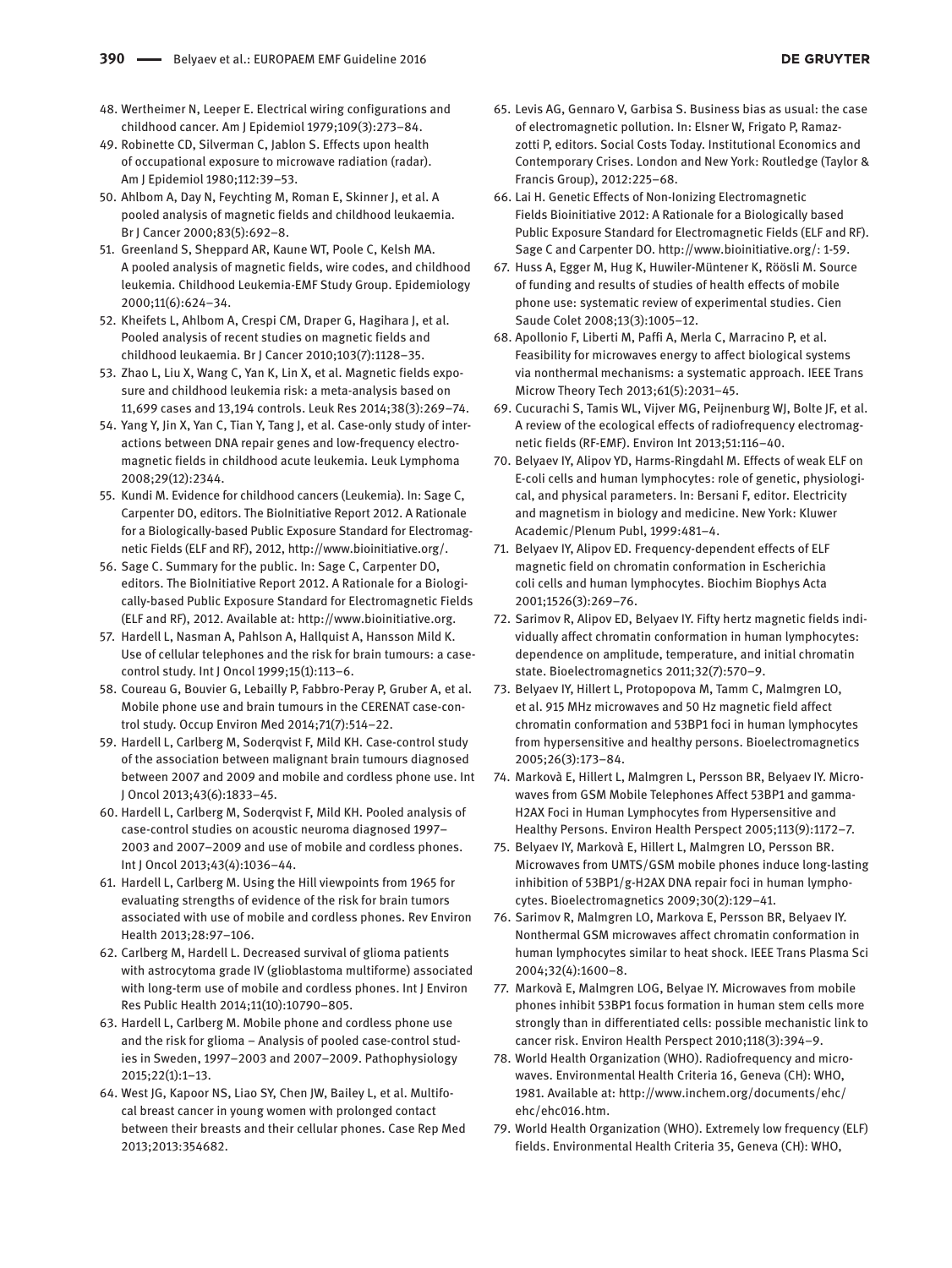1984. Available at: http://www.inchem.org/documents/ehc/ ehc/ehc35.htm.

- 80. Haynal A, Regli F. Zusammenhang der amyotrophischen Lateralsklerose mit gehäuften Elektrotraumata [Amyotrophic lateral sclerosis associated with accumulated electric injury]. Confin Neurol 1964;24:189–98.
- 81. Şahin A, Aslan A, Baş O, İkinci A, Özyılmaz C, et al. Deleterious impacts of a 900-MHz electromagnetic field on hippocampal pyramidal neurons of 8-week-old Sprague Dawley male rats. Brain Res 2015;1624:232–8.
- 82. Schliephake E. Arbeitsergebnisse auf dem Kurzwellengebiet [Work results in the area of short waves]. Dtsch Med Wochenschr 1932;58(32):1235–41.
- 83. Sadchikova MN. State of the nervous system under the influence of UHF. In: Letavet AA, Gordon ZV, editors. The biological action of ultrahigh frequencies. Moscow: Academy of Medical Sciences, 1960:25–9.
- 84. Von Klitzing L. Low-frequency pulsed electromagnetic fields influence EEG of man. Phys Medica 1995;11:77–80.
- 85. Reiser H, Dimpfel W, Schober F. The influence of electromagnetic fields on human brain activity. Eur J Med Res 1995;1(1):27–32.
- 86. Röschke J, Mann K. No short-term effects of digital mobile radio telephone on the awake human electroencephalogram. Bioelectromagnetics 1997;18(2):172–6.
- 87. Hietanen M, Kovala T, Hamalainen AM. Human brain activity during exposure to radiofrequency fields emitted by cellular phones. Scand J Work Environ Health 2000;26(2):87–92.
- 88. Croft R, Chandler J, Burgess A, Barry R, Williams J, et al. Acute mobile phone operation affects neural function in humans. Clin Neurophysiol 2002;113(10):1623–32.
- 89. Kramarenko AV, Tan U. Effects of high-frequency electromagnetic fields on human EEG: a brain mapping study. Int J Neurosci 2003;113(7):1007–19.
- 90. Vecchio F, Babiloni C, Ferreri F, Curcio G, Fini R, et al. Mobile phone emission modulates interhemispheric functional coupling of EEG alpha rhythms. Eur J Neurosci 2007;25(6):1908–13.
- 91. Vecchio F, Babiloni C, Ferreri F, Buffo P, Cibelli G, et al. Mobile phone emission modulates inter-hemispheric functional coupling of EEG alpha rhythms in elderly compared to young subjects. Clin Neurophysiol 2010;121(2):163–71.
- 92. Vecchio F, Buffo P, Sergio S, Iacoviello D, Rossini PM, et al. Mobile phone emission modulates event-related desynchronization of  $\alpha$  rhythms and cognitive-motor performance in healthy humans. Clin Neurophysiol 2012;123(1):121–8.
- 93. Perentos N, Croft RJ, McKenzie RJ, Cvetkovic D, Cosic I. The effect of GSM-like ELF radiation on the alpha band of the human resting EEG. Conf Proc IEEE Eng Med Biol Soc 2008;1:5680–3.
- 94. Trunk A, Stefanics G, Zentai N, Kovács-Bálint Z, Thuróczy G, et al. No effects of a single 3G UMTS mobile phone exposure on spontaneous EEG activity, ERP correlates, and automatic deviance detection. Bioelectromagnetics 2013;34(1):31–42.
- 95. Ghosn R, Yahia-Cherif L, Hugueville L, Ducorps A, Lemarechal JD, et al. Radiofrequency signal affects alpha band in resting electroencephalogram. J Neurophysiol 2015;113(7):2753–9.
- 96. Roggeveen S, van Os J, Viechtbauer W, Lousberg R. EEG changes due to experimentally induced 3G mobile phone radiation. PLoS One 2015;10(6):e0129496.
- 97. Freude G, Ullsperger P, Eggert S, Ruppe I. Effects of microwaves emitted by cellular phones on human slow brain potentials. Bioelectromagnetics 1998;19(6):384–7.
- 98. Freude G, Ullsperger P, Eggert S, Ruppe I. Microwaves emitted by cellular telephones affect human slow brain potentials. Eur J Appl Physiol 2000;81(1–2):18–27.
- 99. Hladky A, Musil J, Roth Z, Urban P, Blazkova V. Acute effects of using a mobile phone on CNS functions. Cent Eur J Public Health 1999;7(4):165–7.
- 100. Hamblin DL, Wood AW, Croft RJ, Stough C. Examining the effects of electromagnetic fields emitted by GSM mobile phones on human event-related potentials and performance during an auditory task. Clin Neurophysiol 2004;115(1):171–8.
- 101. Yuasa K, Arai N, Okabe S, Tarusawa Y, Nojima T, et al. Effects of thirty minutes mobile phone use on the human sensory cortex. Clin Neurophysiol 2006;117:900–5.
- 102. Bak M, Dudarewicz A, Zmyślony M, Sliwinska-Kowalska M. Effects of GSM signals during exposure to event related potentials (ERPs). Int J Occup Med Environ Health 2010;23(2):191–9.
- 103. Maganioti AE, Hountala CD, Papageorgiou CC, Kyprianou MA, Rabavilas AD, et al. Principal component analysis of the P600 waveform: RF and gender effects. Neurosci Lett 2010;478(1):19–23.
- 104. Trunk A, Stefanics G, Zentai N, Bacskay I, Felinger A, et al. Lack of interaction between concurrent caffeine and mobile phone exposure on visual target detection: an ERP study. Pharmacol Biochem Behav 2014;124:412–20.
- 105. Mann K, Röschke J. 1996. Effects of pulsed high-frequency electromagnetic fields on human sleep. Neuropsychobiology 1996;33(1):41–7.
- 106. Borbely AA, Huber R, Graf T, Fuchs B, Gallmann E, et al. Pulsed high-frequency electromagnetic field affects human sleep and sleep electroencephalogram. Neurosci Lett 1999;275(3):207–10.
- 107. Huber R, Graf T, Cote KA, Wittmann L, Gallmann E, et al. Exposure to pulsed high-frequency electromagnetic field during waking affects human sleep EEG. Neuroreport 2000;11(15):3321–5.
- 108. Huber R, Treyer V, Borbély AA, Schuderer J, Gottselig JM, et al. Electromagnetic fields, such as those from mobile phones, alter regional cerebral blood flow and sleep and waking EEG. J Sleep Res 2002;11:289–95.
- 109. Huber R, Schuderer J, Graf T, Jutz K, Borbely AA, et al. Radio frequency electromagnetic field exposure in humans: Estimation of SAR distribution in the brain, effects on sleep and heart rate. Bioelectromagnetics 2003;24(4):262–76.
- 110. Regel SJ, Tinguely G, Schuderer J, Adam M, Kuster N, et al. Pulsed radio-frequency electromagnetic fields: dose-dependent effects on sleep, the sleep EEG and cognitive performance. J Sleep Res 2007;16(3):253–8.
- 111. Fritzer G, Göder R, Friege L, Wachter J, Hansen V, et al. Effects of short- and long-term pulsed radiofrequency electromagnetic fields on night sleep and cognitive functions in healthy subjects. Bioelectromagnetics 2007;28(4):316–25.
- 112. Lowden A, Akerstedt T, Ingre M, Wiholm C, Hillert L, et al. Sleep after mobile phone exposure in subjects with mobile phonerelated symptoms. Bioelectromagnetics 2011;32(1):4–14.
- 113. Loughran SP, McKenzie RJ, Jackson ML, Howard ME, Croft RJ. Individual differences in the effects of mobile phone exposure on human sleep: rethinking the problem. Bioelectromagnetics 2012;33(1):86–93.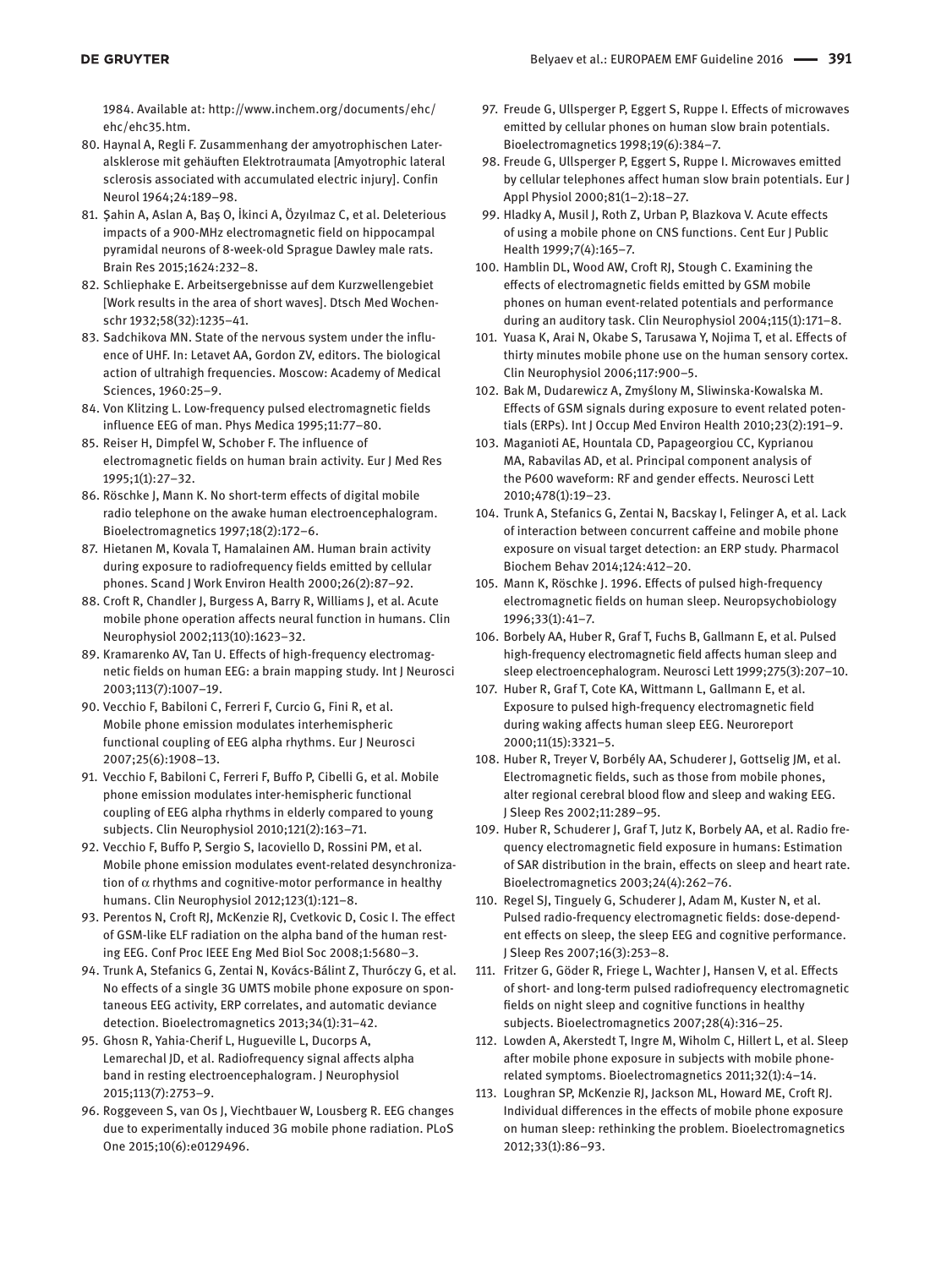- 114. Schmid MR, Loughran SP, Regel SJ, Murbach M, Bratic Grunauer A, et al. Sleep EEG alterations: effects of different pulse-modulated radio frequency electromagnetic fields. J Sleep Res 2012;21(1):50–58.
- 115. Schmid MR, Murbach M, Lustenberger C, Maire M, Kuster N, et al. Sleep EEG alterations: effects of pulsed magnetic fields versus pulse-modulated radio frequency electromagnetic fields. J Sleep Res 2012;21(6):620–9.
- 116. Nakatani-Enomoto S, Furubayashi T, Ushiyama A, Groiss SJ, Ueshima K, et al. Effects of electromagnetic fields emitted from W-CDMA-like mobile phones on sleep in humans. Bioelectromagnetics 2013;34(8):589–8.
- 117. Lustenberger C, Murbach M, Durr R, Schmid MR, Kuster N, et al. Stimulation of the brain with radiofrequency electromagnetic field pulses affects sleep-dependent performance improvement. Brain Stimul 2013;6(5):805–11.
- 118. Lustenberger C, Murbach M, Tüshaus L, Wehrle F, Kuster N, et al. Inter-individual and intra-individual variation of the effects of pulsed RF EMF exposure on the human sleep EEG. Bioelectromagnetics 2015;36(3):169–77.
- 119. Danker-Hopfe H, Dorn H, Bolz T, Peter A, Hansen ML, et al. Effects of mobile phone exposure (GSM 900 and WCDMA/ UMTS) on polysomnography based sleep quality: An intra- and inter-individual perspective. Environ Res 2015;145:50–60.
- 120. Preece AW, Iwi G, Davies-Smith A, Wesnes K, Butler S, et al. Effect of a 915-MHz simulated mobile phone signal on cognitive function in man. Int J Radiat Biol 1999;75(4):447–56.
- 121. Koivisto M, Revonsuo A, Krause C, Haarala C, Sillanmaki L, et al. Effects of 902 MHz electromagnetic field emitted by cellular telephones on response times in humans. Neuroreport 2000;11(2):413–5.
- 122. Edelstyn N, Oldershaw A. The acute effects of exposure to the electromagnetic field emitted by mobile phones on human attention. Neuroreport 2002;13(1):119–21.
- 123. Lee TM, Lam PK, Yee LT, Chan CC. The effect of the duration of exposure to the electromagnetic field emitted by mobile phones on human attention. Neuroreport 2003;14(10):1361–4.
- 124. Curcio G, Ferrara M, De Gennaro L, Cristiani R, D'Inzeo G, et al. Time-course of electromagnetic field effects on human performance and tympanic temperature. Neuroreport 2004; 15(1):161–4.
- 125. Schmid G, Sauter C, Stepansky R, Lobentanz IS, Zeitlhofer J. No influence on selected parameters of human visual perception of 1970 MHz UMTS-like exposure. Bioelectromagnetics 2005;26(4):243–50.
- 126. Cinel C, Boldini A, Russo R, Fox E. Effects of mobile phone electromagnetic fields on an auditory order threshold task. Bioelectromagnetics 2007;28(6):493–6.
- 127. Luria R, Eliyahu I, Hareuveny R, Margaliot M, Meiran N. Cognitive effects of radiation emitted by cellular phones: the influence of exposure side and time. Bioelectromagnetics 2009;30(3):198–204.
- 128. Leung S, Croft RJ, McKenzie RJ, Iskra S, Silber B, et al. Effects of 2G and 3G mobile phones on performance and electrophysiology in adolescents, young adults and older adults. Clin Neurophysiol 2011;122(11):2203–16.
- 129. Mortazavi SM, Rouintan MS, Taeb S, Dehghan N, Ghaffarpanah AA, et al. Human short-term exposure to electromagnetic fields emitted by mobile phones decreases computer-assisted visual reaction time. Acta Neurol Belg 2012;112(2):171–5.
- 130. Wallace D, Eltiti S, Ridgewell A, Garner K, Russo R, et al. Cognitive and physiological responses in humans exposed to a TETRA base station signal in relation to perceived electromagnetic hypersensitivity. Bioelectromagnetics 2012;33(1):23–39.
- 131. Sauter C, Eggert T, Dorn H, Schmid G, Bolz T, et al. Do signals of a hand-held TETRA transmitter affect cognitive performance, well-being, mood or somatic complaints in healthy young men? Results of a randomized double-blind cross-over provocation study. Environ Res 2015;140:85–94.
- 132. Volkow ND, Tomasi D, Wang GJ, Vaska P, Fowler JS, et al. Effects of cell phone radiofrequency signal exposure on brain glucose metabolism. JAMA 2011;305(8):808–13.
- 133. Kwon MS, Vorobyev V, Kännälä S, Laine M, Rinne JO, et al. GSM mobile phone radiation suppresses brain glucose metabolism. J Cereb Blood Flow Metab 2011;31(12):2293–301.
- 134. Huber R, Treyer V, Schuderer J, Berthold T, Buck A, et al. Exposure to pulse-modulated radio frequency electromagnetic fields affects regional cerebral blood flow. Eur J Neurosci 2005;21(4):1000–6.
- 135. Aalto S, Haarala C, Brück A, Sipilä H, Hämäläinen H, et al. Mobile phone affects cerebral blood flow in humans. J Cereb Blood Flow Metab 2006;26(7):885–90.
- 136. Sienkiewicz ZJ, Blackwell RP, Haylock RG, Saunders RD, Cobb BL. Low-level exposure to pulsed 900 MHz microwave radiation does not cause deficits in the performance of a spatial learning task in mice. Bioelectromagnetics 2000;21(3):151–8.
- 137. Fragopoulou AF, Miltiadous P, Stamatakis A, Stylianopoulou F, Koussoulakos SL, et al. Whole body exposure with GSM 900 MHz affects spatial memory in mice. Pathophysiology 2010;17(3):179–87.
- 138. Aldad TS, Gan G, Gao XB, Taylor HS. Fetal radiofrequency radiation exposure from 800–1900 MHz-rated cellular telephones affects neurodevelopment and behavior in mice. Sci Re 2012;2:312.
- 139. Sharma A, Sisodia R, Bhatnagar D, Saxena VK. Spatial memory and learning performance and its relationship to protein synthesis of Swiss albino mice exposed to 10 GHz microwaves. Int J Radiat Biol 2013;90(1):29–35.
- 140. Shirai T, Imai N, Wang J, Takahashi S, Kawabe M, et al. Multigenerational effects of whole body exposure to 2.14-GHz W-CDMA cellular phone signals on brain function in rats. Bioelectromagnetics 2014;35(7):497–511.
- 141. Hu S, Peng R, Wang C, Wang S, Gao Y, et al. Neuroprotective effects of dietary supplement Kang-fu-ling against highpower microwave through antioxidant action. Food Funct 2014;5(9):2243–51.
- 142. Sokolovic D, Djordjevic B, Kocic G, Babovic P, Ristic G, et al. The effect of melatonin on body mass and behaviour of rats during an exposure to microwave radiation from mobile phone. Bratisl Lek Listy 2012;113(5):265–9.
- 143. Lai H. Neurological effects of non-ionizing electromagnetic fields. In: Sage C, Carpenter DO, editors. The bioinitiative report 2012, a rationale for a biologically-based public exposure standard for electromagnetic fields (ELF and RF), 2012. Available at: http://www.bioinitiative.org.
- 144. Adey WR. Evidence for cooperative mechanisms in the susceptibility of cerebral tissue to environmental and intrinsic electric fields. In: Schmitt FO, Schneider DN, Crothers DM, editors. Functional linkage in biomolecular systems. New York: Raven Press, 1975:325–42.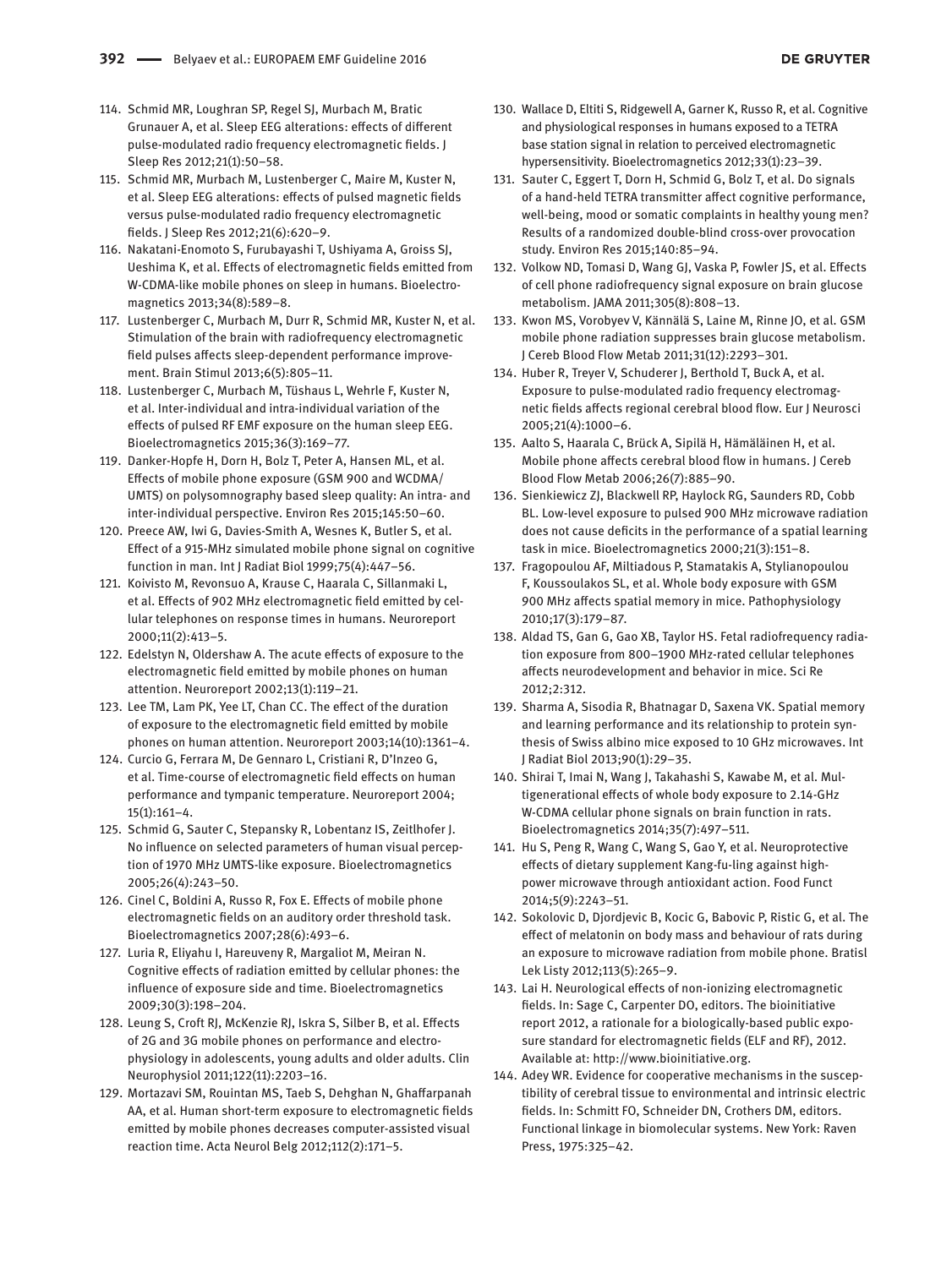- 145. Bawin SM, Sheppard AR, Adey WR. Possible mechanisms of weak electromagnetic field coupling in brain tissue. Bioelectrochem Bioenerg 1978;5:67–76.
- 146. Blackman CF, Benane SG, Kinney LS, Joines WT, House DE. Effects of ELF fields on calcium ion efflux from brain tissue in vitro. Radiat Res 1982;92:510–20.
- 147. Adey WR. Tissue interactions with nonionizing electromagnetic fields. Physiol Rev 1981;61(2):435–514.
- 148. Shin EJ, Jeong JH, Kim HJ, Jang CG, Yamada K, et al. Exposure to extremely low frequency magnetic fields enhances locomotor activity via activation of dopamine D1-like receptors in mice. J Pharmacol Sci 2007;105(4):367–71.
- 149. Shin EJ, Nguyen XK, Nguyen TT, Pham DT, Kim HC. Exposure to extremely low frequency magnetic fields induces fos-related antigen-immunoreactivity via activation of dopaminergic D1 receptor. Exp Neurobiol 2011;20(3):130–6.
- 150. Wang LF, Li X, Gao YB, Wang SM, Zhao L, et al. Activation of VEGF/Flk-1-ERK pathway induced blood-brain barrier injury after microwave exposure. Mol Neurobiol 2015;52(1): 478–91.
- 151. Ravera S, Bianco B, Cugnoli C, Panfoli I, Calzia D, et al. Sinusoidal ELF magnetic fields affect acetylcholinesterase activity in cerebellum synaptosomal membranes. Bioelectromagnetics 2010;31(4):270–6.
- 152. Fournier NM, Mach QH, Whissell PD, Persinger MA. Neurodevelopmental anomalies of the hippocampus in rats exposed to weak intensity complex magnetic fields throughout gestation. Int J Dev Neurosci 2012;30(6):427–33.
- 153. Gavalas RJ, Walter DO, Hamner J, Adey WR. Effect of low-level, low-frequency electric fields on EEG and behavior in Macaca nemestrina. Brain Res 1970;18:491–501.
- 154. Anderson LE, Phillips ED. Biological effects of electric fields: an overview. In: Gandolfo M, Michaelson S, Rindi A, editors. Biological effects and dosimetry of static and ELF electromagnetic fields. New York: Plenum Press, 1984.
- 155. Balassa T, Szemerszky R, Bárdos G. Effect of short-term 50 Hz electromagnetic field exposure on the behavior of rats. Acta Physiol Hung 2009;96(4):437–48.
- 156. Dimitrijević D, Savić T, Anđelković M, Prolić Z, Janać B. Extremely low frequency magnetic field (50 Hz, 0.5 mT) modifies fitness components and locomotor activity of Drosophila subobscura. Int J Radiat Biol 2014;90(5):337–43.
- 157. He LH, Shi HM, Liu TT, Xu YC, Ye KP, et al. Effects of extremely low frequency magnetic field on anxiety level and spatial memory of adult rats. Chin Med J (Engl) 2011;124(20):3362–6.
- 158. Korpinar MA, Kalkan MT, Tuncel H. The 50 Hz (10 mT) sinusoidal magnetic field: effects on stress-related behavior of rats. Bratisl Lek Listy 2012;113(9):521–4.
- 159. Salunke BP, Umathe SN, Chavan JG. Involvement of NMDA receptor in low-frequency magnetic field-induced anxiety in mice. Electromagn Biol Med 2014;33(4):312–26.
- 160. Szemerszky R, Zelena D, Barna I, Bárdos G. Stress-related endocrinological and psychopathological effects of short- and long-term 50Hz electromagnetic field exposure in rats. Brain Res Bull 2010;81(1):92–9.
- 161. Kitaoka K, Kitamura M, Aoi S, Shimizu N, Yoshizaki K. Chronic exposure to an extremely low-frequency magnetic field induces depression-like behavior and corticosterone secretion without enhancement of the hypothalamic-pituitary-adrenal axis in mice. Bioelectromagnetics 2013;34(1):43–51.
- 162. Stevens P. Affective response to 5 microT ELF magnetic field-induced physiological changes. Bioelectromagnetics 2007;28(2):109–14.
- 163. Ross ML, Koren SA, Persinger MA. Physiologically patterned weak magnetic fields applied over left frontal lobe increase acceptance of false statements as true. Electromagn Biol Med 2008;27(4):365–71.
- 164. Nishimura T, Tada H, Guo X, Murayama T, Teramukai S, et al. A 1-μT extremely low-frequency electromagnetic field vs. sham control for mild-to-moderate hypertension: a double-blind, randomized study. Hypertens Res 2011;34(3):372–7.
- 165. Huss A, Koeman T, Kromhout H, Vermeulen R. Extremely low frequency magnetic field exposure and parkinson's disease–a systematic review and meta-analysis of the data. Int J Environ Res Public Health 2015;12(7):7348–56.
- 166. Zhou H, Chen G, Chen C, Yu Y, Xu Z. Association between extremely low-frequency electromagnetic fields occupations and amyotrophic lateral sclerosis: a meta-analysis. PLoS One 2012;7(11):e48354.
- 167. Vergara X, Kheifets L, Greenland S, Oksuzyan S, Cho YS, et al. Occupational exposure to extremely low-frequency magnetic fields and neurodegenerative disease: a meta-analysis. J Occup Environ Med 2013;55(2):135–46.
- 168. Kundi M, Hutter HP. Umwelthygienische Bewertung des Berichtes zur Bestimmung der Feldstarken niederfrequenter magnetischer Wechselfelder im Bereich der 110 kV Hochspannungsleitung im Siedlungsbereich der Gemeinde Kottingbrunn von Dr.-Ing. Dietrich Moldan vom 20.8.2014 [Internet]. Kottingbrunn(AT): Gemeinde Kottinbrunn, 2014:69–104. Available at: www.kottingbrunn.or.at/system/web/GetDocument.ashx?fileid=972861.
- 169. Stam R. Electromagnetic fields and the blood-brain barrier. Brain Res Rev 2010;65(1):80–97.
- 170. Nittby H, Brun A, Strömblad S, Moghadam MK, Sun W, et al. Nonthermal GSM RF and ELF EMF effects upon rat BBB permeability. Environmentalist 2011; 31(2):140–8.
- 171. Salford LG, Nittby H, Persson BRR. Effects of electromagnetic fields from wireless communication upon the blood-brain barrier. In: Sage C, Carpenter DO. The BioInitiative Report 2012: A Rationale for a Biologically based Public Exposure Standard for Electromagnetic Fields (ELF and RF). Available at: http://www. bioinitiative.org/: 1–52.
- 172. Zhou JX, Ding GR, Zhang J, Zhou YC, Zhang YJ, et al. Detrimental effect of electromagnetic pulse exposure on permeability of in vitro blood-brain-barrier model. Biomed Environ Sci 2013;26(2):128–37.
- 173. Tang J, Zhang Y, Yang L, Chen Q, Tan L, et al. Exposure to 900 MHz electromagnetic fields activates the mkp-1/ERK pathway and causes blood-brain barrier damage and cognitive impairment in rats. Brain Res 2015;1601:92–101.
- 174. Masuda H, Hirota S, Ushiyama A, Hirata A, Arima T, et al. No dynamic changes in blood-brain barrier permeability occur in developing rats during local cortex exposure to microwaves. In Vivo 2015;29(3):351–7.
- 175. Sage C. Summary table 1-1. In: Sage C, DO Carpenter (editors.), The BioInitiative Report 2012: a rationale for a biologically-based public exposure standard for electromagnetic fields (ELF and RF), 2012. Available at: http://www.bioinitiative.org/.
- 176. Agarwal A, Deepinder F, Sharma RK, Ranga G, Li J. Effect of cell phone usage on semen analysis in men attending infertility clinic: an observational study. Fertil Steril 2008;89(1):124–8.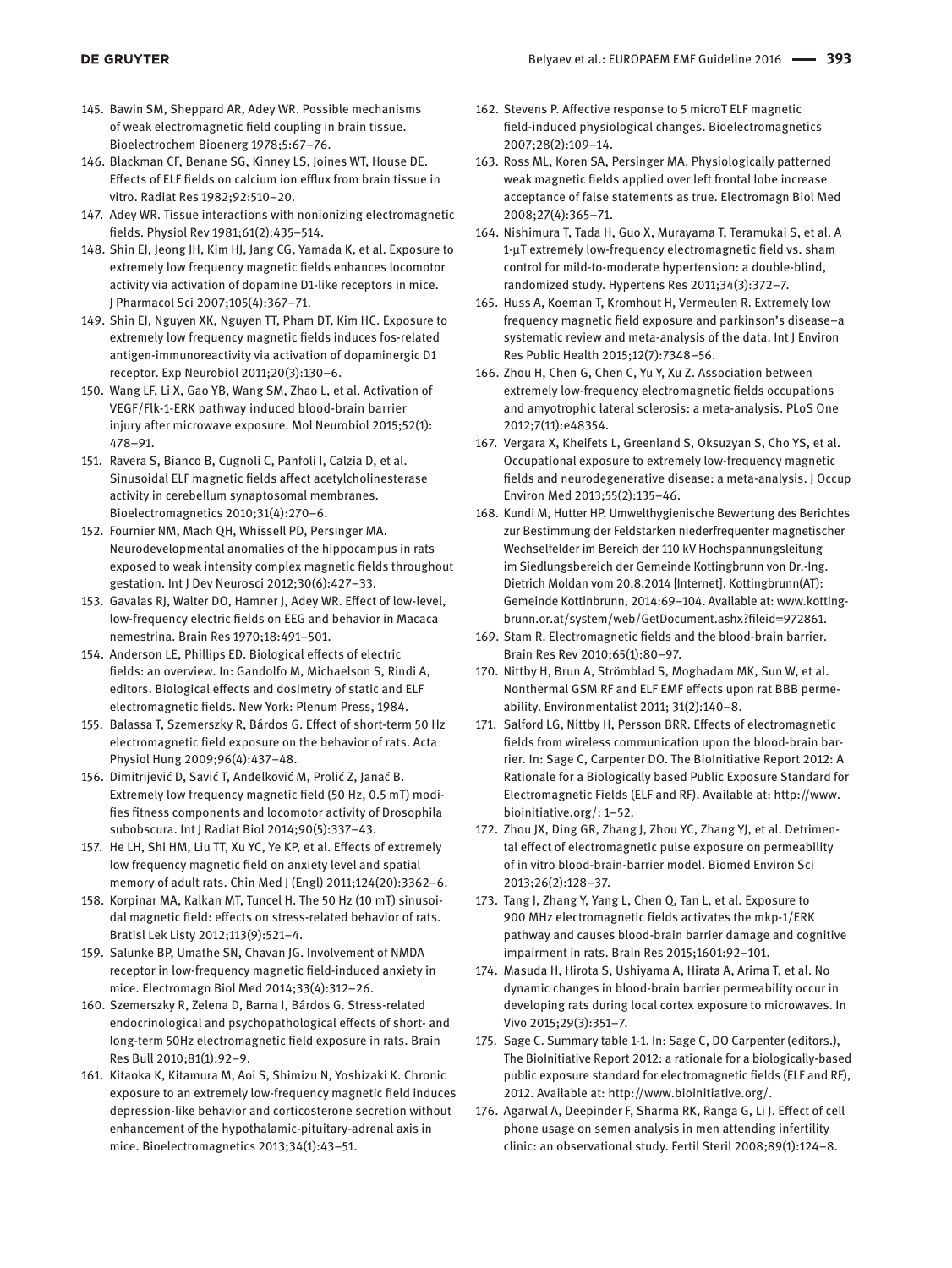- 177. Agarwal A, Desai NR, Makker K, Varghese A, Mouradi R, et al. Effect of radiofrequency electromagnetic waves (RF-EMF) from cellular phones on human ejaculated semen: an in vitro study. Fertil Steril 2009;92(4):1318–25.
- 178. Wdowiak A, Wdowiak L, Wiktor H. Evaluation of the effect of using mobile phones on male fertility. Ann Agric Environ Med 2007;14(1):169–72.
- 179. De Iuliis GN, Newey RJ, King BV, Aitken RJ. Mobile phone radiation induces reactive oxygen species production and DNA damage in human spermatozoa in vitro. PLoS One 2009;4(7):e6446.
- 180. Fejes I, Zavacki Z, Szollosi J, Koloszar Daru J, Kovacs L, et al. Is there a relationship between cell phone use and semen quality? Arch Androl 2005;51(5):385–93.
- 181. Aitken RJ, Bennetts LE, Sawyer D, Wiklendt AM, King BV. Impact of radio frequency electromagnetic radiation on DNA integrity in the male germline. Int J Androl 2005;28(3):171–9.
- 182. Kumar S, Behari J, Sisodia R. Impact of Microwave at X-Band in the aetiology of male infertility. Electromagnetic Electromagn Biol Med 2012;31(3):223–32.
- 183. Aitken RJ, Koopman P, Lewis SEM. Seeds of concern. Nature 2004;432(7013):48–52.
- 184. Erogul O, Oztas E, Yildirim I, Kir T, Aydur E, et al. Effects of electromagnetic radiation from a cellular phone on human sperm motility:an in vitro study. Arch Med Res 2006;37(7):840–3.
- 185. Dasdag S. Whole-body microwave exposure emitted by cellular phones and testicular function of rats. Urol Res 1999;27(3):219–23.
- 186. Yan JG, Agresti M, Bruce T, Yan YH, Granlund A, et al. Effects of cellular phone emissions on sperm motility in rats. Fertil Steril 2007;88(4):957–64.
- 187. Otitoloju AA, Obe IA, Adewale OA, Otubanjo OA, Osunkalu VO. Preliminary study on the reduction of sperm head abnormalities in mice, Mus musculus, exposed to radiofrequency radiations from global system for mobile communication base stations. Bull Environ Contam Toxicol 2010;84(1):51–4.
- 188. Behari J, Kesari KK. Effects of microwave radiations on reproductive system of male rats. Embryo Talk 2006;1(Suppl 1):81–5.
- 189. Neutra RR, Hristova L, Yost M, Hiatt RA. A nested case-control study of residential and personal magnetic field measures and miscarriages. Epidemiology 2002;13(1):21–31.
- 190. Li DK, Odouli R, Wi S, Janevic T, Golditch I, et al. A populationbased prospective cohort study of personal exposure to magnetic fields during pregnancy and the risk of miscarriage. Epidemiology 2002;13(1):9–20.
- 191. Roosli M, Moser M, Baldinini Y, Meier M, Braun-Fahrlander C. Symptoms of ill health ascribed to electromagnetic field exposure – a questionnaire survey. Int J Hyg Environ Health 2004;207(2):141–50.
- 192. Huss A, Kuchenhoff J, Bircher A, Heller P, Kuster H, et al. Symptoms attributed to the environment-a systematic interdisciplinary assessment. Int J Hyg Environ Health 2004;207(3):245–54.
- 193. Huss A, Kuchenhoff J, Bircher A, Niederer M, Tremp J, et al. Elektromagnetische Felder und Gesundheitsbelastungen – Interdisziplinare Fallabklärungen im Rahmen eines umweltmediznischen Beratungsprojektes. Umweltmed Forsch Prax 2005;10(1):21–8.
- 194. Hagstrom M, Auranen J, Ekman R. Electromagnetic hypersensitive Finns: symptoms, perceived sources and treatments, a questionnaire study. Pathophysiology 2013;20(2):117–22.
- 195. Schreier N, Huss A, Roosli M. The prevalence of symptoms attributed to electromagnetic field exposure: a cross-sectional representative survey in Switzerland. Soz Praventivmed 2006;51(4):202–9.
- 196. Huss A, Roosli M. Consultations in primary care for symptoms attributed to electromagnetic fields–a survey among general practitioners. BMC Public Health 2006;6:267.
- 197. Ausfeld-Hafter B, Manser R, Kempf D, Brandli I. Komplementärmedizin. Eine Fragebogenerhebung in schweizerischen Arztpraxen mit komplementärmedizinischem Diagnostik- und Therapieangebot. Studie im Auftrag vom Bundesamt für Umwelt. Universitat Bern. Kollegiale Instanz für Komplementärmedizin (KIKOM) [Internet]. Bern (CH): Bundesamt für Umwelt. 2006 Oct 5. Available at: https://www.diagnose-funk.org/ publikationen/artikel/detail&newsid=720.
- 198. Leitgeb N, Schrottner J, Bohm M. Does "electromagnetic pollution" cause illness? An inquiry among Austrian general practitioners. Wien Med Wochenschr 2005;155(9–10):237–41.
- 199. Kato Y, Johansson O. Reported functional impairments of electrohypersensitive Japanese: a questionnaire survey. Pathophysiology 2012;19(2):95–100.
- 200. Khurana VG, Hardell L, Everaert J, Bortkiewicz A, Carlberg M, et al. Epidemiological evidence for a health risk from mobile phone base stations. Int J Occup Environ Health 2010;16(3):263–7.
- 201. Carpenter DO. The microwave syndrome or electro-hypersensitivity: historical background. Rev Environ Health 2015;30(4):217–22.
- 202. World Health Organization. Factsheet Nr. 296, Elektromagnetische Felder und Öffentliche Gesundheit – Elektromagnetische Hypersensitivität (Elektrosensibilität) [Internet]. Genf (CH): WHO, 2005 Dec. Available at: http://www.who.int/ peh-emf/publications/facts/ehs\_fs\_296\_german.pdf.
- 203. Tresidder A, Bevington M. Electrosensitivity: sources, symptoms, and solutions. In: Rosch PJ, editor. Bioelectromagnetic and subtle energy medicine, 2nd ed. Boca Raton, FL, (USA): CRC Press, Taylor & Francis Group Version Date: 20141107, ISBN-13: 978-1-4822-3320-9 (eBook – PDF).
- 204. Genuis SJ, Lipp CT. Electromagnetic hypersensitivity: fact or fiction? Sci Total Environ 2012;414:103–12.
- 205. Johansson O, Liu P-Y. "Electrosensitivity", "electrosupersensitivity" and "screen dermatitis": preliminary observations from on-going studies in the human skin. In: Simunic D, editor. Proceedings of the COST 244: Biomedical Effects of Electromagnetic Fields – Workshop on Electromagnetic Hypersensitivity. Brussels/Graz: EU/EC (DG XIII) 1995:52–57.
- 206. Johansson O, Gangi S, Liang Y, Yoshimura K, Jing C, et al. Cutaneous mast cells are altered in normal healthy volunteers sitting in front of ordinary TVs/PCs – results from open-field provocation experiments. J Cutan Pathol 2001;28(10):513–9.
- 207. Belpomme D, Campagnac C, Irigaray P. Reliable disease biomarkers characterizing and identifying electrohypersensitivity and multiple chemical sensitivity as two etiopathogenic aspects of a unique pathological disorder. Rev Environ Health 2015;30(4):251–71.
- 208. Regel SJ, Negovetic S, Roosli M, Berdinas V, Schuderer J, et al. UMTS base station-like exposure, well-being, and cognitive performance. Environ Health Perspect 2006;114(8):1270–5.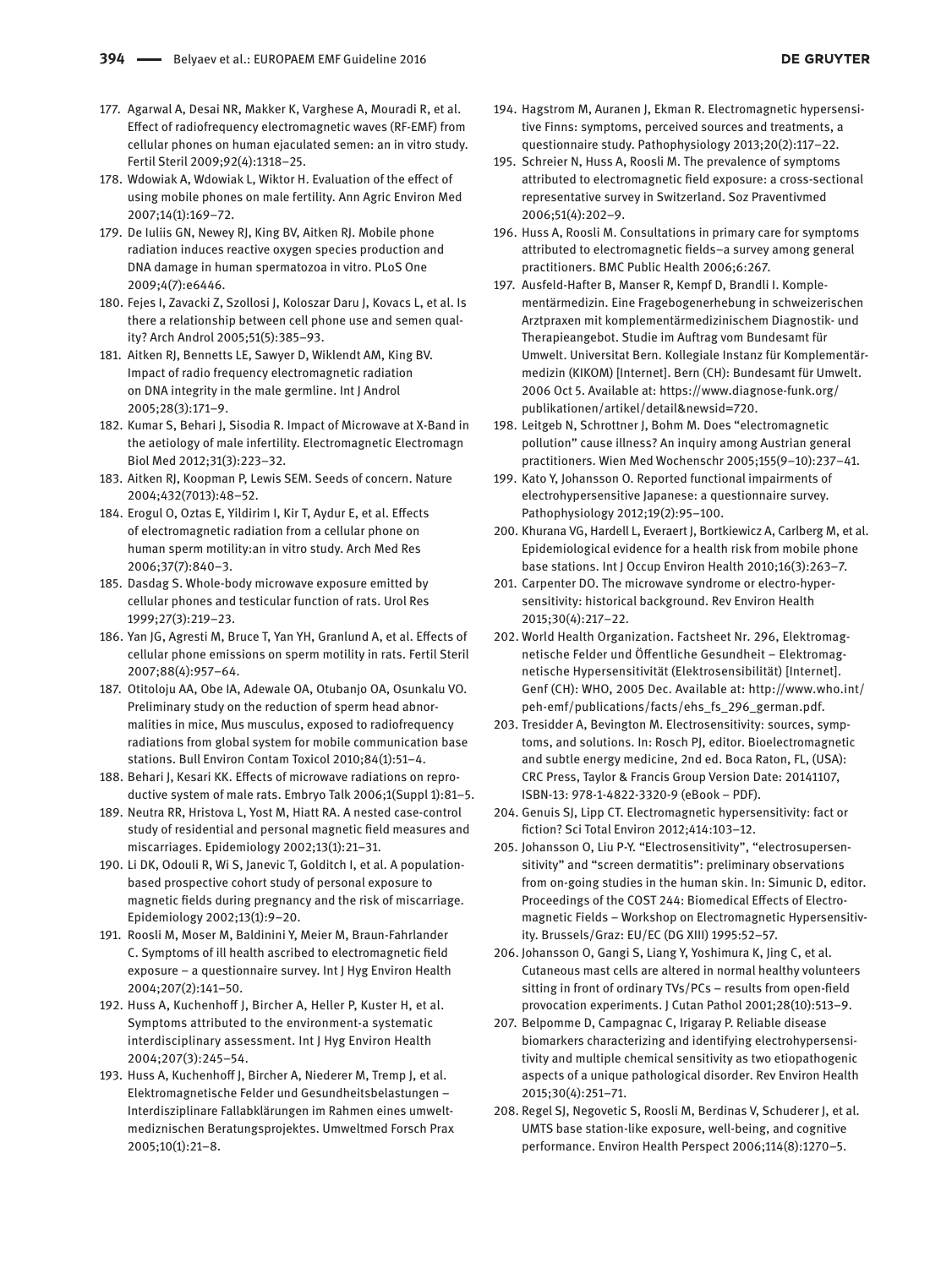- 209. Zwamborn APM, Vossen SHJA, van Leersum BJAM, Ouwens MA, Makel WN. Effects of global communication system radiofrequency fields on well being and cognitive functions of human subjects with and without subjective complaints. The Hague (NL): TNO Physics and Electronics Laboratory, 2003 Sept, 86p. TNOreport FEL-03-C148. Available at: https://www.salzburg.gv.at/ gesundheit\_/Documents/tno-fel\_report\_03148\_definitief.pdf.
- 210. Eltiti S, Wallace D, Ridgewell A, Zougkou K, Russo R, et al. Does short-term exposure to mobile phone base station signals increase symptoms in individuals who report sensitivity to electromagnetic fields? A double-blind randomized provocation study. Environ Health Perspect 2007;115(11):1603–8.
- 211. McCarty DE, Carrubba S, Chesson AL, Frilot C, Gonzalez-Toledo E, et al. Electromagnetic hypersensitivity: evidence for a novel neurological syndrome. Int J Neurosci 2011;121(12):670–6.
- 212. Havas M, Marrongelle J, Pollner B, Kelley E, Rees CR, et al. Provocation study using heart rate variability shows microwave radiation from 2.4 GHz cordless phone affects autonomic nervous system [Internet]. In: Giuliani L, Soffritti M, editors. Non-thermal effects and mechanisms of interaction between electromagnetic fields and living matter. Bologna (IT): Ramazzini institute, 2010. European Journal of Oncology – Library Vol. 5. pp 187–218. Available at: http://www.icems.eu/ papers.htm?f=/c/a/2009/12/15/MNHJ1B49KH.DTL.
- 213. Havas M. Radiation from wireless technology affects the blood, the heart, and the autonomic nervous system. Rev Environ Health 2013;28(2–3):75–84.
- 214. Tuengler A, von Klitzing L. Hypothesis on how to measure electromagnetic hypersensitivity. Electromagn Biol Med 2013;32(3):281–90.
- 215. Klitzing L. Einfluss elektromagnetischer Felder auf kardiovaskulare Erkrankungen. umwelt medizin gesellschaft 2014;27(1):17–21.
- 216. Santini R, Santini P, Danze JM, Le Ruz P, Seigne M. Investigation on the health of people living near mobile telephone relay stations: I/Incidence according to distance and sex. Pathol Biol (Paris) 2002;50(6):369–73.
- 217. Navarro EA, Segura J, Portoles M, Gomez-Perretta de Mateo C. The microwave syndrome: a preliminary study in Spain. Electromagn Biol Med 2003;22(2–3):161–9.
- 218. Hutter HP, Moshammer H, Wallner P, Kundi M. Subjective symptoms, sleeping problems, and cognitive performance in subjects living near mobile phone base stations. Occup Environ Med 2006;63(5):307–13.
- 219. Abdel-Rassoul G, El-Fateh OA, Salem MA, Michael A, Farahat F, et al. Neurobehavioral effects among inhabitants around mobile phone base stations. Neurotoxicology 2007;28(2):434–40.
- 220. Blettner M, Schlehofer B, Breckenkamp J, Kowall B, Schmiedel S, et al. Mobile phone base stations and adverse health effects: phase 1 of a population-based, cross-sectional study in Germany. Occup Environ Med 2009;66(2):118–23.
- 221. Molla-Djafari H, Witke J, Poinstingl G, Brezansky A, Hutter HP, et al. Leitfaden Senderbau -Vorsorgeprinzip bei Errichtung, Betrieb, Um- und Ausbau von ortsfesten Sendeanlagen. Wien (AT): Ärztinnen und Ärzte für eine gesunde Umwelt e.V. (Hrsg.), 2014 Oct. 2. Auflage, 42 p, Available at: www.aegu.net/pdf/ Leitfaden.pdf.
- 222. Milham S, Stetzer D. Dirty electricity, chronic stress, neurotransmitters and disease. Electromagn Biol Med 2013;32(4):500–7.
- 223. Blackman C. Evidence for disruption by the modulating signal. In: Sage C, Carpenter DO, editors. The bioInitiative report 2007: a rationale for a biologically-based public exposure standard for electromagnetic fields (ELF and RF), 2007. Available at: http://www.bioinitiative.org/.
- 224. Belyaev I. Evidence for disruption by modulation: role of physical and biological variables in bioeffects of non-thermal microwaves for reproducibility, cancer risk and safety standards. In: Sage C, Carpenter DO, editors. BioInitiative report 2012: a rationale for a biologically based public exposure standard for electromagnetic fields (ELF and RF), 2012, Available at: http://www.bioinitiative.org/.
- 225. Matronchik AI, Belyaev IY. Mechanism for combined action of microwaves and static magnetic field: slow non uniform rotation of charged nucleoid. Electromagn Biol Med 2008;27:340–54.
- 226. Binhi VN, Alipov YD, Belyaev IY. Effect of static magnetic field on E. coli cells and individual rotations of ion-protein complexes. Bioelectromagnetics 2001;22(2):79–86.
- 227. Première reconnaissance d'un handicap dû à l'électrosensibilité en France. Le Monde fr avec AFP | 25.08.2015. Available at: http://www.lemonde.fr/planete/ article/2015/08/25/premiere-reconnaissance-en-justice-d-unhandicap-du-a-l-electrosensibilite\_4736299\_3244.html.
- 228. Abelous D. France has its first radiation-free refuge in the Drome [Internet]. EURRE/Drome (FR): Agence France Presse (AFP), 2009 Oct 9. Available at: http://www.next-up.org/pdf/ AFP\_France\_has\_its\_first\_radiation\_free\_refuge\_in\_the\_ Drome\_09\_10\_2009.pdf.
- 229. Ecoforma. Mit einem schadstofffreiem Haus gegen Schlafprobleme [Internet]. Sarleinsbach (AT): Ecoforma, 2014 Sept 9. Available at: http://www.ecoforma.co.at/holzbau-ecobaulehrbaustelle/.
- 230. Friedmann J, Kraus S, Hauptmann Y, Schiff Y, Seger R. Mechanism of short-term ERK activation by electromagnetic fields at mobile phone frequencies. Biochem J 2007;405(3):559–68.
- 231. Simko M. Cell type specific redox status is responsible for diverse electromagnetic field effects. Curr Med Chem 2007;14(10):1141–52.
- 232. Pall ML. Explaining "Unexplained Illnesses": disease paradigm for chronic fatigue syndrome, multiple chemical sensitivity, fibromyalgia, post-traumatic stress disorder, Gulf War Syndrome, and others. New York, NY (US), London (GB): Harrington Park Press/Haworth Press, 2007, ISBN 978-0-7890-2388-9.
- 233. Bedard K, Krause KH. The NOX Family of ROS-Generating NADPH oxidases: physiology and pathophysiology. Physiol Rev 2007;87(1):245–313.
- 234. Pacher P, Beckman JS, Liaudet L. Nitric oxide and peroxynitrite in health and disease. Physiol Rev 2007;87(1):315–424.
- 235. Desai NR, Kesari KK, Agarwal A. Pathophysiology of cell phone radiation: oxidative stress and carcinogenesis with focus on male reproductive system. Reprod Biol Endocrinol 2009;7:114.
- 236. Straub RH, Cutolo M, Buttgereit F, Pongratz G. Energy regulation and neuroendocrine-immune control in chronic inflammatory diseases. J Intern Med 2010;267(6):543–60.
- 237. Gye MC, Park CJ. Effect of electromagnetic field exposure on the reproductive system. Clin Exp Reprod Med 2012;39(1):1–9.
- 238. Yakymenko I, Tsybulin O, Sidorik E, Henshel D, Kyrylenko O, et al. Oxidative mechanisms of biological activity of lowintensity radiofrequency radiation. Electromagn Biol Med 2015;19:1–16.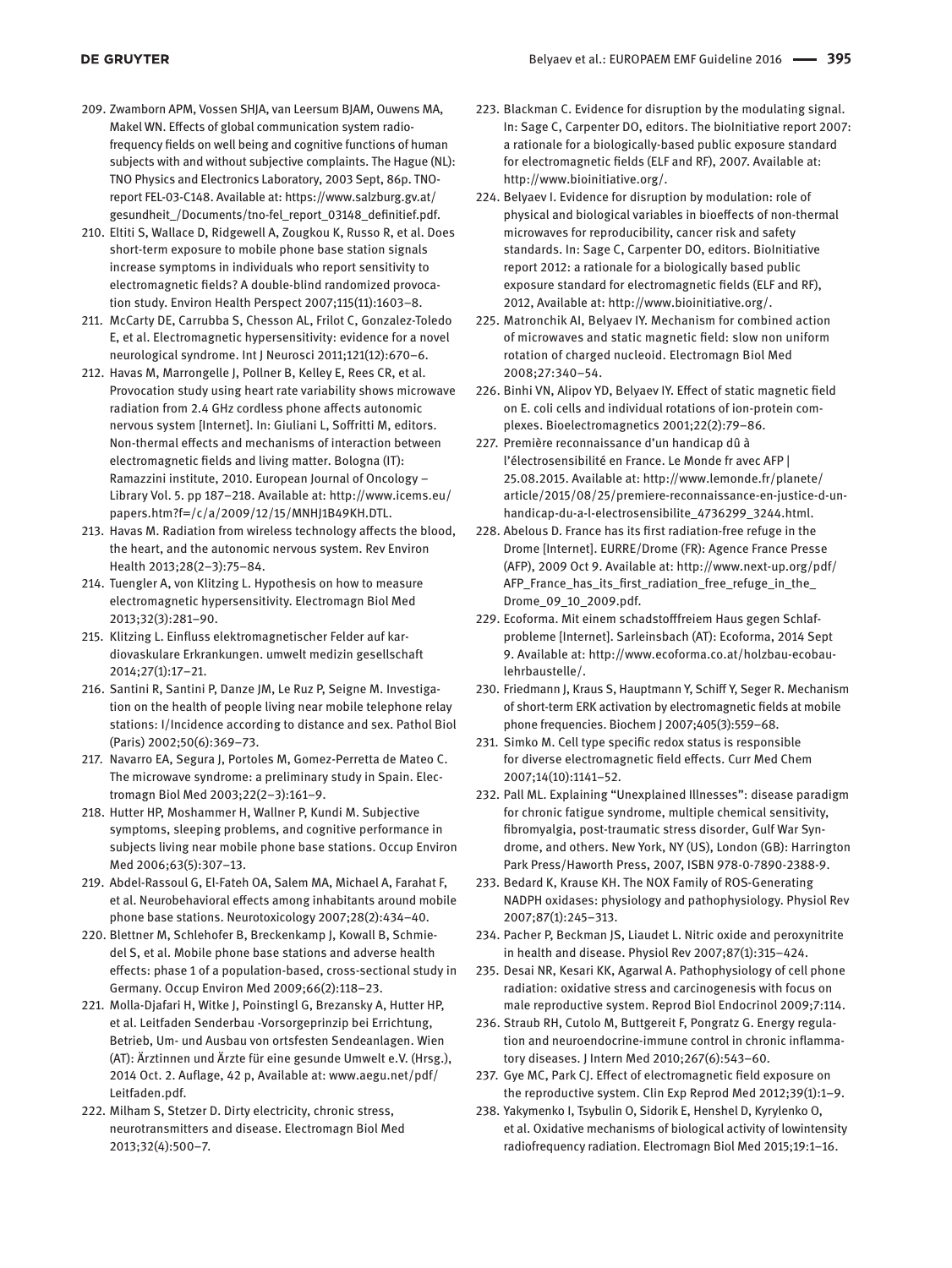- 239. Consales C, Merla C, Marino C, Benassi B. Electromagnetic fields, oxidative stress, and neurodegeneration. Int J Cell Biol 2012;2012:683897.
- 240. Pall ML. Microwave frequency electromagnetic fields (EMFs) produce widespread neuropsychiatric effects including depression. J Chem Neuroanat 2015. pii: S0891-0618(15)00059-9. DOI: 10.1016/j.jchemneu.2015.08.001. [Epub ahead of print].
- 241. Erdal N, Gurgul S, Tamer L, Ayaz L. Effects of long-term exposure of extremely low frequency magnetic field on oxidative/ nitrosative stress in rat liver. J Radiat Res 2008;49(2):181–7.
- 242. De Luca C, Thai JC, Raskovic D, Cesareo E, Caccamo D, et al. Metabolic and genetic screening of electromagnetic hypersensitive subjects as a feasible tool for diagnostics and intervention. Mediat Inflamm 2014;2014:924184.
- 243. Myhill S, Booth NE, McLaren-Howard J. Chronic fatigue syndrome and mitochondrial dysfunction. Int J Clin Exp Med 2009;2(1):1–16.
- 244. Müller KE. Stressregulation und Mitochondrienfunktion. Zs f Orthomol Med 2012;1:1–13.
- 245. Buchner K, Eger H. Veränderung klinisch bedeutsamer Neurotransmitter unter dem Einfluss modulierter hochfrequenter Felder – Eine Langzeiterhebung unter lebensnahen Bedingungen. umwelt medizin gesellschaft 2011;24(1):44–57.
- 246. Hill HU, Huber W, Müller KE. Multiple-Chemikalien-Sensitivität (MCS) – Ein Krankheitsbild der chronischen Multisystemerkrankungen, umweltmedizinische, toxikologische und sozialpolitische Aspekte. Aachen (DE): Shaker-Verlag, 2010 Apr, 3rd edition, 500p. ISBN: 978-3-8322-9046-7.
- 247. Redmayne M, Johansson O. Could myelin damage from radiofrequency electromagnetic field exposure help explain the functional impairment electrohypersensitivity? A review of the evidence. J Toxicol Environ Health B Crit Rev 2014;17(5):247–58.
- 248. Von Baehr V. Rationelle Labordiagnostik bei chronisch entzündlichen Systemerkrankungen. umwelt medizin gesellschaft 2012;25(4):244–7.
- 249. Warnke U, Hensinger P. Steigende. "Burn-out"-Inzidenz durch technisch erzeugte magnetische und elektromagnetische Felder des Mobil- und Kommunikationsfunks. umwelt-medizingesellschaft 2013;26(1):31–8.
- 250. Havas M. Dirty electricity elevates blood sugar among electrically sensitive diabetics and may explain brittle diabetes. Electromagn Biol Med 2008;27(2):135–46.
- 251. Herbert MR, Sage C. Autism and EMF? Plausibility of a pathophysiological link – Part I. Pathophysiology 2013;20(3):191–209.
- 252. Herbert MR, Sage C. Autism and EMF? Plausibility of a pathophysiological link part II. Pathophysiology 2013;20(3):211–34.
- 253. Eskander EF, Estefan SF, Abd-Rabou AA. How does long term exposure to base stations and mobile phones affect human hormone profiles? Clin Biochem 2012;45(1–2):157–61.
- 254. Steiner E, Aufdereggen B, Bhend H, Gilli Y, Kalin P, et al. Erfahrungen des Pilotprojektes "Umweltmedizinisches Beratungsnetz" des Vereins Aerztinnen und Aerzte für Umweltschutz (AefU). Therapeutische Umschau 2013;70(12):739–45.
- 255. Hagstrom M, Auranen J, Johansson O, Ekman R. Reducing electromagnetic irradiation and fields alleviates experienced health hazards of VDU work. Pathophysiology 2012;19(2):81–7.
- 256. Oberfeld G. Die Veränderung des EMF Spektrums und ihre Folgen. In: Baubiologische EMF-Messtechnik. München, Heidelberg (DE): Hüthig and Pflaum Verlag, 2012. ISBN 1438-8707.
- 257. Berufsverband Deutscher Baubiologen. VDB-Richtlinien, Physikalische Untersuchungen, Band 1: Fürth (DE): Verlag AnBUS eV, 2006. 2nd edition. ISBN 3-9808428-6-X.
- 258. Virnich M. Gutachten über die messtechnische Untersuchung der Charakteristik von Funksignalen [Internet]. Salzburg (AT): Land Salzburg, 2015 Jun 26, 141p. Available at: https://www. salzburg.gv.at/gesundheit\_/Seiten/technik.aspx.
- 259. Bundesamt für Umwelt. Orte mit empfindlicher Nutzung (OMEN) [Internet]. Bern (CH): Bundesamt für Umwelt, 2010 Mar 4. Available at: http://www.bafu.admin.ch/elektrosmog/13893/15175/15257/index.html?lang=de.
- 260. Kundi M, Hutter HP. Mobile phone base stations Effects on wellbeing and health. Pathophysiology 2009;16(2–3):123–35.
- 261. National Council on Radiation Protection and Measurements (NCRP). Draft Report of NCRP Scientific Committee 89-3 on Extremely Low Frequency Electric and Magnetic Fields [Internet]. 1995 Jun 13. Available at: https://www.salzburg.gv.at/ gesundheit\_/Documents/ncrp\_draft\_recommendations\_on\_ emf exposure guidelines 1995.pdf.
- 262. Oberfeld G. Prüfkatalog des Fachbereiches Umweltmedizin für das Vorhaben 380kV Freileitung von St. Peter a. H. zum Umspannwerk Salzach Neu (Salzburgleitung) der Verbund-Austrian Power Grid AG. [Internet] Salzburg (AT): Land Salzburg, 2006 Feb 27. Available at: https://www.salzburg.gv.at/gesundheit\_/ Documents/Umweltmedizin-Sbg.pdf.
- 263. Baubiologie Maes/Institut für Baubiologie + Nachhaltigkeit (IBN). Building Biology Evaluation Guidelines for Sleeping Areas (SBM-2015). Neuss, Rosenheim (DE): Baubiologie Maes, IBN., 2015 May, 3p. Available at: http://www.baubiologie.de/ site/wp-content/uploads/richtwerte-2015-englisch.pdf.
- 264. Der Schweizerische Bundesrat. Verordnung über den Schutz vor nichtionisierender Strahlung (NISV) vom 23. Dezember 1999 [Internet]. Bern (CH): Der Schweizerische Bundesrat, 2012 Jul 1. Available at: https://www.admin.ch/opc/de/classifiedcompilation/19996141/index.html.
- 265. TCO Certified Displays 7.0-11 November 2015 [Internet]. TCO Development. Available at: http://tcodevelopment.com/ files/2015/11/TCO-Certified-Displays-7.0.pdf.
- 266. Vignati M, Giuliani L. Radiofrequency exposure near highvoltage lines. Environ Health Perspect 1997;105(Suppl 6): 1569–73.
- 267. Margaritis LH, Manta AK, Kokkaliaris KD, Schiza D, Alimisis K et al. Drosophila oogenesis as a bio-marker responding to EMF sources. Electromagn Biol Med 2014;33(3):165–89.
- 268. Gustavs K. Options to minimize non-ionizing electromagnetic radiation exposures (EMF/RF/Static fields) in office environments [Internet]. Victoria, BC (CA): Katharina Consulting, 2008 Nov 14. Available at: http://www.katharinaconsulting.com/s/2008\_ Gustavs\_Low\_EMF\_Office\_Environment.pdf.
- 269. Oberfeld G, Gutbier J. Elektrosmog im Alltag [Internet]. Stuttgart (DE): Diagnose Funk, 2013 Nov 10, 44p. Available at: https://www.salzburg.gv.at/gesundheit\_/Seiten/infoblaetter. aspx.
- 270. Virnich M. Baubiologische EMF-Messtechnik Grundlagen der Feldtheorie, Praxis der Feldmesstechnik. München, Heidelberg (DE): Hüthig & Pflaum Verlag, 2012. ISBN 1438-8707.
- 271. Pauli P, Moldan D. Reduzierung hochfrequenter Strahlung im Bauwesen: Baustoffe und Abschirmmaterialien. Fürth (DE): Hrsg. Berufsverband Deutscher Baubiologen VDB e.V., Verlag AnBUS e.V. 2015. ISBN 978-3-9814025-9-9.